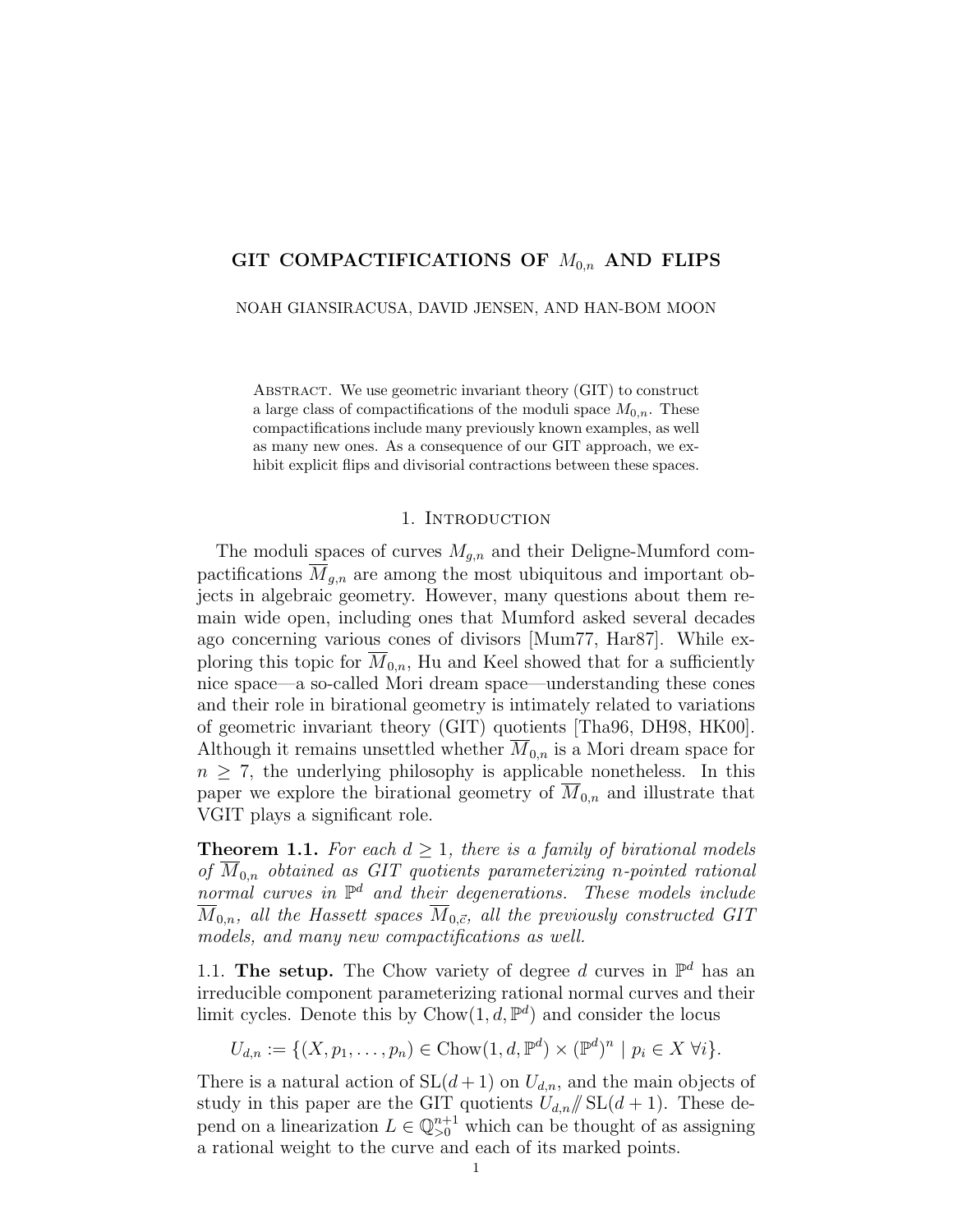A preliminary stability analysis reveals that every singular semistable curve is a union of rational normal curves of smaller degree meeting at singularities that are locally a union of coordinate axes (Corollary 2.4). By considering a certain class of one-parameter subgroups, we derive bounds on the weight of marked points allowed to lie at these singularities and in various linear subspaces (see §2.3). Moreover, we show in Proposition 2.10 that a rational normal curve with distinct marked points is stable for an appropriate range of linearizations, so there is a convex cone with cross-section  $\Delta^{\circ} \subset \mathbb{Q}^{n+1}$  parameterizing GIT quotients that are compactifications of  $M_{0,n}$  (cf. §2.5). These are related to the Deligne-Mumford-Knudsen compactification as follows:

**Theorem 1.2.** For any  $d \ge 1$  and any linearization  $L \in \Delta^{\circ}$ , there is a regular birational morphism  $\phi : \overline{M}_{0,n} \to U_{d,n}/\!\!/_{L} \text{SL}(d+1)$ .

Our technique for proving this is to take an appropriate  $SL(d+1)$ quotient of the Kontsevich space  $\overline{M}_{0,n}(\mathbb{P}^d,d)$  so that every DM-stable curve maps, in a functorial manner, to a GIT-stable curve in  $\mathbb{P}^d$ .

1.2. **Chambers, walls, and flips.** For each fixed  $d$ , the space of linearizations  $\Delta^{\circ}$  admits a finite wall and chamber decomposition by the general results of VGIT [DH98, Tha96]. This imparts the birational models we obtain with a rich set of interrelations. For instance, the quotients corresponding to open chambers map to the quotients corresponding to adjacent walls, and whenever a wall is crossed there is an induced rational map which is frequently a flip. We undertake a careful analysis of this framework in the context of  $U_{d,n}$  and provide a modular description of the maps that arise.

There are two types of walls in the closure of  $\Delta^{\circ}$ : interior walls corresponding to changes in stability conditions between open chambers, and exterior walls corresponding to semi-ample linearizations or linearizations with empty stable locus.

Our main results concerning the VGIT of  $U_{d,n}$  are the following:

- we list all of the GIT walls;
- we classify the strictly semistable curves corresponding to a wall between two chambers and determine the ones with closed orbit;
- we provide necessary and sufficient conditions for the map induced by crossing an interior wall to be i) a divisorial contraction, ii) a flip, or iii) to contract a curve;
- we describe the morphism corresponding to each exterior wall.

Precise statements are provided in §5 and §6. The flips we obtain between various models of  $M_{0,n}$  are quite novel; in fact, it appears that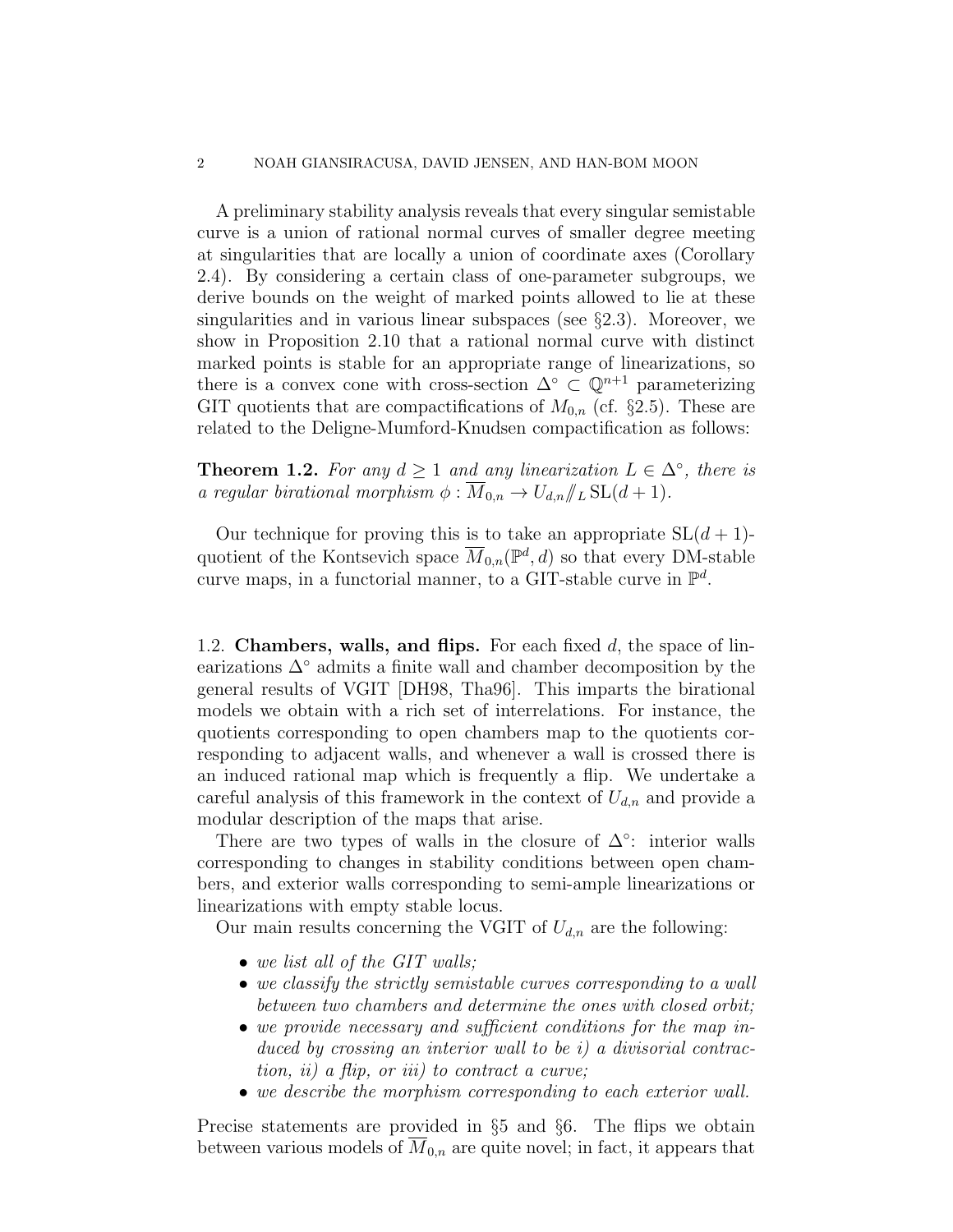no genus zero flips have appeared previously in the literature<sup>1</sup>. We hope that these can be used to illuminate some previously unexplored Moritheoretic aspects of the birational geometry of  $M_{0,n}$ . In particular, we note that the existence of a modular interpretation of these flips, and of the other VGIT maps, is reminiscent of the Hassett-Keel program which aims to construct log canonical models of  $M_q$  through a sequence of modular flips and contractions.

1.3. Hassett's weighted spaces. To illustrate the significance of our unified GIT construction of birational models, consider the Hassett moduli spaces  $\overline{M}_{0,\vec{c}}$  of weighted pointed rational curves [Has03]. For a weight vector  $\vec{c} = (c_1, \ldots, c_n) \in \mathbb{Q}_{>0}^n$  with  $\sum c_i > 2$ , this space parameterizes nodal rational curves with smooth marked points that are allowed to collide if their weights add up to at most 1. Hassett showed that whenever the weights are decreased, e.g.  $\vec{c} = (c'_1, \ldots, c'_n)$ with  $c_i' \leq c_i$ , there is a corresponding morphism  $\overline{M}_{0,\vec{c}} \to \overline{M}_{0,\vec{c}}$ . It has since been discovered that these morphisms are all steps in the log minimal model program for  $M_{0,n}$ . Specifically, the third author shows in [Moo11] that each Hassett space  $M_{0,\vec{c}}$  is the log canonical model of  $\overline{M}_{0,n}$  with respect to the sum of tautological classes  $\psi_i$  weighted by  $\vec{c}$ .

If  $\overline{M}_{0,n}$  is indeed a Mori dream space, then by the results of [HK00] it would be possible to obtain all log canonical models through VGIT. Although proving this seems a lofty goal, we are able to deduce the following from our present GIT construction:

**Theorem 1.3.** For each fixed  $n \geq 4$ , there exists  $d \geq 1$  such that every Hassett space  $\overline{M}_{0,\vec{c}}$  arises as a quotient  $U_{d,n}/\!\!/ \mathrm{SL}(d+1)$ . Consequently, the log minimal model program for  $\overline{M}_{0,n}$  with respect to the  $\psi$ -classes can be performed entirely through VGIT.

1.4. Modular compactifications. In the absence of strictly semistable points, each birational model  $U_{d,n}/\!\!/ SL(d+1)$  is itself a moduli space of pointed rational curves. Moreover, this modular interpretation extends that of the interior,  $M_{0,n}$ . A formalism for such compactifications, in any genus, has been introduced by Smyth in [Smy09]. The basic idea is to define a modular compactification to be an open substack of the stack of all smoothable curves that is proper over Spec Z. Smyth shows that there are combinatorial gadgets, called extremal assignments, that produce modular compactifications—and that in genus zero, they produce all of them. This result can be thought of as a powerful step toward understanding the modular aspects of the birational geometry

<sup>&</sup>lt;sup>1</sup>That is, a flip in the Mori-theoretic sense of a relatively anti-ample divisor becoming relatively ample; see [AGS10, Theorem 7.7] for an example of a generalized flip between compactifications.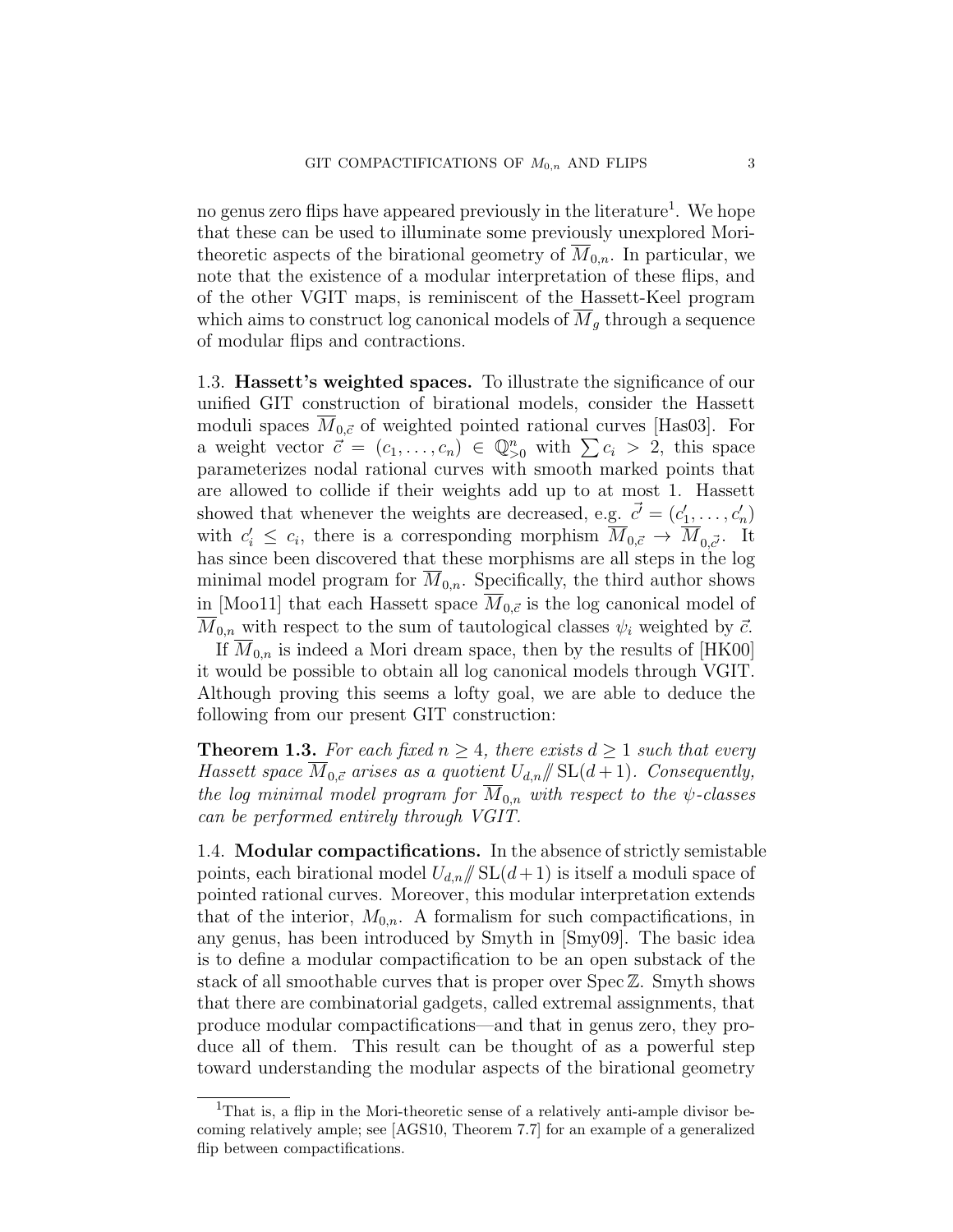of  $\overline{M}_{0,n}$ . What remains is to determine the maps between these modular compactifications, and for this we can apply our GIT machinery.

In Proposition 5.5, we identify the extremal assignment corresponding to each GIT linearization without strictly semistable points. Although this does not yield all modular compactifications (cf. §7.5), it does yield an extensive class of them. For linearizations that admit strictly semistable points, the corresponding stack-theoretic quotients  $[U_{d,n}^{ss}/SL(d+1)]$  typically are non-separated Artin stacks—so they are not modular in the strict sense of Smyth. However, they are close to being modular in that they are weakly proper stacks (as in [ASW10]) parameterizing certain equivalence classes of pointed rational curves. One might call these "weakly modular" compactifications.

Recasting the results of §1.2 in this light, we begin to see an elegant structure emerge: Every open GIT chamber in  $\Delta^{\circ}$  corresponds to a modular compactification of  $M_{0,n}$ , whereas the walls correspond to weakly modular compactifications. The wall-crossing maps yield relations between the various Smyth spaces that arise in our GIT construction. In other words, the GIT chamber decomposition determines which modular compactifications should be thought of as "adjacent" in the space of all such compactifications.

1.5. Previous constructions. In the early 90s, Kapranov introduced two constructions of  $\overline{M}_{0,n}$  that have since played an important role in many situations. He showed that  $\overline{M}_{0,n}$  is the closure in Chow $(1, n -$ 2,  $\mathbb{P}^{n-2}$ ) of the locus of rational normal curves passing through *n* fixed points in general position [Kap93b]. There exist linearizations such that  $U_{n-2,n}/\!\!/ \operatorname{SL}(n-1) \cong M_{0,n}$ , so setting  $d = n-2$  in our construction yields a similar construction to Kapranov's—except that instead of fixing the points, we let them vary and then quotient by the group of projectivities. Kapranov showed that  $M_{0,n}$  is also the Chow quotient  $(\mathbb{P}^{1})^{n}/\!\!/$  SL(2), or equivalently, the inverse limit of these GIT quotients |Kap93a|. But these GIT quotients are precisely the  $d = 1$  case of our construction. So in a sense, our construction is inspired by, and yields a common generalization of, both of Kapranov's constructions.

Remark 1.4. Kapranov showed that for both of his constructions, one could replace the relevant Chow variety with a Hilbert scheme and the construction remains. Similarly, we could have used a Hilbert scheme to define a variant of the incidence locus  $U_{d,n}$ . By Corollary 2.4, however, the irreducible components of any GIT-semistable curves coming from  $U_{d,n}$  are reduced, so the Hilbert-Chow morphism restricts to an isomorphism over the semistable locus. Therefore, using an asymptotic linearization on the Hilbert scheme would yield GIT quotients isomorphic to those we consider here with the Chow variety.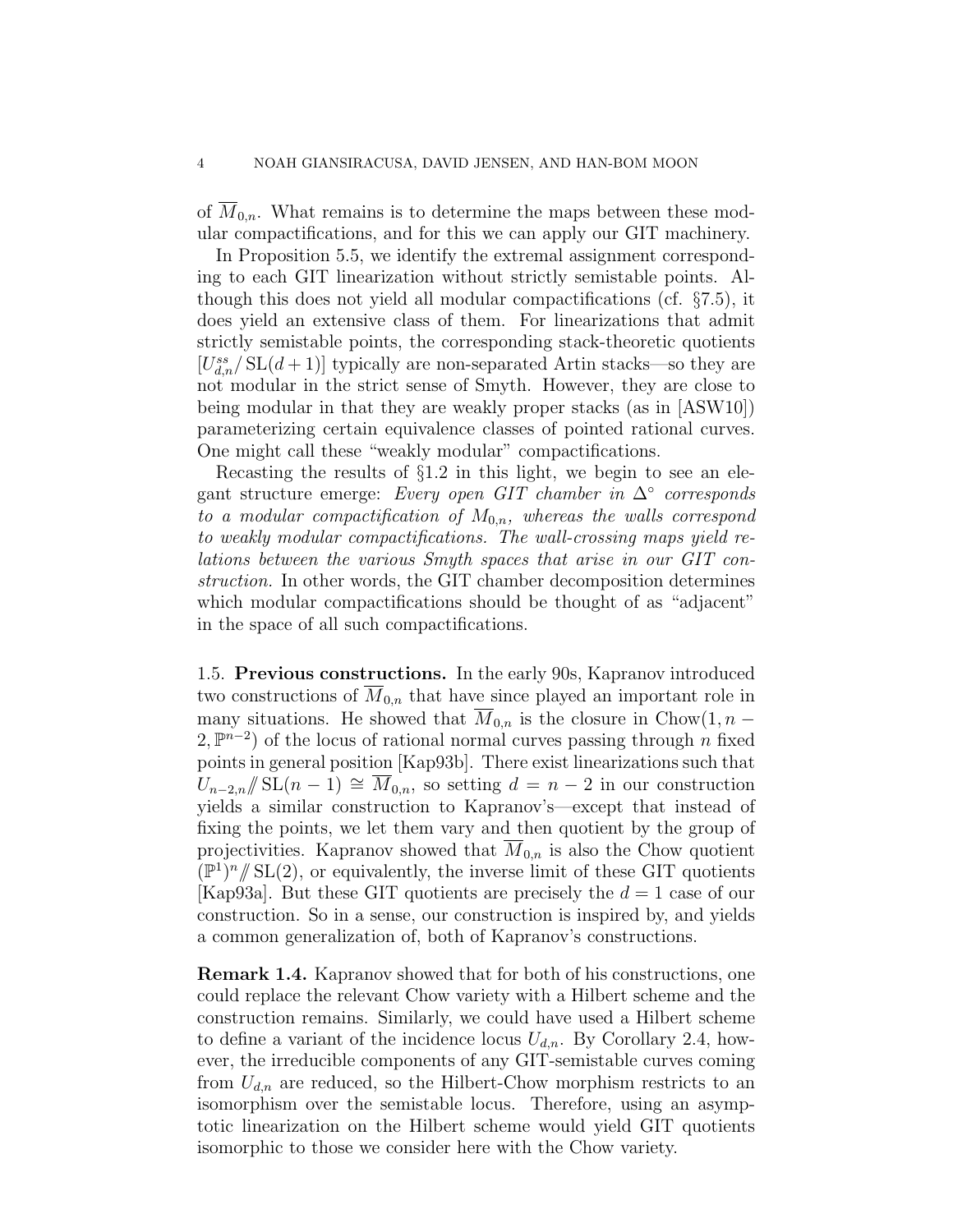The GIT quotients  $(\mathbb{P}^1)^n / \mathcal{SL}(2)$  have made numerous appearances in the literature beyond Kapranov's use in the Chow quotient—they are even included in Mumford's book [MFK94] as "an elementary example" of GIT. The papers [Sim08, GS10] introduce and investigate the  $d = 2$ case of the GIT quotients in this paper. In [Gia10], the first author introduces and studies GIT quotients parameterizing the configurations of points in projective space that arise in  $U_{d,n}$ , for  $1 \leq d \leq n-3$ . These can be viewed as a special case of the current quotients obtained by setting the linearization on the Chow factor to be trivial. In fact, the GIT quotients studied here appear to include as special cases all GIT quotients of pointed rational curves that have previously been studied.

# 1.6. Outline. We briefly summarize the contents of this paper:

- In Section 2, we explain the GIT setup and prove some preliminary results. Among these is the fact that all of the GIT quotients  $U_{d,n}/SL(d+1)$  are compactifications of  $M_{0,n}$  (Prop 2.10).
- In Section 3, we develop the main tool for studying semistability in these quotients, a weight function that controls the degrees of components of GIT-stable curves. Using this function we explicitly determine the GIT walls and chambers (Prop 3.9).
- In Section 4, we show that the GIT quotients  $U_{d,n}/SL(d+1)$  always receive a morphism from  $\overline{M}_{0,n}$ . This map factors through a Hassett space  $\overline{M}_{0,\vec{c}}$  for a fixed weight datum  $\vec{c}$  determined by the linearization (Prop 4.7).
- In Section 5, we provide a modular description of all the GIT quotients  $U_{d,n}/SL(d+1)$  (Thm 5.6).
- In Section 6, we describe the rational maps between these spaces arising from variation of GIT. We provide conditions for such a map to be a divisorial contraction (Cor 6.10), a flip (Cor 6.11), or to contract a curve (Prop 6.12).
- In Section 7, we construct several explicit examples of moduli spaces that arise from our GIT construction. We show that every Hassett space  $\overline{M}_{0,\vec{c}}$ , including  $\overline{M}_{0,n}$ , can be constructed in this way (Thm 7.1) and demonstrate an example of variation of GIT for  $M_{0,9}$  (Sec 7.3). We further demonstrate an example of a flip between two compactifications of  $M_{0,n}$ .

Acknowledgements. We thank K. Chung, A. Gibney, and J. Starr for several helpful conversations regarding this work. Additionally, we thank B. Hassett for suggesting the investigation of this GIT construction as a continuation of M. Simpson's thesis [Sim08].

# 2. GIT Preliminaries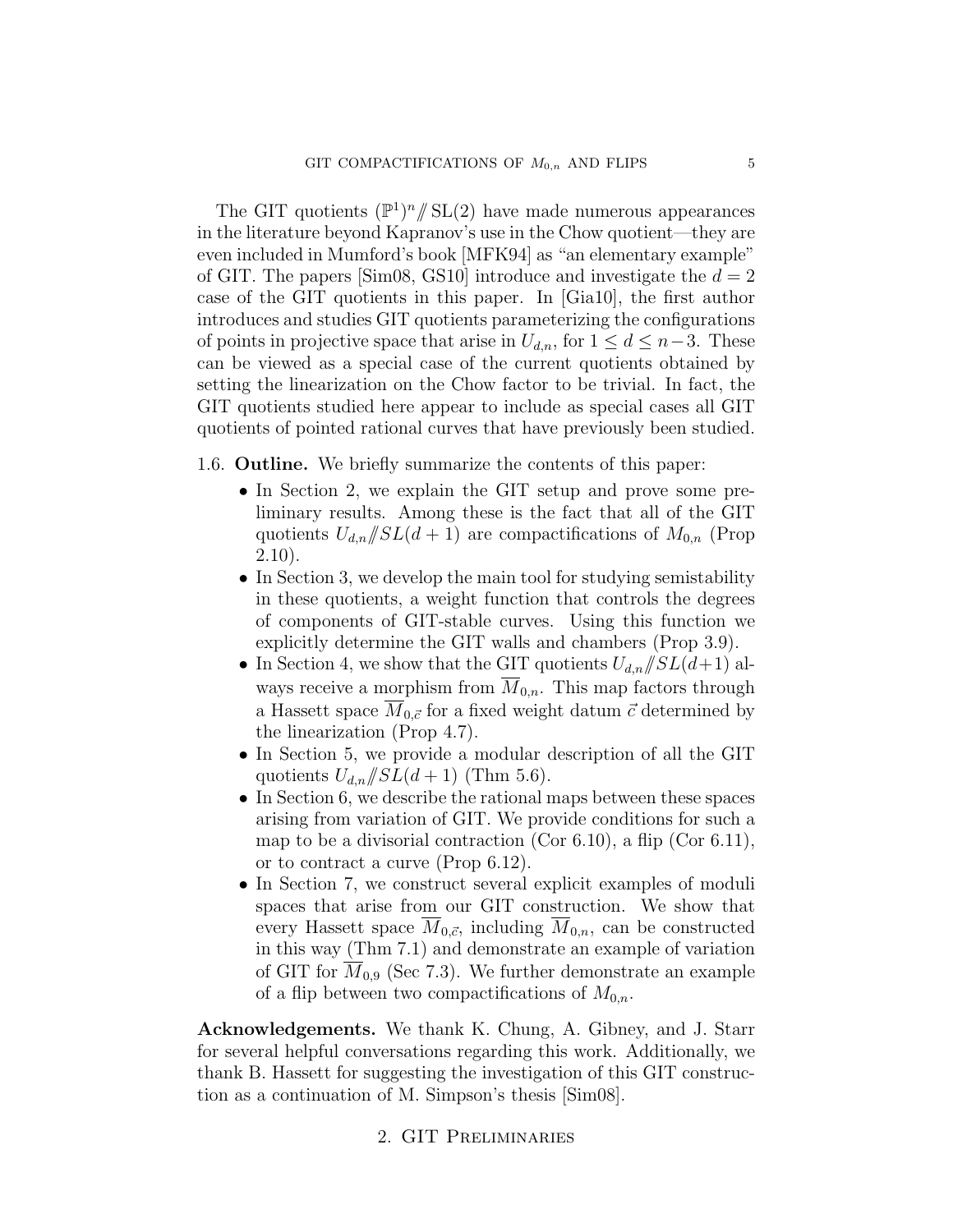2.1. The cone of linearizations. We are interested in the natural action of  $SL(d + 1)$  on  $U_{d,n} \subseteq Chow(1, d, \mathbb{P}^d) \times (\mathbb{P}^d)^n$ . Since  $SL(d + 1)$ has no characters, the choice of a linearization is equivalent to the choice of an ample line bundle. Each projective space  $\mathbb{P}^d$  has the hyperplane class  $\mathcal{O}_{\mathbb{P}^d}(1)$  as an ample generator of its Picard group. The Chow variety has a distinguished ample line bundle  $\mathcal{O}_{Chow}(1)$  coming from the embedding in projective space given by Chow forms. Therefore, by taking external tensor products we obtain an  $\mathbb{N}^{n+1}$  of ample line bundles on Chow $(1, d, \mathbb{P}^d) \times (\mathbb{P}^d)^n$ , which we then restrict to  $\tilde{U}_{d,n}$ .

It is convenient to use fractional linearizations by tensoring with Q. Moreover, since stability is unaffected when a linearized line bundle is replaced by a tensor power, we can work with a transverse cross-section of the cone of linearizations:

$$
\Delta := \{(\gamma, c_1, c_2, \dots, c_n) \in \mathbb{Q}_{\geq 0}^{n+1} \mid (d-1)\gamma + \sum_{i=1}^n c_i = d+1\}
$$

As we will see (Corollary 2.6), this ensures that for a pointed curve to be semistable, all the points must have weight at most 1. This allows us to relate our construction to previous GIT constructions as well as Hassett's spaces, where the point weights are similarly bounded by 1.

2.2. The Hilbert-Mumford numerical criterion. Let  $\lambda : \mathbb{C}^* \to$  $SL(d+1)$  be a one-parameter subgroup. As in [Mum77, 2.8], we renormalize the weights for this 1-PS to satisfy  $r_0 \ge r_1 \ge \cdots \ge r_d = 0$ . Let  $x_i$  be homogeneous coordinates on  $\mathbb{P}^d$  for which  $\lambda$  is diagonalized. Given a variety  $X \subseteq \mathbb{P}^d$ , let R be its homogeneous coordinate ring and  $I \subseteq R[t]$  the ideal generated by  $\{t^{r_i}x_i\}_{0 \leq i \leq d}$ . Following [Sch91, Lemma 1.3, we denote by  $e_{\lambda}(X)$  the normalized leading coefficient of  $\dim(R[t]/I^m)_m$ , where  $R[t] = \bigoplus_{i=1}^{\infty} R_i[t]$  is the grading on  $R[t]$ .

The following result is a crucial first step toward the GIT stability analysis conducted subsequently:

**Proposition 2.1.** A pointed curve  $(X, p_1, \ldots, p_n) \in U_{d,n}$  is semistable with respect to the linearization  $(\gamma, c_1, \ldots, c_n) \in \Delta$  if, and only if, for every non-trivial 1-PS  $\lambda$  with weights  $r_i$  as above,

$$
\gamma e_{\lambda}(X) + \sum c_i e_{\lambda}(p_i) \le (1 + \gamma) \sum r_i.
$$

It is stable if and only if these inequalities are strict.

*Proof.* A pointed curve  $(X, p_1, \ldots, p_n)$  is stable (resp. semistable) if and only if, for every 1-PS  $\lambda$ , the Hilbert-Mumford index  $\mu_{\lambda}(X, p_1, \ldots, p_n)$ is negative (resp. nonpositive). By [Mum77, Theorem 2.9] and its proof, we see that for the linearization  $(\gamma,\vec{0})$  we have

$$
\mu_{\lambda}(X) = \gamma(e_{\lambda}(X) - \frac{2d}{d+1} \sum r_i).
$$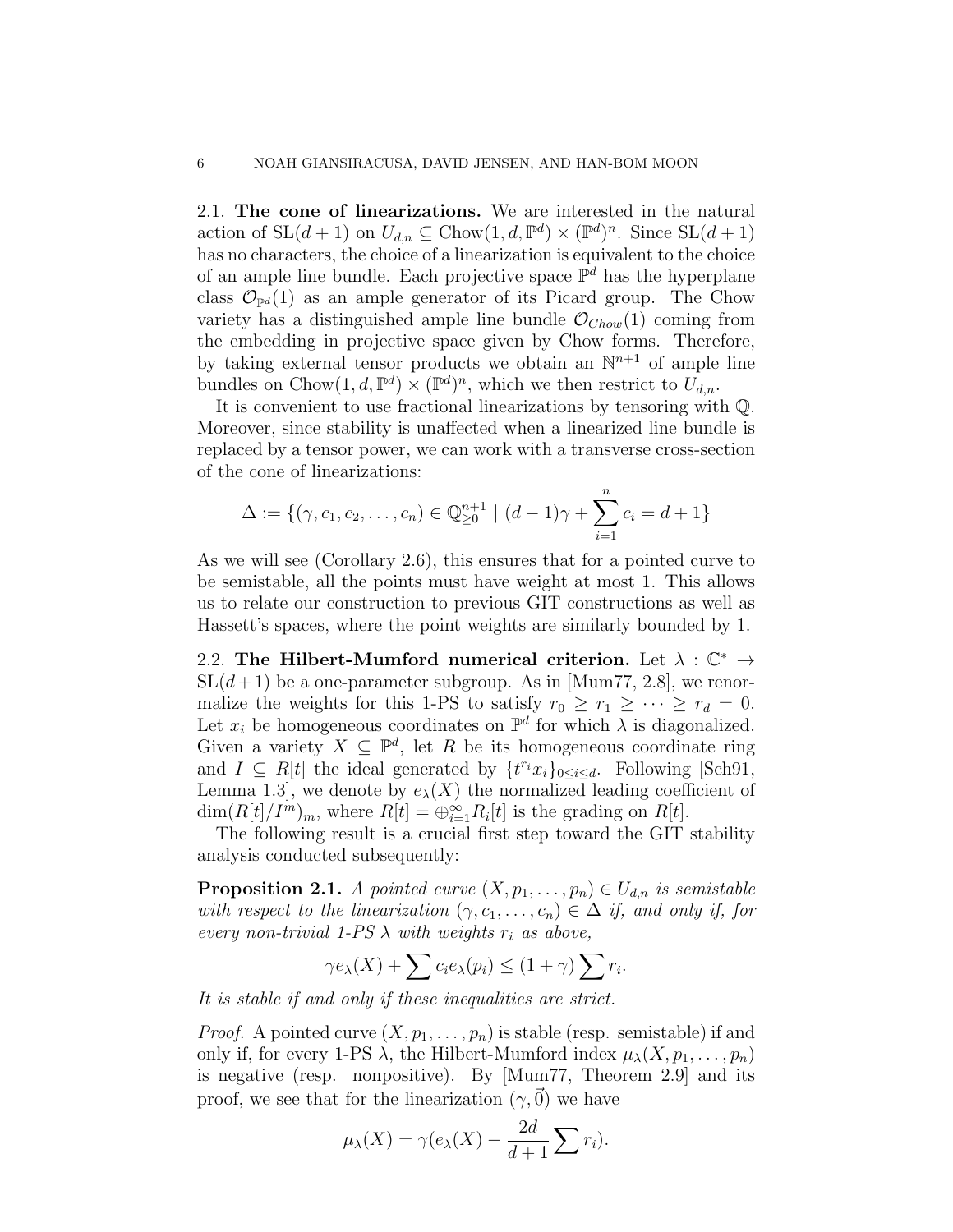Similarly, for the linearization  $(0, \vec{c})$ , we have

$$
\mu_{\lambda}(p_1,\ldots,p_n)=\sum c_i e_{\lambda}(p_i)-\frac{\sum c_i}{d+1}\sum r_i.
$$

By the linearity of the Hilbert-Mumford index, we therefore have

$$
\mu_{\lambda}(X, p_1, \dots, p_n) = \gamma e_{\lambda}(X) + \sum c_i e_{\lambda}(p_i) - \left(\frac{2d}{d+1}\gamma + \frac{\sum c_i}{d+1}\right) \sum r_i
$$

$$
= \gamma e_{\lambda}(X) + \sum c_i e_{\lambda}(p_i) - (1+\gamma) \sum r_i,
$$

where the last equality follows from the assumption that the linearization vector lies in the cross-section  $\Delta$  (cf. §2.1).

2.3. Destabilizing one-parameter subgroups. There is one particularly simple type of 1-PS that is sufficient for most of our results.

**Proposition 2.2.** Consider the k-dimensional linear subspace  $V :=$  $V(x_{k+1}, x_{k+2}, \ldots, x_d) \subset \mathbb{P}^d$ , and let  $\lambda_V$  be the 1-PS with weight vector  $(1, 1, \ldots, 1, 0, \ldots, 0)$ , where the first  $k + 1$  weights are all one. For  $X \in$ Chow $(1, d, \mathbb{P}^d)$ , write  $X = X(V) \cup Y$ , where  $X(V)$  is the union of irreducible components of  $X$  contained in  $V$ . Then  $X$  is semistable with respect to  $\lambda_V$  if and only if

$$
\gamma(2\deg X(V) + \deg(Y \cap V)) + \sum_{p_i \in V} c_i \le (k+1)(1+\gamma).
$$

*Proof.* This follows from Proposition 2.1 and [Sch91, Lemma 1.2].  $\Box$ 

We first consider the extreme cases  $k = d-1$  and  $k = 0$ . The former leads to instability of degenerate curves, whereas the latter leads to upper bounds on the weight of marked points at smooth and singular points of semistable curves.

**Proposition 2.3.** A pointed curve  $(X, p_1, \ldots, p_n) \in U_{d,n}$  is unstable if X is contained in a hyperplane  $\mathbb{P}^{d-1} \subset \mathbb{P}^d$ .

*Proof.* We may assume that  $\mathbb{P}^{d-1} = V(x_d)$ . Consider the 1-PS in Proposition 2.2 with  $V := \mathbb{P}^{d-1}$ . Clearly  $X(V) = X$ ,  $Y = \emptyset$ , and  $\sum_{p_i \in V} c_i = \sum_{i=1}^n c_i = d + 1 - (d - 1)\gamma$ , so

$$
\gamma(2 \deg X(V) + \deg(Y \cap V)) + \sum_{p_i \in V} c_i = 2d\gamma + (d+1) - (d-1)\gamma
$$
  
=  $(d+1)(1+\gamma) > d(1+\gamma),$   
hence  $\lambda_V$  destabilizes  $(X, p_1, \dots, p_n)$ .

Consequently, GIT-semistable curves are geometrically quite nice:

**Corollary 2.4.** A semistable pointed curve  $(X, p_1, \dots, p_n)$  has the following properties: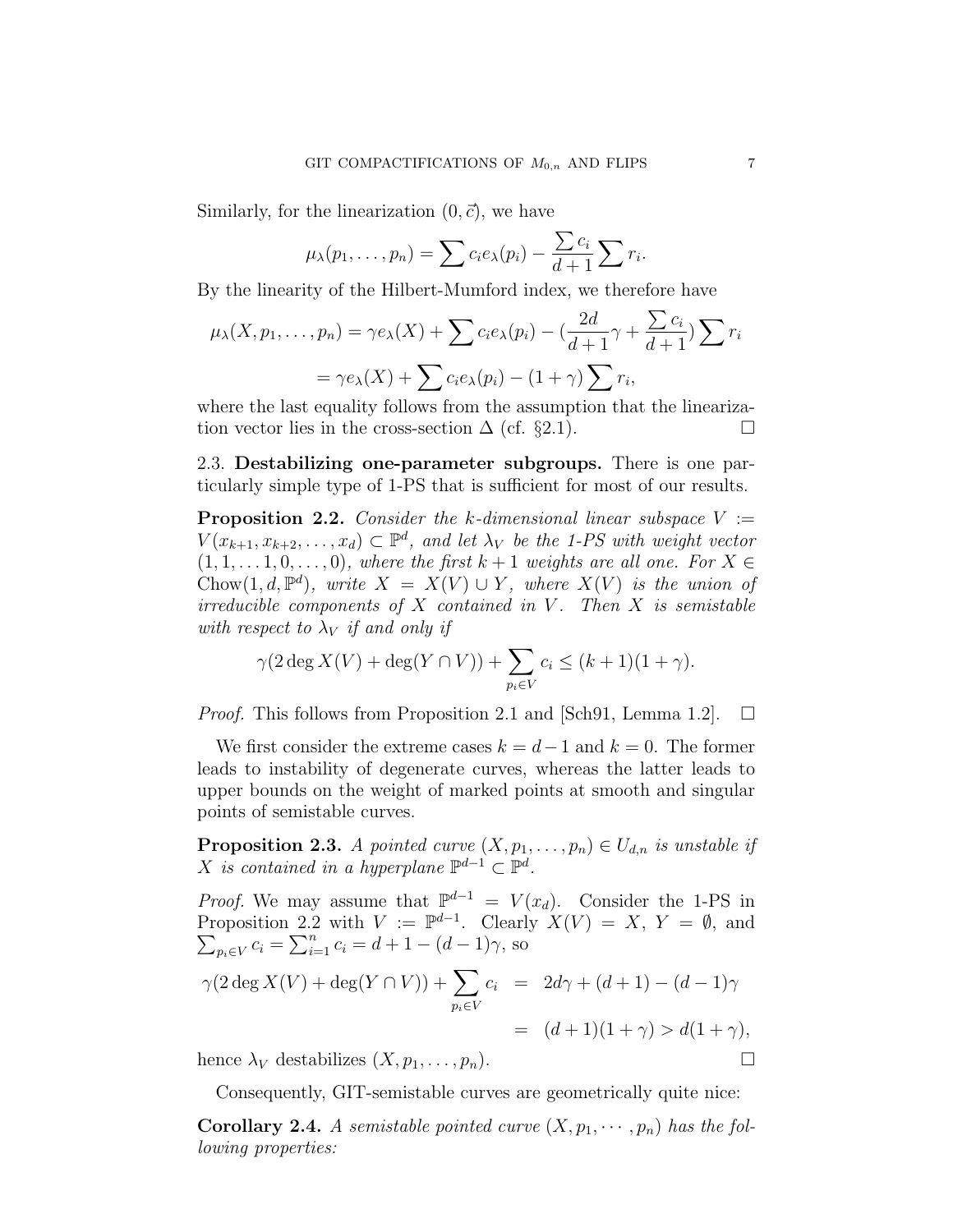- (1) Each irreducible component is a rational normal curve in the projective space that it spans.
- (2) The singularities are at worst multinodal (analytically locally the union of coordinate axes in  $\mathbb{C}^k$ ).
- (3) Every connected subcurve of degree e spans a  $\mathbb{P}^e$ .

*Proof.* See [Art76, Lemma 13.1].

By setting  $k = 0$  in Proposition 2.2, we obtain the following:

**Proposition 2.5.** The total weight of the marked points at a singularity of multiplicity m on a GIT-stable curve cannot exceed  $1 - (m - 1)\gamma$ .

*Proof.* Suppose the singularity occurs at the point  $p = (1, 0, \ldots, 0)$  and set  $k = 0$ . Then  $X(p) = \emptyset$  and  $\deg(Y \cap p) = \mu_p X = m$ . If X is stable, then by Proposition 2.2 we have

$$
\gamma m + \sum_{p_i = p} c_i < 1 + \gamma,
$$

from which the result follows.  $\Box$ 

Corollary 2.6. The total weight of the marked points at a smooth point, and hence at any point, of a GIT-stable curve cannot exceed 1.

Corollary 2.7. A GIT-stable curve cannot have a singularity of multiplicity m unless  $\gamma < \frac{1}{m-1}$ .

Proof. This follows from the fact that the minimum total weight at a point is zero.

**Corollary 2.8.** If  $\gamma \geq 1$ , then every GIT-semistable curve is smooth.

2.4. Existence of a stable point. To ensure that GIT quotients of  $U_{d,n}$  are compactifications of  $M_{0,n}$ , it is necessary and sufficient to prove that rational normal curves with configurations of distinct points are stable for each linearization. We prove this in several steps. By Corollary 2.8, the quotients with  $\gamma \geq 1$  are rather uninteresting, so we focus henceforth on the case  $\gamma$  < 1. We begin with the simple case where all of the weights  $c_i$  are relatively small.

**Lemma 2.9.** Let  $(\gamma, \vec{c}) \in \Delta$  satisfy  $\gamma < 1$  and  $0 < c_i < 1 - \gamma \forall i$ . Then  $U_{d,n}/\!\!/_{\gamma,\vec{c}}\,SL(d+1)$  is a compactification of  $M_{0,n}$ .

*Proof.* Let  $X \subset \mathbb{P}^d$  be a rational normal curve and  $p_1, \ldots, p_n$  distinct points of X. Since all rational normal curves in  $\mathbb{P}^d$  are projectively equivalent, it suffices to show that  $(X, p_1, \ldots, p_n) \in U_{d,n}$  is stable for the given linearization. We will show that  $(X, p_1, \ldots, p_n)$  is stable with respect to the linearization  $(0, \vec{c})$  and semistable with respect to the linearization  $(\gamma,\vec{0})$ . It then follows from general GIT results that  $(X, p_1, \ldots, p_n)$  is stable with respect to the linearization  $(\gamma, \vec{c})$ .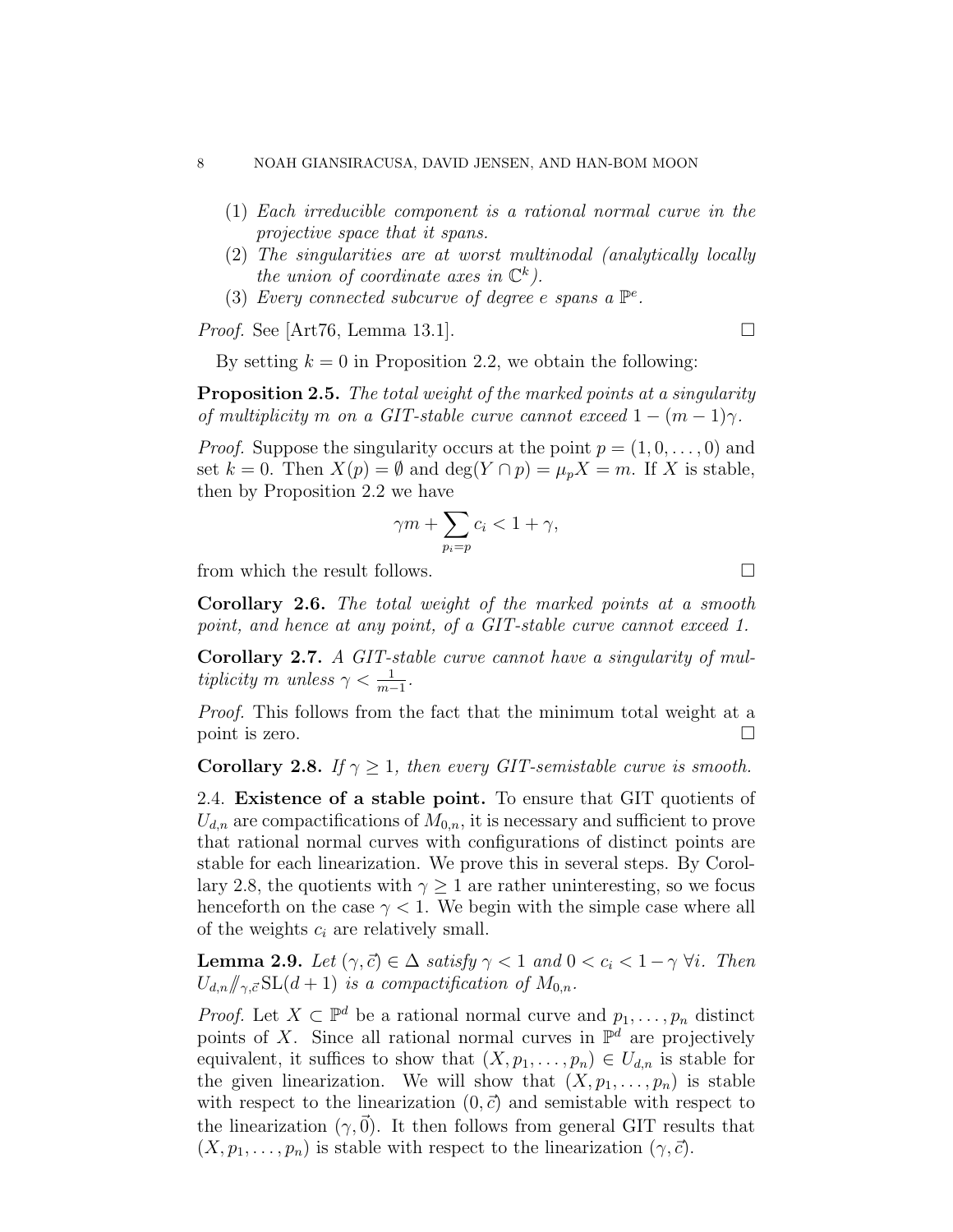A rational normal curve has reduced degree 1, which is the minimum possible amongst all non-degenerate curves. It follows that  $X$  is linearly semistable, hence by [Mum77, Theorem 4.12] it is semistable with respect to the linearization  $(\gamma, \vec{0})$ . Now, let  $V \subset \mathbb{P}^d$  be a k-dimensional linear space. Since any collection of  $n$  distinct points on a rational normal curve are in general linear position, we see that

$$
\sum_{p_i \in V} c_i \le \sum_{p_i \in V} (1 - \gamma) \le (k + 1)(1 - \gamma) < (k + 1) \frac{\sum_{i=1}^n c_i}{d+1}.
$$

Hence  $(p_1, \ldots, p_n)$  is stable for the linearization  $(0, \vec{c})$ , by [DH98, Example 3.3.24].

We now tackle the more general case.

**Proposition 2.10.** Let  $(\gamma, \vec{c}) \in \Delta$  satisfy  $\gamma < 1$  and  $0 < c_i < 1$ ,  $i = 1, \ldots, n$ . Then  $U_{d,n}/\!\!/_{\gamma,\vec{c}} \operatorname{SL}(d+1)$  is a compactification of  $M_{0,n}$ .

*Proof.* If  $c_i < 1-\gamma$  for all i, then the result holds by Lemma 2.9 above. We prove the remaining cases by induction on d, the case  $d = 2$  having been done in [GS10]. Let  $(X, p_1, \ldots, p_n)$  be smooth with distinct points, and assume without loss of generality that  $c_1 \geq c_i$  for all i and that  $c_1 > 1 - \gamma$ . Let  $\lambda : \mathbb{C}^* \to SL(d+1)$  be a 1-PS acting with weights  $r_0 \geq r_1 \geq \cdots \geq r_d = 0$ , and write  $x_i$  for homogeneous coordinates on  $\mathbb{P}^d$  on which  $\lambda$  acts diagonally. We show in Lemma 2.11 below that it is sufficient to consider the situation  $p_1 = (1, 0, 0, \ldots, 0)$ , so let us consider this case now.

Let  $f_i$  be the restriction of  $x_i$  to  $X$ , which is a homogeneous polynomial of degree d on  $X \cong \mathbb{P}^1$ . Write  $\pi(X) \subset \mathbb{P}^{d-1}$  for the image of X under linear projection from  $p_1$  and  $\lambda^{(d)}$  :  $\mathbb{C}^* \to SL(d)$  for the 1-PS with weights  $r_i$ ,  $i > 0$ , diagonalized with respect to the homogeneous coordinates  $x_i$ ,  $i > 0$ . Without loss of generality we assume that  $p_1$  is the image of the point  $[0:1] \in \mathbb{P}^1$  under the map  $\mathbb{P}^1 \to \mathbb{P}^d$  given by the  $f_i$ 's. Notice that

$$
e_{\lambda^{(d)}}(\pi(p_i)) = \min\{r_j|j > 0, f_j(p_i) \neq 0\} \ge \min\{r_j|f_j(p_i) \neq 0\} = e_{\lambda}(p_i)
$$

$$
e_{\lambda^{(d)}}(\pi(p_1)) = r_a := \min\{r_j|j > 0, \frac{f_j}{x}(p_1) \neq 0\} \le r_0.
$$

We now show that

$$
e_{\lambda}(X) \leq e_{\lambda^{(d)}}(\pi(X)) + r_0 + r_a.
$$

To see this, note that the polynomials  $g_i := \frac{f_i}{x_i}$  $\frac{f_i}{x}$  for  $i > 0$  form a basis for homogeneous polynomials of degree  $d-1$ . Let J denote the ideal in  $\mathbb{C}[x, y]$  generated by the  $f_i$ 's for all  $i > 0$  and J' the ideal in  $\mathbb{C}[x, y, t]$ generated by the  $t^{r_i} f_i$ 's for all  $i > 0$ . Then  $J^m$  consists of all polynomials that vanish at  $p_1$  to order at least m, so  $\dim \mathbb{C}[x,y]_{md}/J^m = m$ . Since the polynomials  $f_0^k f_a^{m-k}$ ,  $1 \leq k \leq m$  each have different order of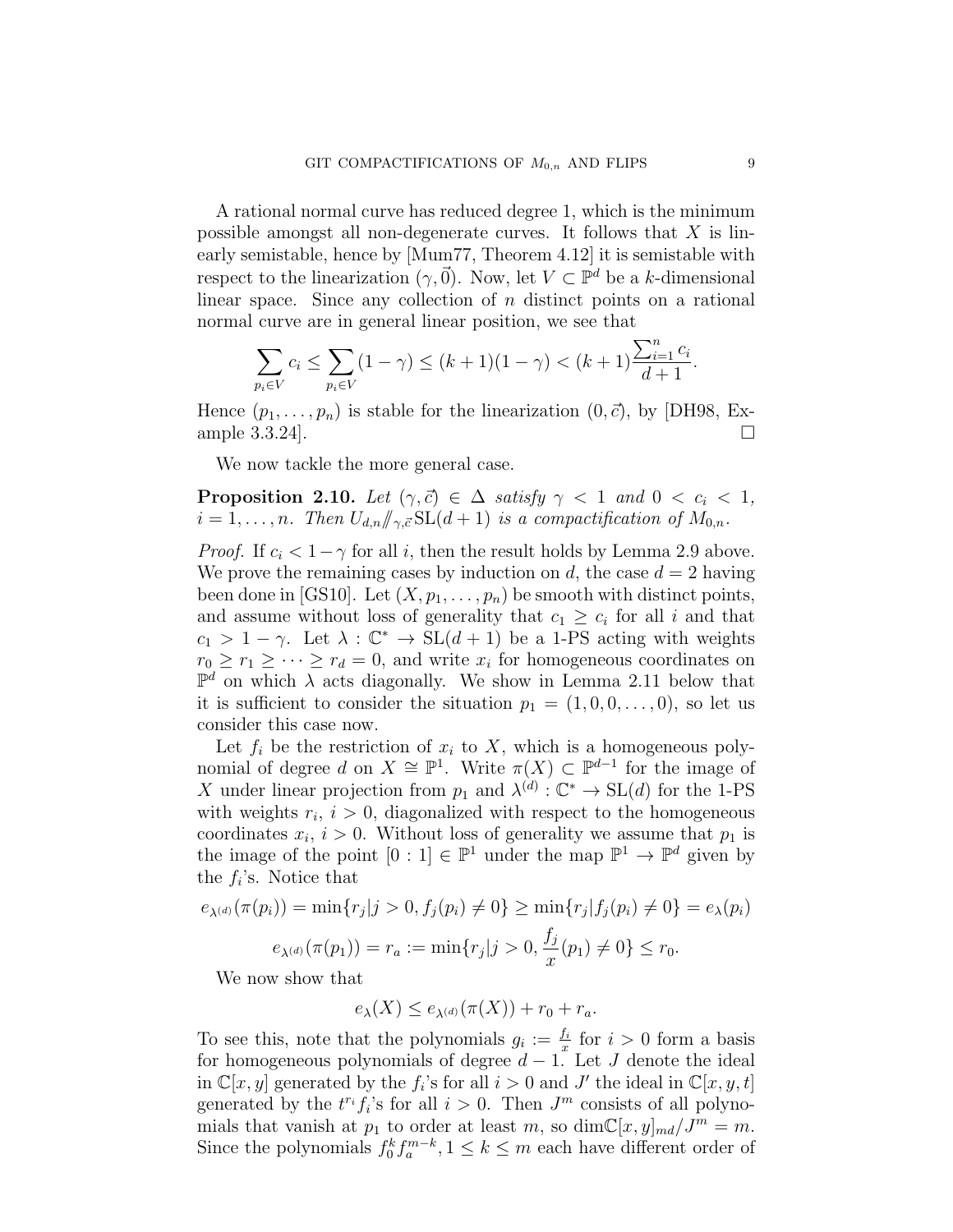vanishing at  $p_1$ , they are linearly independent and hence form a basis for this vector space. Thus:

$$
\dim(\mathbb{C}[x, y, t]/I^m)_{md} \le \dim(\mathbb{C}[x, y, t]/(t^{r_0k + r_a(m-k)} f_0^k f_a^{m-k}, J'^m))_{md}
$$
  

$$
\le \binom{m+1}{2} (r_0 + r_a) + \dim(\mathbb{C}[x, y, t]/(t^{r_i} g_i)^m)_{m(d-1)}.
$$

Taking normalized leading coefficients, we obtain the formula above. It follows that

$$
\gamma e_{\lambda}(X) + \sum_{i=1}^{n} c_{i} e_{\lambda}(p_{i}) \leq \gamma (e_{\lambda^{(d)}}(\pi(X)) + r_{0} + r_{a}) + c_{1} r_{0} + \sum_{i=2}^{n} c_{i} e_{\lambda^{(d)}}(\pi(p_{i})).
$$

By induction, however, we know that

$$
\gamma e_{\lambda^{(d)}}(\pi(X)) + (c_1 - (1 - \gamma))r_a + \sum_{i=2}^n c_i e_{\lambda^{(d)}}(\pi(p_i)) < (1 + \gamma) \sum_{j=1}^d r_j.
$$

It follows that the expression above is smaller than

$$
(1+\gamma)\sum_{j=1}^{d} r_j - (c_1 - (1-\gamma))r_a + \gamma r_0 + c_1r_0 + \gamma r_a \le (1+\gamma)\sum_{j=0}^{d} r_j
$$

as desired. The result then follows from Lemma 2.11 below.  $\Box$ 

**Lemma 2.11.** Let  $(X, p_1, \ldots, p_n)$  and  $\lambda$  be as above. Then there is a curve  $(X, p'_1, \ldots, p'_n)$  and a 1-PS  $\lambda'$  such that  $p'_1 = (1, 0, \ldots, 0)$  and

$$
\gamma e_{\lambda}(X) + \sum c_i e_{\lambda}(p_i) \leq \gamma e_{\lambda'}(X) + \sum c_i e_{\lambda'}(p_i').
$$

*Proof.* Let  $V_k \subset \mathbb{P}^d$  be the k-dimensional linear space cut out by  $x_{k+1} = x_{k+2} = \cdots = x_d = 0$ . We let k be the smallest integer such that  $X \cap V_k$  is non-empty, and write  $\lambda'$  for the 1-PS acting with weights  $(r_k, r_k, \ldots, r_k, r_{k+1}, \ldots, r_d)$ . Note that  $\sum_{i=1}^n c_i e_\lambda(p_i) = \sum_{i=1}^n c_i e_{\lambda'}(p_i)$ . We claim that  $e_{\lambda}(X) = e_{\lambda}(X)$  as well. Indeed, let W denote the linear series on  $\widehat{X} \cong \mathbb{P}^1$  generated by  $x_k, \ldots, x_d$ . By assumption, W is basepoint-free, so it contains a basepoint-free pencil. Using the basepoint-free pencil trick, we see that the map

$$
W \otimes H^0(X, \mathcal{O}((m-1)d)) \to H^0(X, \mathcal{O}(md))
$$

is surjective for all  $m \geq 2$ . By induction on m, the map

$$
Sym^{m-1}W \otimes H^0(X, \mathcal{O}(d)) \to H^0(X, \mathcal{O}(md))
$$

is surjective as well. It follows that  $\dim(R[t]/I^m)_m$  depends only linearly on  $r_i$  for all  $i < k$ . In other words, these  $r_i$ 's do not contribute to the normalized leading coefficient, so  $e_{\lambda}(X) = e_{\lambda}(X)$ . Because of this, we may assume that X passes through the point  $(1, 0, 0, \ldots, 0)$ .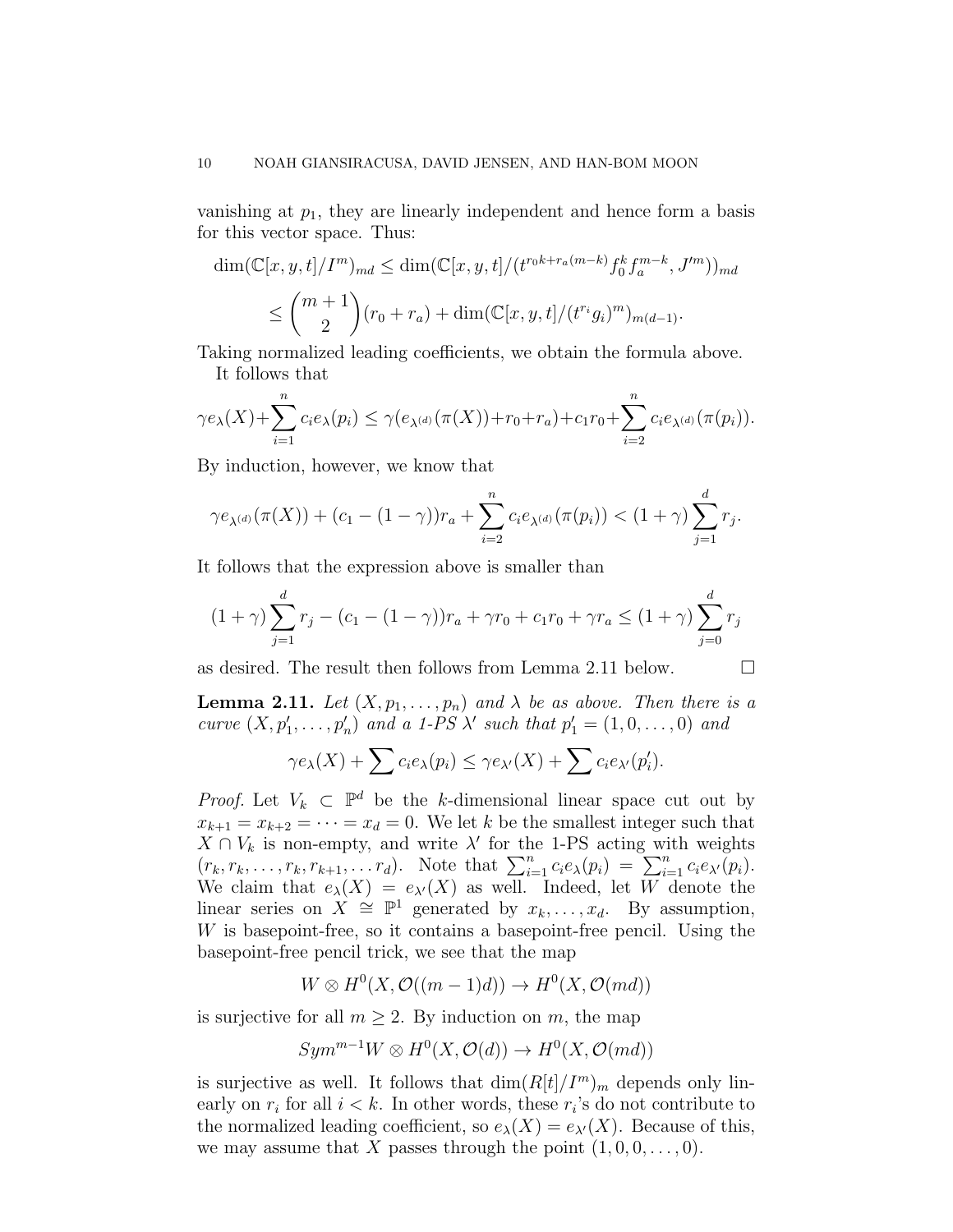Next, relabel the points as follows:

$$
p'_{i} = \begin{cases} (1, 0, 0, \dots, 0) & \text{if } i = 1 \\ p_{1} & \text{if } p_{i} = (1, 0, 0, \dots, 0) \\ p_{i} & \text{otherwise} \end{cases}
$$

Note that  $\sum_{i=1}^{n} c_i e_\lambda(p_i) \leq \sum_{i=1}^{n} c_i e_\lambda(p_i')$ . This concludes the proof.  $\Box$ 

Note that if  $c_i > 1$  for any i, then no element of  $U_{d,n}$  is semistable by Corollary 2.6. The only remaining case, therefore, is when  $c_i = 1$  for some *i*. In this case we will see that every semistable point is strictly semistable, and the resulting quotient is a compactification of  $M_{0,n}$  if and only if  $d$  is larger than the number of  $i$ 's for which equality holds. We delay the proof of this until §6.4.

2.5. The space of effective linearizations. Recall (cf.  $\S 2.1$ ) that we have been working with the cross-section  $\Delta$  of the cone of linearizations defined by  $(d-1)\gamma + \sum_{i=1}^{n} c_i = d+1$ . As we remarked earlier, the quotients we are interested in satisfy  $\gamma$  < 1, since otherwise all semistable curves are isomorphic to  $\mathbb{P}^1$ . Moreover, by Corollary 2.6 we can assume that  $c_i \leq 1$  for all i. In fact, by Proposition 2.10 we know that if  $c_i < 1$  for all i then the linearization  $(\gamma, \vec{c})$  is effective, i.e., the semistable locus is nonempty. To avoid boundary issues such as nonample linearizations, it is convenient to assume also that  $c_i > 0$  for all i. Therefore, we are led to the following space of effective linearizations:

$$
\Delta^{\circ} := \{ (\gamma, c_1, \dots, c_n) \in \mathbb{Q}^{n+1} \mid 0 < \gamma, c_i < 1, (d-1)\gamma + \sum_{i=1}^n c_i = d+1 \}.
$$

This is the space of linearizations of most interest to us. By Proposition 2.10, for any  $L \in \Delta^{\circ}$ , the quotient  $U_{d,n} / \! \! \! \! /_L \text{SL}(d+1)$  is birational to  $\overline{M}_{0,n}$ .

#### 3. Degrees of components in stable curves

In this section we apply the stability results of the previous section to get a fairly explicit description of the pointed curves  $(X, p_1, \ldots, p_n)$ corresponding to stable points of  $U_{d,n}$ . Specifically, we show that for a generic linearization, GIT stability completely determines the degrees of subcurves of X. This is then used to describe the walls in the GIT chamber decomposition of  $\Delta^{\circ}$ .

We begin by defining a numerical function that will be useful for describing the degrees of subcurves. First, some notation: given a linearization  $(\gamma, \vec{c})$  and a subset  $I \subset [n]$ , we set

$$
c_I := \sum_{i \in I} c_i
$$
 and  $c := \sum_{i=1}^n c_i$ .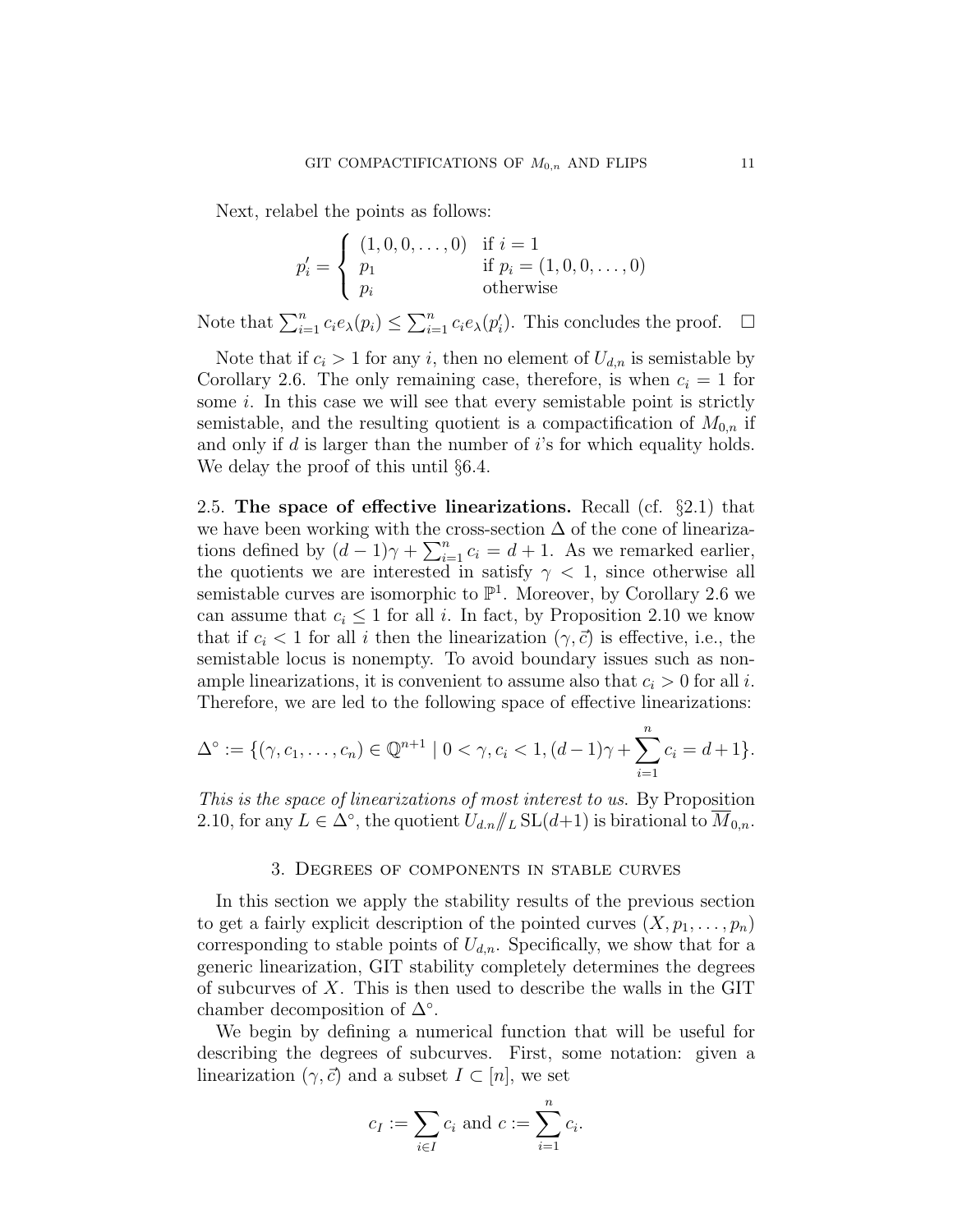3.1. Weight functions. Consider the function

$$
\varphi: 2^{[n]} \times \Delta^{\circ} \to \mathbb{Q} \qquad \varphi(I, \gamma, \vec{c}) = \frac{c_I - 1}{1 - \gamma}.
$$

For a fixed linearization  $(\gamma, \vec{c}) \in \Delta^{\circ}$ , we define

$$
\sigma(I) = \begin{cases}\n\begin{bmatrix}\n\varphi(I, \gamma, \vec{c})\n\end{bmatrix} & \text{if } 1 \leq c_I \leq c - 1 \\
0 & \text{if } c_I < 1 \\
d & \text{if } c_I > c - 1\n\end{cases}
$$

Before relating this to the degrees of subcurves in GIT stable curves, let us make a few elementary observations:

**Lemma 3.1.** For any  $I \subset [n]$ , we have  $\sigma(I) \in \{0, 1, ..., d\}$ . If  $\sigma(I) =$ d, then  $c_I > c - 1$ .

*Proof.* It is enough to show that  $\varphi(I, \gamma, \vec{c}) \leq d - 1$  whenever  $1 \leq c_I \leq d$  $c - 1$ . But in this case we have

$$
\varphi(I, \gamma, \vec{c}) = \frac{c_I - 1}{1 - \gamma} \le \frac{c - 2}{1 - \gamma} = \frac{(d + 1 - (d - 1)\gamma) - 2}{1 - \gamma} = d - 1,
$$

so this indeed holds.

**Lemma 3.2.** For any collection of disjoint subsets  $I_1, \ldots, I_m \subset [n]$ ,

$$
\sigma(\bigcup_{j=1}^m I_j) \geq \sum_{j=1}^m \sigma(I_j).
$$

*Proof.* The statement is trivial for  $m = 1$ , so assume  $m \geq 2$ . Note that if  $\sigma(I_i) = 0$  for any j, then it does not contribute to the sum, so we may ignore it. If there is a j with  $c_{I_i} > c - 1$ , then by the disjointness hypothesis we have  $c_{I_k} < 1$ , and hence  $\sigma(I_k) = 0$ , for all  $k \neq j$ . Therefore, we are reduced to the case that  $\sigma(I_j) = [\varphi(I_j, \gamma, \vec{c})]$ for every j. In this case, since  $\frac{1}{1-\gamma} \geq 1$ , we have

$$
\sum_{j=1}^{m} \sigma(I_j) = \sum_{j=1}^{m} \left\lceil \frac{c_{I_j} - 1}{1 - \gamma} \right\rceil < \sum_{j=1}^{m} \left( \frac{c_{I_j} - 1}{1 - \gamma} + 1 \right)
$$
  
= 
$$
\frac{\sum_{j=1}^{m} c_{I_j} - 1}{1 - \gamma} - \frac{m - 1}{1 - \gamma} + 1 \le \frac{\sum_{j=1}^{m} c_{I_j} - 1}{1 - \gamma}
$$
  

$$
\le \left\lceil \frac{\sum_{j=1}^{m} c_{I_j} - 1}{1 - \gamma} \right\rceil = \left\lceil \frac{c_{I_1 \cup \dots \cup I_m} - 1}{1 - \gamma} \right\rceil,
$$

which by definition is  $\sigma(\bigcup_{j=1}^m I_j)$ .

Perhaps most significantly,  $\sigma$  satisfies a convenient additivity property for most linearizations: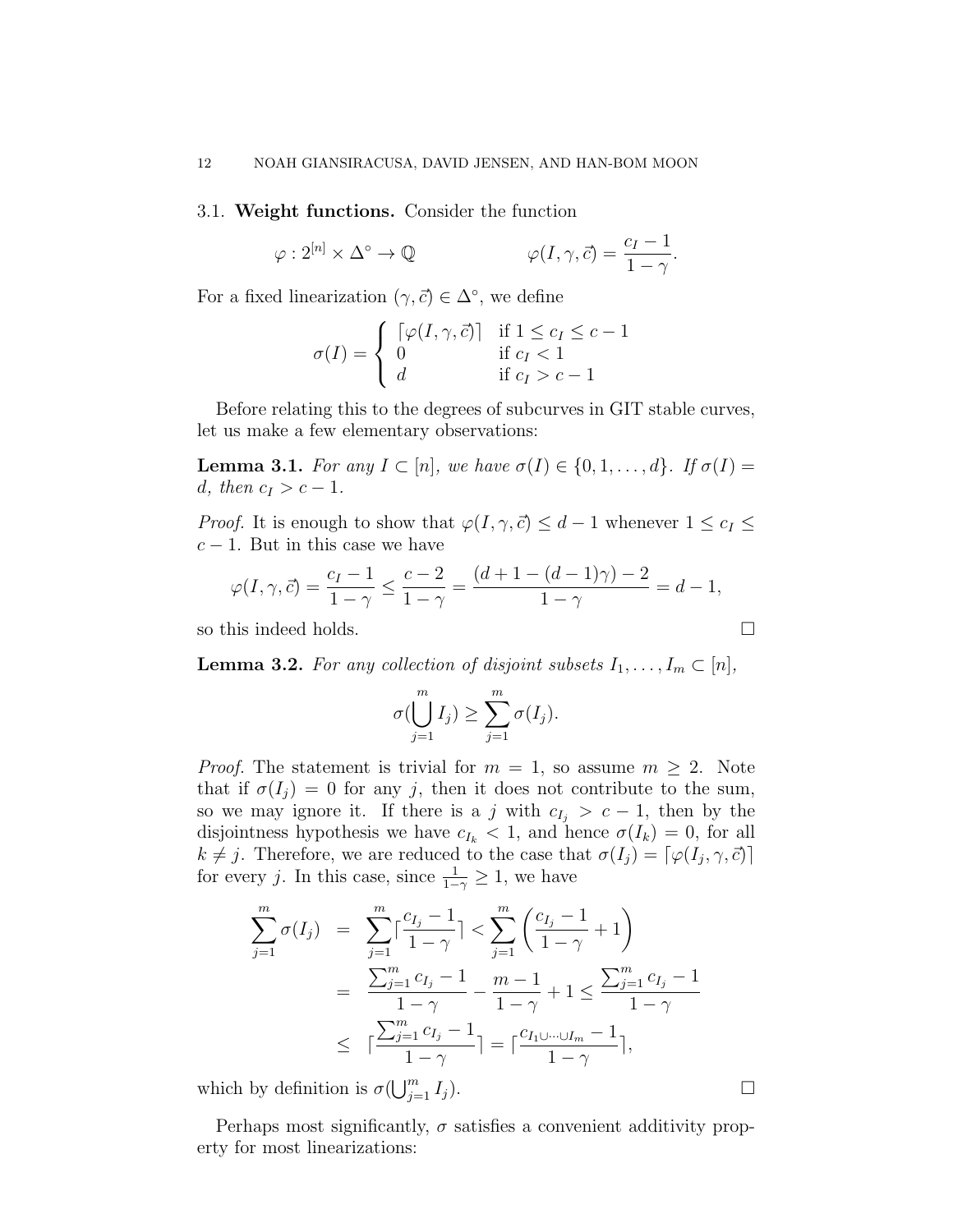**Lemma 3.3.** If  $\varphi(I, \gamma, \vec{c}) \notin \mathbb{Z}$  for each nonempty  $I \subset [n]$ , then  $\sigma(I) + \sigma(I^c) = d$ 

for each I.

Proof. If  $c_I < 1$  then  $c_{I^c} = c - c_I > c - 1$ , so  $\sigma(I) + \sigma(I^c) = d + 0 = d$ . The case  $c_I > c - 1$  is analogous, so without loss of generality assume that  $c_I$  and  $c_{I^c}$  are between 1 and  $c-1$ . Then

$$
\sigma(I^c) = \lceil \frac{c_{I^c} - 1}{1 - \gamma} \rceil = \lceil \frac{(d+1) - (d-1)\gamma - c_I - 1}{1 - \gamma} \rceil
$$

$$
= \lceil d - 1 - \frac{c_I - 1}{1 - \gamma} \rceil = d - \sigma(I),
$$

where the last equality uses the non-integrality assumption.

3.2. Degrees of tails. As we show below, the function  $\sigma$  computes the degree of a certain type of subcurve. For notational convenience, given a marked curve  $(X, p_1, \ldots, p_n)$  and a subcurve  $Y \subset X$ , let us set

$$
\varphi(Y,\gamma,\vec{c}) = \varphi(\{i \mid p_i \in Y\},\gamma,\vec{c})
$$

and similarly for  $\sigma(Y)$ .

**Definition 3.4.** Let  $X \in \text{Chow}(1, d, \mathbb{P}^d)$ . A subcurve  $Y \subset X$  is called a **tail** if it is connected and  $|Y \cap \overline{X \setminus Y}| = 1$ .

We do not require tails to be irreducible. Moreover, this intersection is set-theoretic; the "attaching point" of a tail need not be a node.

**Proposition 3.5.** For a fixed  $(\gamma, \vec{c}) \in \Delta^{\circ}$ , suppose that  $\varphi(I, \gamma, \vec{c}) \notin \mathbb{Z}$ for any nonempty  $I \subset [n]$ . If X is a GIT-semistable curve and  $E \subset X$ a tail, then  $deg(E) = \sigma(E)$ .

*Proof.* Write  $r := \deg(E)$ . The dimension of the linear span of E is r by Corollary 2.4, so we may assume that  $E \subset V := V(x_{r+1}, \ldots, x_d) \subset \mathbb{P}^d$ . Now

$$
\gamma(2\deg X(V) + \deg(Y \cap V)) + \sum_{p_i \in V} c_i \ge \gamma(2r+1) + \sum_{p_i \in E} c_i,
$$

so by Proposition 2.2 we have

$$
\sum_{p_i \in E} c_i \le (r+1)(1+\gamma) - \gamma(2r+1) = r+1-\gamma r,
$$

or equivalently,

$$
r \ge \frac{\left(\sum_{p_i \in E} c_i\right) - 1}{1 - \gamma}.
$$

Since r is a positive integer, it follows that  $r \geq \sigma(E)$ .

Now, if E is a tail then so is  $\overline{X \setminus E}$ , hence

$$
\deg(\overline{X \backslash E}) \ge \sigma(\overline{X \backslash E}) \ge \sigma({i | p_i \notin E}).
$$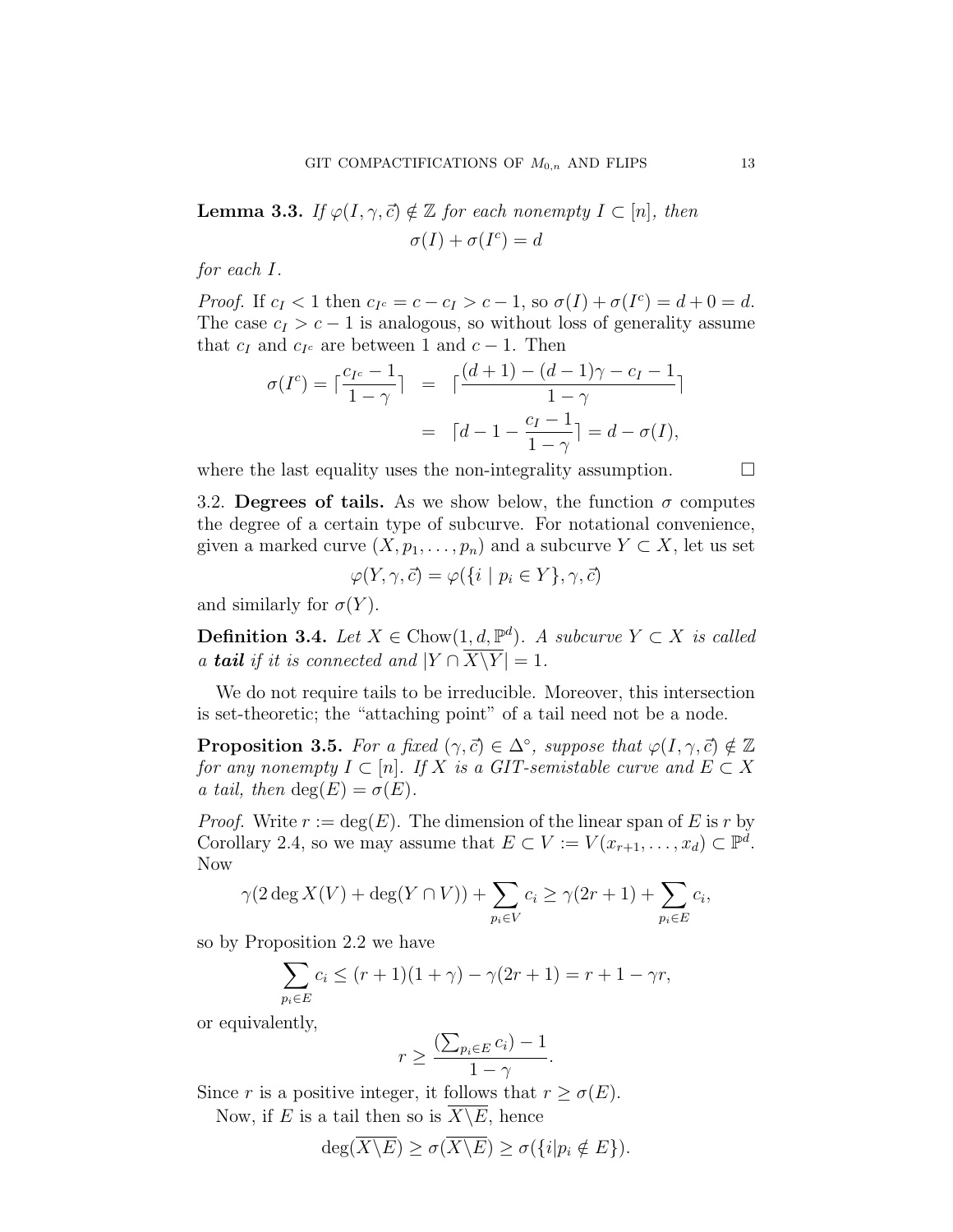Thus, by Lemma 3.3,  $\deg(\overline{X \setminus E}) \geq d - \sigma(E)$ . But we know that  $r + \deg(\overline{X \backslash E}) = d$ , so the inequality  $r \leq \sigma(E)$  also holds.

3.3. Arbitrary subcurves. Removing an irreducible component from a curve yields a finite collection of tails. This holds more generally for any connected subcurve. We can combine this fact with the above result on tails to deduce the following:

**Corollary 3.6.** Suppose that  $\varphi(I, \gamma, \vec{c}) \notin \mathbb{Z}$  for any  $\emptyset \neq I \subset [n]$ , and let  $E \subseteq X$  be a connected subcurve of  $(X, p_1, \ldots, p_n) \in U_{d,n}^{ss}$ . Then

$$
\deg(E) = d - \sum \sigma(Y)
$$

where the sum is over all connected components Y of  $\overline{X\setminus E}$ .

*Proof.* If Y is a connected component of  $\overline{X \setminus E}$ , then it is a tail. It follows from Proposition 3.5 that  $deg(Y) = \sigma(Y)$ . Since the total degree of X is d, we see that  $deg(E) = d - \sum \sigma(Y)$ .

3.4. GIT Walls. These results are sufficient to determine the walland-chamber decomposition of  $\Delta^{\circ}$ . Specifically, for any integer k with  $0 \leq k \leq d-1$ , the set  $\varphi(I, \cdot)^{-1}(k)$  defines a hyperplane in  $\Delta^{\circ}$ . Note that, by additivity,

$$
\varphi(I, \cdot)^{-1}(k) = \varphi(I^c, \cdot)^{-1}(d - 1 - k),
$$

but otherwise these hyperplanes are distinct.

**Proposition 3.7.** If  $(\gamma, \vec{c})$  is not contained in any hyperplane of the form  $\varphi(I, \cdot)^{-1}(k)$ , then every semistable pointed curve has trivial automorphism group.

Proof. By Corollary 2.4, every semistable curve is a union of rational normal curves meeting in multinodal singularities. It follows that such a curve  $(X, p_1, \ldots, p_n)$  has a non-trivial automorphism if and only if it contains either:

- (1) a tail E with all marked points of its smooth locus  $E^{sm}$  supported on at most one point, or
- (2) a component E with  $|E \cap \overline{X \setminus E}| = 2$  such that  $E^{sm}$  contains no marked points.

We show that neither of these cases is possible. Let  $E \subset X$  be a tail. Since E has positive degree, by Proposition 3.5 we have  $\sigma(E) \geq 1$ , so  $\sum_{p_i \in \overline{X \setminus E}} c_i \leq c - 1$ . By the non-integrality assumption this inequality by additivity  $\sigma(X\backslash E) \leq d-1$ , and hence by Lemma 3.1 we see that must be strict, and consequently  $\sum_{p_i \in E^{sm}} c_i > 1$ . On the other hand, by Corollary 2.6, the sum of the weights at a smooth point of E cannot exceed 1. It follows that the marked points on E must be supported at 2 or more points of E other than the singular point.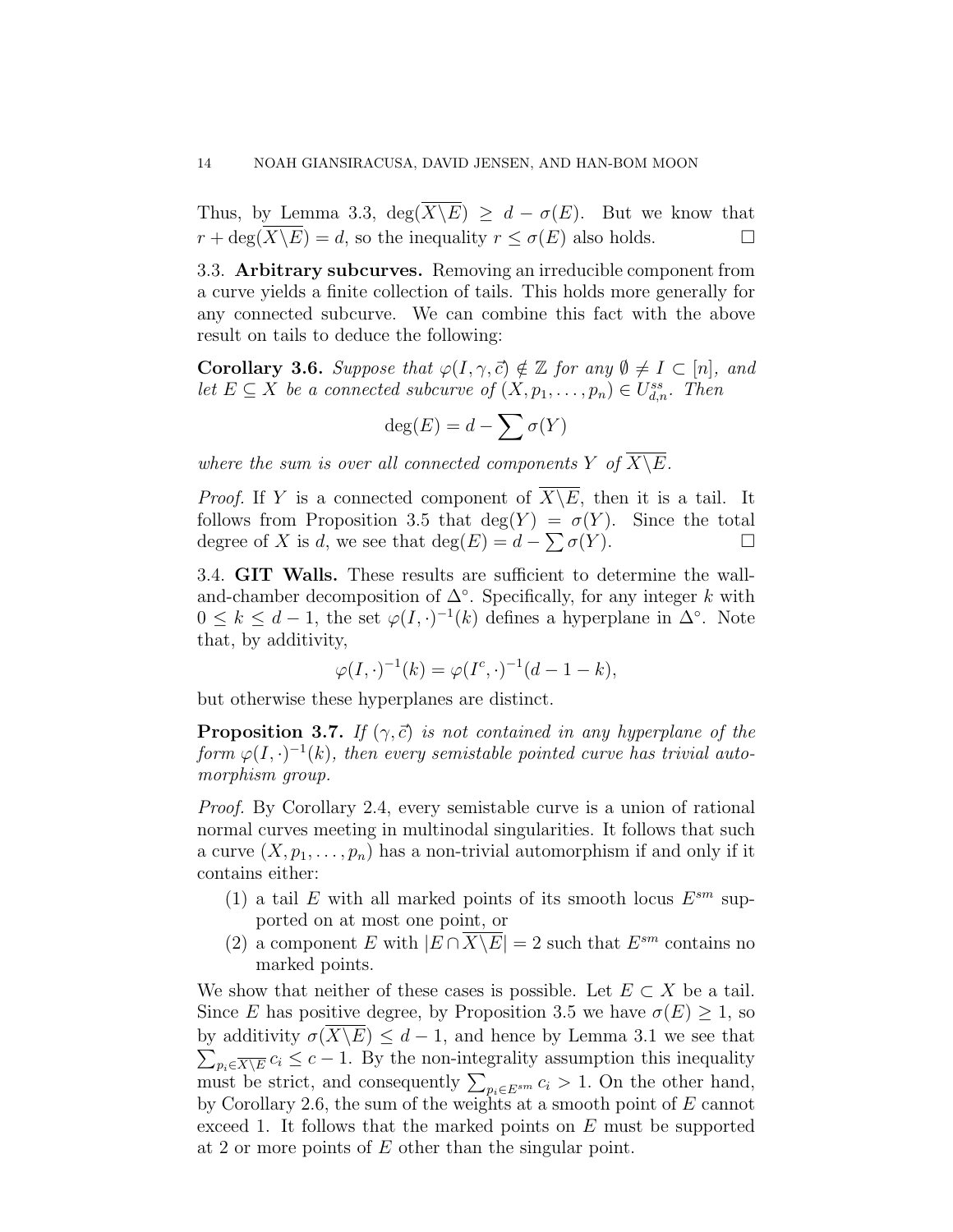Similarly, let  $E \subset X$  be a bridge—a component such that  $|E \cap$  $X\backslash E|=2$ . Let  $Y_1, Y_2$  denote the connected components of  $X\backslash E$ . If the smooth part of  $E$  contains no marked points, then by Lemma 3.3 we see that  $\sigma(Y_1) + \sigma(Y_2) = d$ . Again, since E has positive degree, by Corollary 3.6 this is impossible.  $\Box$ 

**Corollary 3.8.** If  $(\gamma, \vec{c})$  is not contained in any hyperplane of the form  $\varphi(I, \cdot)^{-1}(k)$ , then the corresponding GIT quotient admits no strictly semistable points.

*Proof.* If  $U_{d,n}^{ss}$  contains strictly semistable points, then some of these points must have positive-dimensional stabilizer. If  $(X, p_1, \ldots, p_n)$  is such a curve, then since X spans  $\mathbb{P}^d$ , by Proposition 2.3, such a stabilizer cannot fix X pointwise. It follows that  $(X, p_1, \ldots, p_n)$  admits a non-trivial automorphism, which contradicts Proposition 3.7.

**Proposition 3.9.** The hyperplanes  $\varphi(I, \cdot)^{-1}(k)$  are the walls in the GIT chamber decomposition of  $\Delta^{\circ}$ .

Proof. By Corollary 3.8, if a linearization does not lie on any of these hyperplanes, then it admits no strictly semistable points. Hence the GIT walls must be contained in these hyperplanes. To see that each hyperplane  $\varphi(I, \cdot)^{-1}(k)$  yields a wall in  $\Delta^{\circ}$ , we must show that the stable locus changes when each such hyperplane is crossed. But it is clear from the definition that the function  $\sigma$  in §3.1 changes along these hyperplanes, so by Proposition 3.5, GIT stability changes as well.  $\Box$ 

## 4. From Deligne-Mumford to GIT

In this section we prove Theorem 1.2, i.e., that the GIT quotients  $U_{d,n}/\!\!/ \mathrm{SL}(d+1)$  always receive a regular morphism from the moduli space of stable curves  $\overline{M}_{0,n}$ . The main tool we use is the Kontsevich space of stable maps  $\overline{M}_{0,n}(\mathbb{P}^d,d)$  [FP95]. The basic idea is as follows. The product of evaluation maps yields a morphism  $\overline{M}_{0,n}(\mathbb{P}^d, d) \to$  $(\mathbb{P}^d)^n$ . By pushing-forward the fundamental cycle of each curve under each stable map, there is also a morphism  $\overline{M}_{0,n}(\mathbb{P}^d, d) \to \text{Chow}(1, d, \mathbb{P}^d)$ . By functoriality, one sees that together these yield a morphism

$$
\phi: \overline{M}_{0,n}(\mathbb{P}^d, d) \to U_{d,n} \subset \text{Chow}(1, d, \mathbb{P}^d) \times (\mathbb{P}^d)^n.
$$

This map is clearly  $SL(d+1)$ -equivariant. We prove below that for a general linearization L on  $U_{d,n}$ , there is a corresponding linearization L' on  $\overline{M}_{0,n}(\mathbb{P}^d,d)$  such that:

(1) there is an induced map  $\overline{M}_{0,n}(\mathbb{P}^d, d)/\!_{L'}$  SL $(d+1) \to U_{d,n}/\!_{L}$  SL $(d+1)$ 1), and

(2) there is an isomorphism  $\overline{M}_{0,n}(\mathbb{P}^d, d)/\mathbb{Z}$ ,  $SL(d+1) \cong \overline{M}_{0,n}$ 

This is enough to draw the desired conclusion: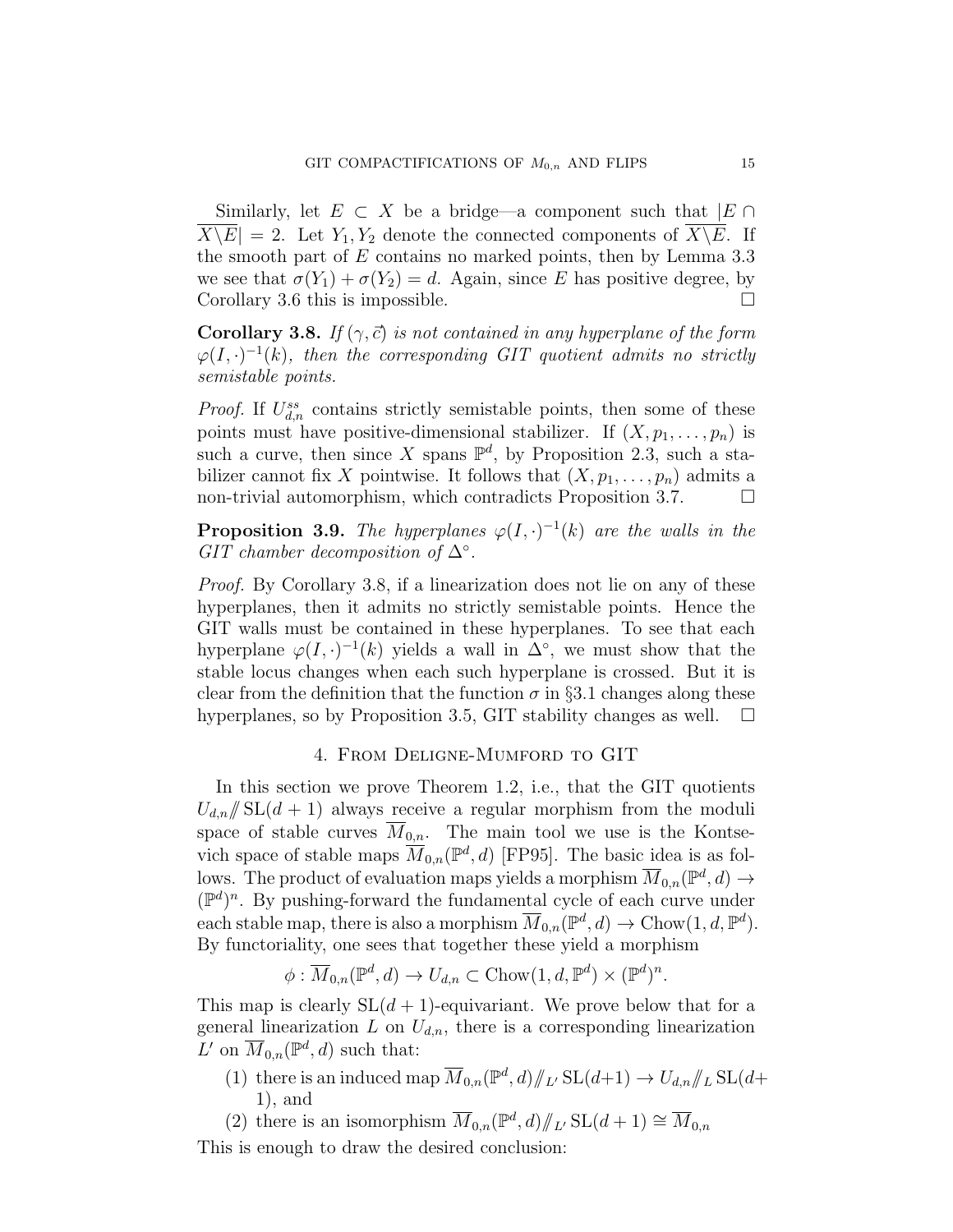**Lemma 4.1.** If (1) and (2) above hold for all  $L \in \Delta^{\circ}$  that do not lie on a GIT wall, then for any  $L \in \Delta^{\circ}$  there is a regular birational morphism  $\overline{M}_{0,n} \to U_{d,n}/\hspace{-4pt}/_{L} SL(d+1).$ 

*Proof.* Given  $L \in \Delta^{\circ}$ , we can perturb it slightly to obtain a linearization  $L_{\epsilon}$  such that stability and semistability coincide. By general variation of GIT, there is a birational morphism from the  $L_{\epsilon}$ -quotient to the  $L$ -quotient. Using (1) and (2) we then have

 $\overline{M}_{0,n} \cong \overline{M}_{0,n}(\mathbb{P}^d,d)/\mathbb{Z}_{\ell}^{\ell} SL(d+1) \to U_{d,n}/\mathbb{Z}_{\ell} SL(d+1) \to U_{d,n}/\mathbb{Z}_{\ell} SL(d+1).$ Birationality of this morphism follows from Proposition 2.10.  $\Box$ 

4.1. Equivariant maps and GIT. Here we prove a generalized form of the result needed for item (1) above.

**Lemma 4.2.** Let  $f: X \to Y$  be a G-equivariant birational morphism between two projective varieties. Suppose  $X$  is normal, and let  $L$  be a  $linearization on Y$ . Then there exists a linearization  $L'$  on  $X$  such that

$$
f^{-1}(Y^{s}(L)) \subset X^{s}(L') \subset X^{ss}(L') \subset f^{-1}(Y^{ss}(L)).
$$

*Proof.* Take an  $f$ -ample divisor  $M$ , the existence of which is guaranteed by [Gro61, 5.3, 5.5]. Since X is normal, some integral multiple of M is G-linearized [MFK94, Corollary 1.6], so we may assume that  $M$  is G-linearized. Let  $L' = f^*(L^m) \otimes M$  for sufficiently large m. Then L' is ample and the above inclusions hold by [Hu96, Theorem 3.11].  $\Box$ 

Corollary 4.3. With the same assumptions as the previous lemma, there is a quotient morphism

$$
\overline{f}: X/\!\!/_{L'}G \to Y/\!\!/_{L}G.
$$

*Proof.* By Lemma 4.2, we have  $f(X^{ss}(L')) \subset Y^{ss}(L)$ , so there is a morphism  $X^{ss}(L') \to Y/\!\!/_{L} G$ . This is G-invariant, so it must factor through the categorical quotient of  $X^{ss}(L')$  by G, which is precisely the GIT quotient  $X/\!\!/_{L'} G$ .

4.2. Invariant maps and unstable divisors. In this subsection we address item (2) above. To begin, recall that there is a forgettingstabilizing map  $\pi$ :  $\overline{M}_{0,n}(\mathbb{P}^d, d) \to \overline{M}_{0,n}$ . Since this is  $SL(d + 1)$ invariant, the universal property of categorical quotients implies that there is an induced map

$$
\overline{\pi} : \overline{M}_{0,n}(\mathbb{P}^d, d) / \! \! /_{L'} \operatorname{SL}(d+1) \to \overline{M}_{0,n}.
$$

for any linearization L'. The main result here is that if  $L \in \Delta^{\circ}$  does not lie on a GIT wall and  $L'$  is as in Lemma 4.2, then this induced quotient morphism is in fact an isomorphism. In what follows, we always consider a linearization L' on  $\overline{M}_{0,n}(\mathbb{P}^d, d)/\!\!/_{L}$  SL $(d+1)$  that is of this form, so that stability and semistability coincide. To show that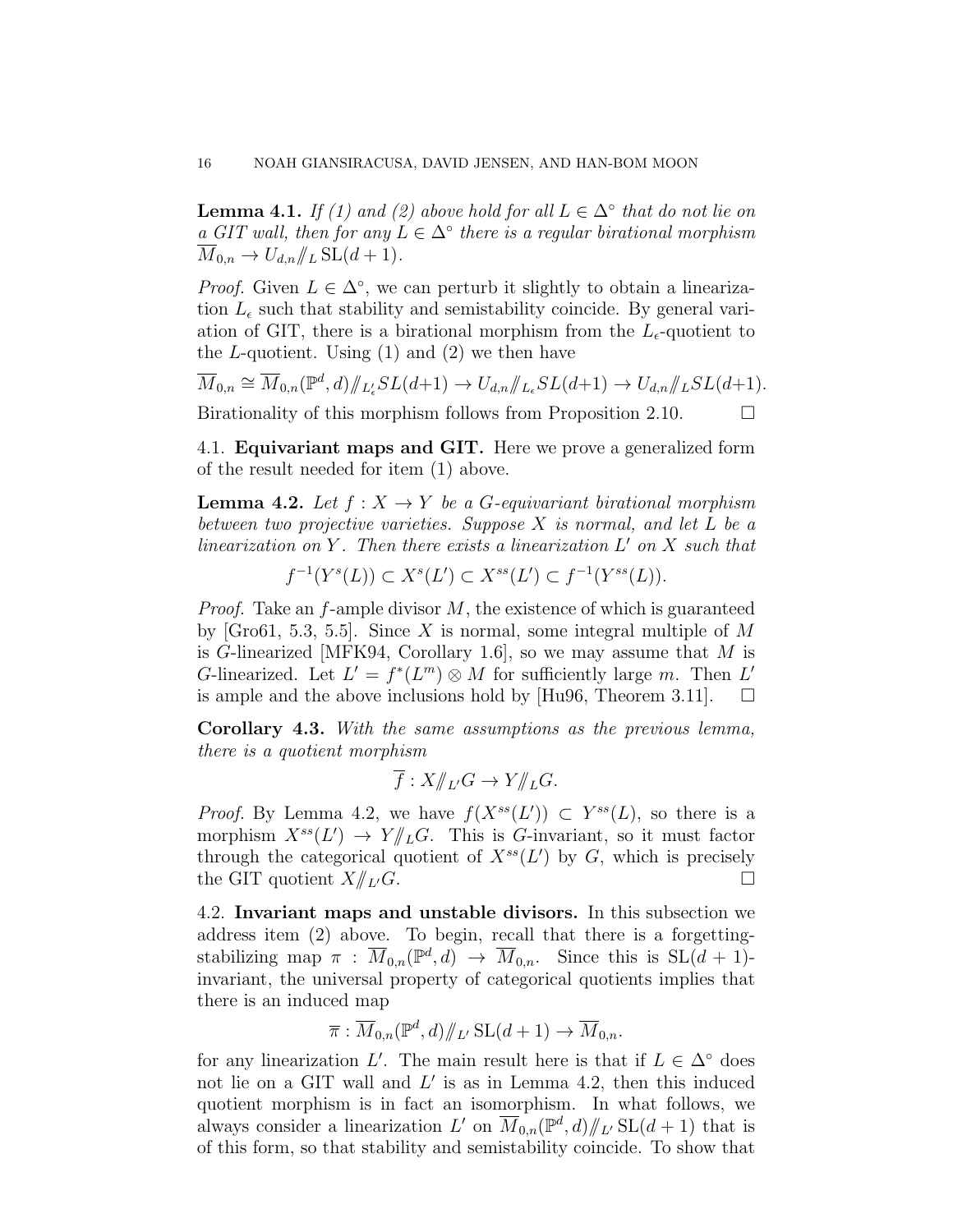$\bar{\pi}$  is an isomorphism, we show that it has relative Picard number zero. First, a couple preliminary results:

**Lemma 4.4.** For  $0 \leq i \leq d$  and  $I \subset [n]$ , let  $D_{i,I}$  be a boundary divisor of  $\overline{M}_{0,n}(\mathbb{P}^d, d)$ . Only one of  $D_{i,I}$  for  $i = 0, 1, \ldots, d$  can be stable.

Proof. By Lemma 4.2 and the stability assumption, to compute stability of  $x \in \overline{M}_{0,n}(\mathbb{P}^d,d)$ , it suffices to consider the stability of  $\phi(x) \in U_{d,n}$ .

Choose a general point  $(f:(C_1\cup C_2, p_1, \cdots, p_n)\to \mathbb{P}^d)$  in  $D_{i,I}$ . Then  $f(C_1) \subset \mathbb{P}^d$  is a degree i rational normal curve and  $f(C_2) \subset \mathbb{P}^d$  is a degree  $d-i$  rational normal curve. (If  $i = 0$ , then  $f(C_1)$  is a point.) By dimension considerations, the linear spans of  $f(C_1)$  and  $f(C_2)$  meet at a unique point, namely  $f(C_1 \cap C_2)$ . By Proposition 3.5,  $f(C_1 \cup C_2)$  is stable only if  $\deg(f|_{C_1}) = \sigma(I)$  and  $\deg(f|_{C_2}) = \sigma(I^c)$ , so at most one  $D_{i,I}, i \in \{0,\ldots,d\},\$  is stable.

**Lemma 4.5.** Let X be a normal  $\mathbb{Q}$ -factorial projective variety with a linearized  $SL(n)$ -action, and suppose that  $X^{ss} = X^s$ . Then

$$
\operatorname{Pic}(X/\!\!/ \operatorname{SL}(n))_{\mathbb{Q}} \cong \operatorname{Pic}(X^{ss})_{\mathbb{Q}}.
$$

*Proof.* For the quotient morphism  $q: X^{ss} \to X/\!\!/ SL(n)$ , the pull-back morphism  $q^*$ : Pic( $X/\!\!/ SL(n)$ )  $\rightarrow$  Pic( $X^{ss}$ ) is injective because q is dominant. Conversely, pick  $L \in Pic(X^{ss})$ . By Kempf's descent lemma [DN89, Theorem 2.3], L is a pull-back of some line bundle on  $X/\!\!/ SL(n)$ if and only if for every point with closed orbit, the stabilizer acts on the fiber trivially. Because  $X^{ss} = X^s$ , the stabilizer group of each point is finite. Thus on some integral multiple of  $L$ , the stabilizer group of each point acts trivially. Hence  $L^m$  is the pull-back of some line bundle on  $X/\!\!/ SL(n)$ , so  $q^*$  is surjective after tensoring with Q.

We now prove the main result.

**Proposition 4.6.** The map  $\overline{\pi}$  :  $\overline{M}_{0,n}(\mathbb{P}^d, d)/\mathbb{Z}$  SL $(d+1) \to \overline{M}_{0,n}$  is an isomorphism.

*Proof.* The space  $\overline{M}_{0,n}(\mathbb{P}^d, d)$  is a normal variety with finite quotient singularities only [FP95, Theorem 2]. Since there are no strictly semistable points with respect to L', the GIT quotient  $\overline{M}_{0,n}(\mathbb{P}^d,d)/\!\!/_{L'}\operatorname{SL}(d+1)$  is also normal and with finite quotient singularities only. Since  $\bar{\pi}$  is a birational morphism between two normal Q-factorial projective varieties, to show that  $\bar{\pi}$  is an isomorphism it suffices to show that the Picard number of both varieties is the same [KM98, Lemma 2.62]. By [Kee92], the Picard number of  $\overline{M}_{0,n}$  is  $2^{n-1} - \binom{n}{2}$  $_{2}^{n}$  $)-1.$  By [Pan99, Theorem 2]), the Picard number of  $\overline{M}_{0,n}(\mathbb{P}^d,d)$ , for  $d \geq 2$ , is  $(d+1)2^{n-1} - {n \choose 2}$  $\binom{n}{2}$ . Therefore, it suffices to show that there are  $d \cdot 2^{n-1} + 1$  numerically independent unstable divisors.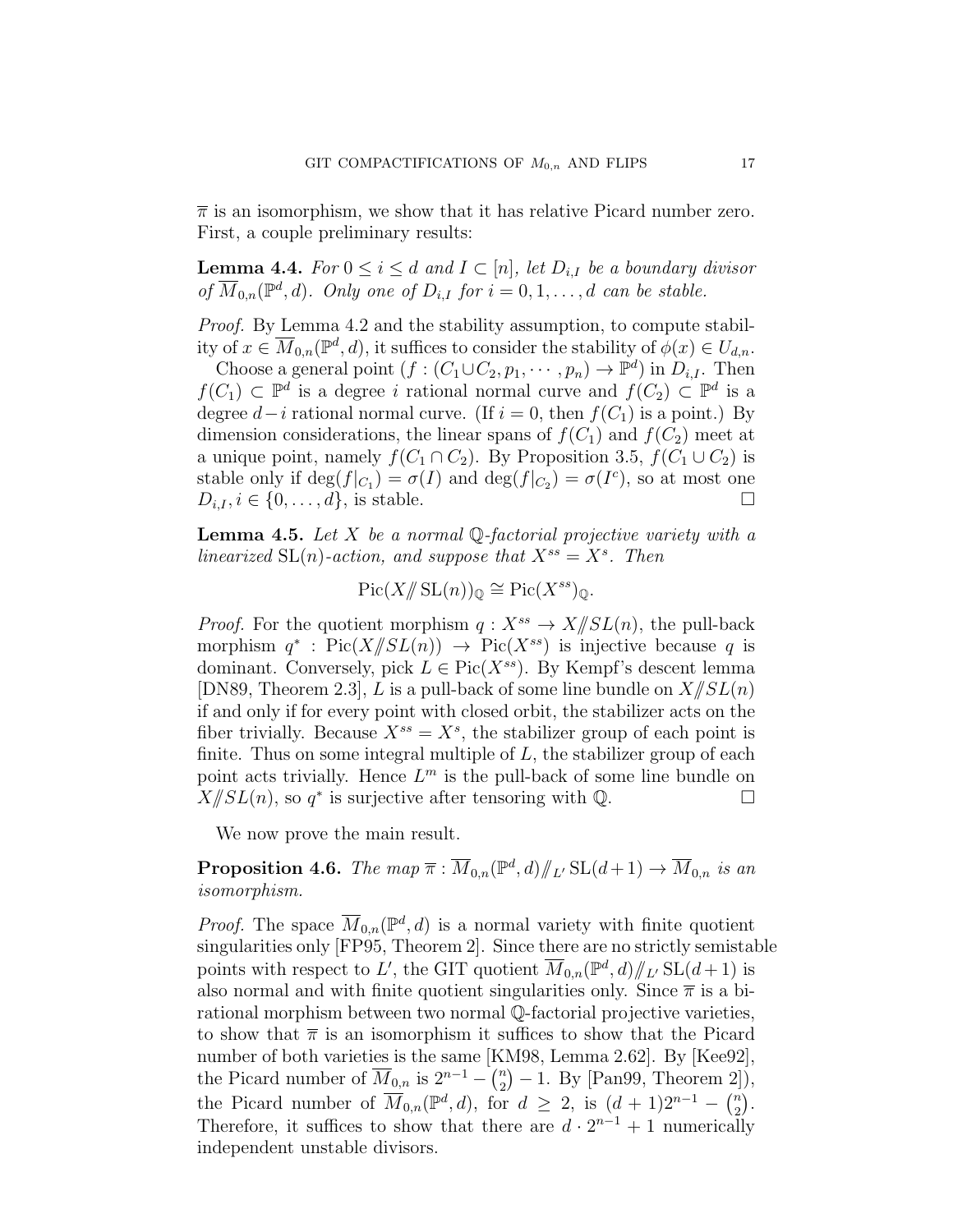Take a partition  $I \sqcup I^c$  of  $[n]$  with  $2 \leq |I| \leq n-2$ . Among  $D_{0,I}, D_{1,I}, \ldots, D_{d,I}$ , there are at least d unstable divisors by Lemma 4.4. It follows from [Pan99, Lemma 1.2.3] that these are all numerically independent. Since degenerate curves in  $U_{d,n}$  are unstable by Proposition 2.3, their inverse image

$$
D_{deg} = \{ f : (C, x_1, \cdots, x_n) \to \mathbb{P}^d \mid \text{span of } f(C) \text{ is not } \mathbb{P}^d \}
$$

is unstable, too. One checks that this divisor is independent of the preceding divisors either by explicitly constructing a curve in  $\overline{M}_{0,n}(\mathbb{P}^d,d)$ or by using the formula for  $D_{\text{deg}}$  in the  $n = 0$  case in [CHS08, Lemma 2.1] and pulling back to  $\overline{M}_{0,n}(\mathbb{P}^d,d)$ .

Combining this with Lemma 4.5, we obtain

$$
\rho(\overline{M}_{0,n}(\mathbb{P}^d, d)/\!\!/_{L'} SL(d+1)) = \rho(\overline{M}_{0,n}(\mathbb{P}^d, d)^s)
$$
  
\n
$$
\leq (d+1)2^{n-1} - {n \choose 2} - d2^{n-1} - 1
$$
  
\n
$$
= 2^{n-1} - {n \choose 2} - 1 = \rho(\overline{M}_{0,n})
$$

The opposite inequality holds due to the existence of the birational morphism  $\bar{\pi}$ . This completes the proof.

4.3. Relation to Hassett's spaces. We prove here that the morphism constructed above factors through a Hassett moduli space of weighted pointed curves. First observe that for any linearization ( $\gamma, \vec{c} \in$  $\Delta^{\circ}$ , the vector  $\vec{c}$  defines a Hassett space  $\overline{M}_{0,\vec{c}}$ .

**Proposition 4.7.** For any  $(\gamma, \vec{c}) \in \Delta^{\circ}$ , there is a commutative triangle:



Proof. By a result of Alexeev (cf. [Fak09, Lemma 4.6]), it is enough to show that every F-curve contracted by the map  $\overline{M}_{0,n} \to \overline{M}_{0,\vec{c}}$  is also contracted by  $\phi$ . The F-curves contracted by this Hassett morphism are precisely those for which one of the tails carries  $\geq c-1$  weight of marked points. By Proposition 3.5, for a generic linearization these F-curves are also contracted by  $\phi$  because their heavy leg must have degree d, leaving degree zero for the component with the four attaching points. If the linearization is not generic, then we can obtain the result by perturbing the linearization slightly:

$$
\overline{M}_{0,n} \to \overline{M}_{0,\vec{c}} \to \overline{M}_{0,\vec{c}-\epsilon} \to U_{d,n}/\!\!/_{\gamma',\vec{c}-\epsilon} \operatorname{SL}(d+1) \to U_{d,n}/\!\!/_{\gamma,\vec{c}} \operatorname{SL}(d+1).
$$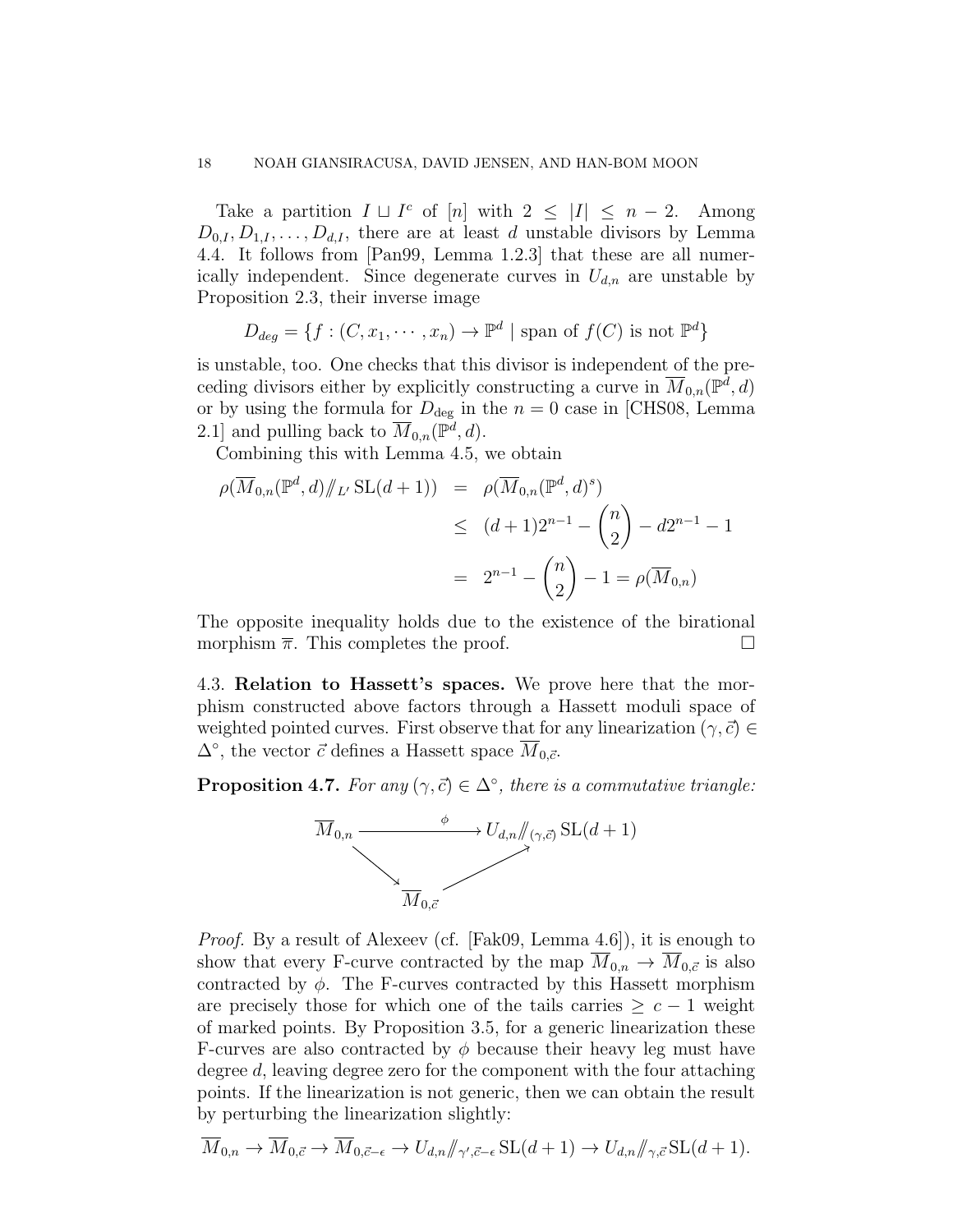Everything is separated and the interior  $M_{0,n}$  is preserved, so this composition coincides with  $\phi$ .

### 5. Modular interpretation of chambers

In the absence of strictly semistable points, i.e., for linearizations in open GIT chambers, the GIT quotients  $U_{d,n}$  SL( $d+1$ ) are fine moduli spaces of pointed rational curves. In this section we describe explicitly the functors they represent. A useful framework for accomplishing this is provided by Smyth's notion of a modular compactification [Smy09].

5.1. Modular Compactifications. We briefly recall here the relevant results from [Smy09]. A modular compactification is defined to be an open substack of the stack of all curves that is proper over Spec Z [Smy09, Definition 1.1]. A main result of Smyth is that in genus zero these are classified by certain combinatorial gadgets.

**Definition 5.1.** [Smy09, Definition 1.5] Let  $\mathcal G$  be the set of isomorphism classes of dual graphs of strata in  $\overline{M}_{0,n}$ . An extremal assignment  $\mathcal Z$  is a proper (though possibly empty) subset of vertices  $\mathcal{Z}(G) \subsetneq G$  for each  $G \in \mathcal{G}$  such that if  $G \rightsquigarrow G'$  is a specialization inducing  $v \rightsquigarrow v'_1 \cup \cdots \cup v'_k$ , then  $v \in \mathcal{Z}(G) \Leftrightarrow v'_1, \ldots, v'_k \in \mathcal{Z}(G')$ .

Smyth states an additional axiom that for any  $G \in \mathcal{G}$ , the set  $\mathcal{Z}(G)$ is invariant under  $Aut(G)$ , but in genus zero there are no nontrivial automorphisms since  $G$  is a tree with marked points on all the leaves.

**Definition 5.2.** [Smy09, Definition 1.8] Let  $\mathcal{Z}$  be an extremal assignment. A reduced marked curve  $(X, p_1, \ldots, p_n)$  is Z-stable if there exists  $(X^s, p_1^s, \ldots, p_n^s) \in \overline{M}_{0,n}$  and a surjective morphism  $\pi : X^s \to X$ ,  $\pi(p_i^s) = p_i$ , with connected fibers such that:

- (1)  $\pi$  maps  $X^s \setminus \mathcal{Z}(X^s)$  isomorphically onto its image, and
- (2) if  $X_1, \ldots X_k$  are the irreducible components of  $\mathcal{Z}(X^s)$ , then  $\pi(X_i)$ is a multinodal singularity of multiplicity  $|X_i \cap X_i^c|$ .

The beautiful culmination of Smyth's story, in genus zero, is the following result:

**Theorem 5.3** ([Smy09]). For any extremal assignment  $\mathcal{Z}$ , the stack  $\overline{M}_{0,n}(\mathcal{Z})$  of Z-stable curves is an algebraic space and a modular compactification of  $M_{0,n}$ . There is a morphism  $\overline{M}_{0,n} \to \overline{M}_{0,n}(\mathcal{Z})$  contracting the assigned components of each DM-stable curve. Every modular compactification is of the form  $\overline{M}_{0,n}(\mathcal{Z})$  for an extremal assignment  $\mathcal{Z}$ .

5.2. Extremal assignments from GIT. For GIT situations such that there are no strictly semistable points, the corresponding quotient is not only a categorical quotient of the semistable locus but in fact a geometric quotient [MFK94]. In the present situation, it is not hard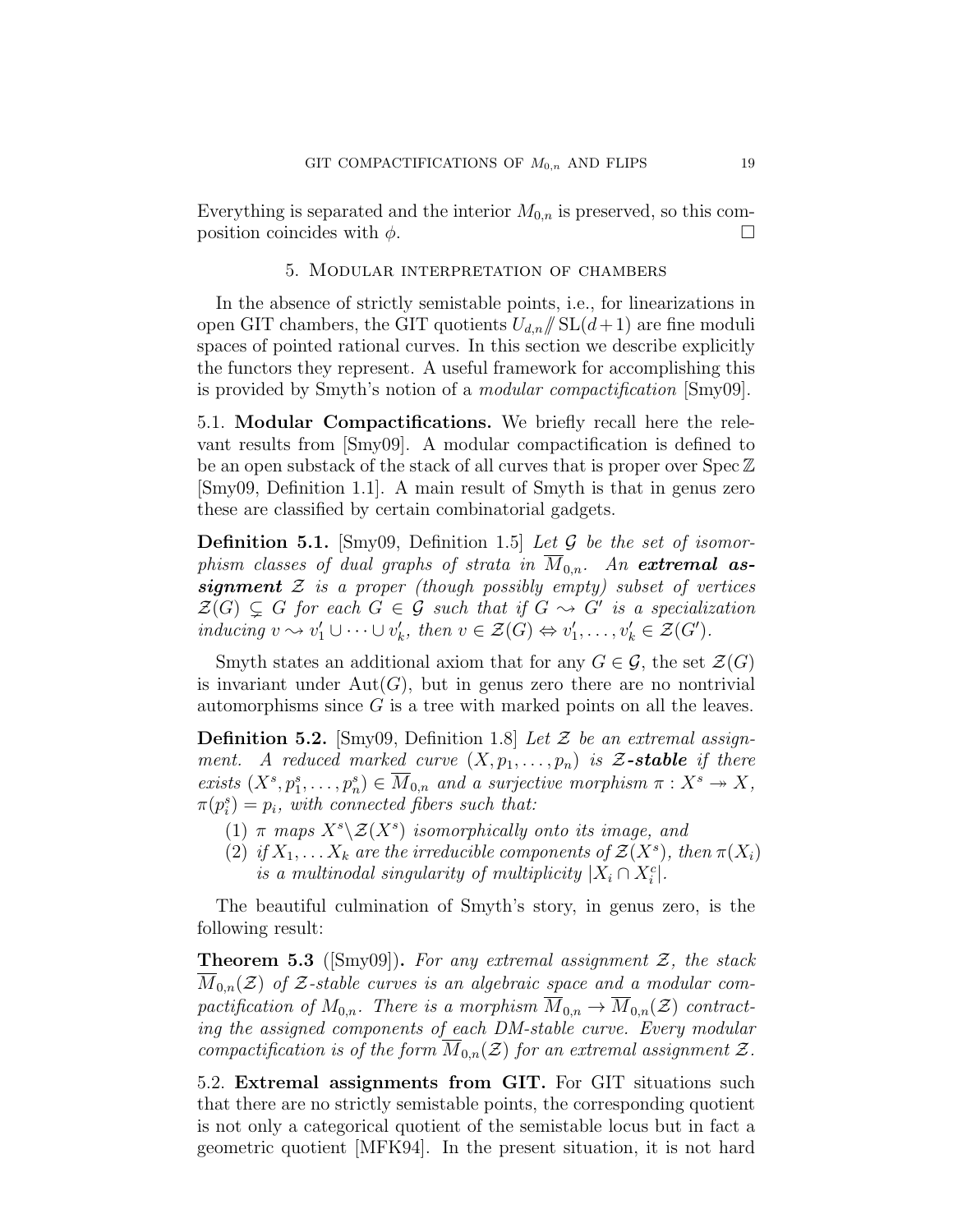to see that in such cases the quotient  $U_{d,n}/\!\!/ SL(d+1)$  is a modular compactification of  $M_{0,n}$  in the sense of [Smy09]. In particular, for each linearization  $(\gamma, \vec{c})$  in an open GIT chamber, there is a corresponding extremal assignment. We define here an extremal assignment  $\mathcal{Z}_{\gamma,\vec{c}}$  and then show below that it is in fact the extremal assignment associated to the corresponding GIT quotient.

Definition 5.4. Let  $E \subset X$  be an irreducible component of a DMstable curve. Set  $E \in \mathcal{Z}_{\gamma, \vec{c}}(X)$  if and only if  $\sum \sigma(Y) = d$ , where the sum is over all connected components Y of  $\overline{X\setminus E}$ .

**Proposition 5.5.** Let  $(\gamma, \vec{c}) \in \Delta^{\circ}$  be a linearization admitting no strictly semistable points. Then  $\mathcal{Z}_{\gamma,\vec{c}}$  is an extremal assignment.

*Proof.* It suffices to show that  $\mathcal{Z} := \mathcal{Z}_{\gamma, \vec{c}}$  satisfies the axioms of Definition 5.1. We first show that  $\mathcal Z$  is invariant under specialization. Let  $v \in \mathcal{Z}(G)$ , and suppose that  $G \rightsquigarrow G'$  is a specialization with  $v \rightsquigarrow v'_1 \cup v'_2 \cup \cdots \cup v'_k$ . To see that  $v'_i \in \mathcal{Z}$  for all i as well, notice that the marked points on the connected components of  $G \setminus \{v_i'\}$  contain unions of the marked points of the connected components of  $G\backslash \{v\}$ . Thus, the result follows from Lemma 3.2.

Next, suppose that  $v'_i \in \mathcal{Z}(G)$  for  $i = 1, ..., k$ . We must show that  $v \in \mathcal{Z}(G)$  as well. We prove this by induction on k, the case  $k = 1$  being trivial. To prove the inductive step, let T be the subtree spanned by all of the  $v'_i$  and let  $v'$  be a leaf of T. Let  $A_1, \ldots, A_s$  denote the connected components of  $G' \setminus \{v'\}$ , and let  $B_1, \ldots, B_t$  denote the connected components of  $(G'\Y)\cup \{v'\}$ . By assumption,  $\sum_{i=1}^s \sigma(A_i) =$ d, and by induction we may assume that  $\sum_{i=1}^{t} \sigma(B_i) = d$ . Note that exactly one of the  $B_i$ 's contains  $v'$ . Without loss of generality, we assume that this is  $B_t$ . Similarly, since v' is a leaf of T, exactly one of the  $A_i$ 's contains  $T \setminus \{v'\}$ , and we will assume that this is  $A_s$ . Note that  $A_s \cup B_t = G'$ , hence by additivity  $\sigma(A_s) + \sigma(B_t) = d$ . It follows that  $\sum_{i=1}^{s-1} \sigma(A_i) + \sum_{i=1}^{t-1} \sigma(B_i) = d$ . But the components appearing in this sum are precisely the connected components of  $G'\T$ , and the marked points on these connected components are the same as those on the components of  $G \backslash \{v\}$ . Thus  $v \in \mathcal{Z}$ .

Finally, we note that  $\mathcal{Z}(G) \neq G$  for each G, since otherwise the specialization property proved above would imply that the graph with one vertex corresponding to a smooth curve is in  $\mathcal{Z}$ , which is clearly not the case.  $\Box$ 

Consequently, by Theorem 5.3, there is a moduli space  $M_{0,n}(\mathcal{Z}_{\gamma,\vec{c}})$  of  $\mathcal{Z}_{\gamma,\vec{c}}$ -stable curves and a morphism  $\overline{M}_{0,n} \to \overline{M}_{0,n}(\mathcal{Z}_{\gamma,\vec{c}})$  contracting all the assigned components.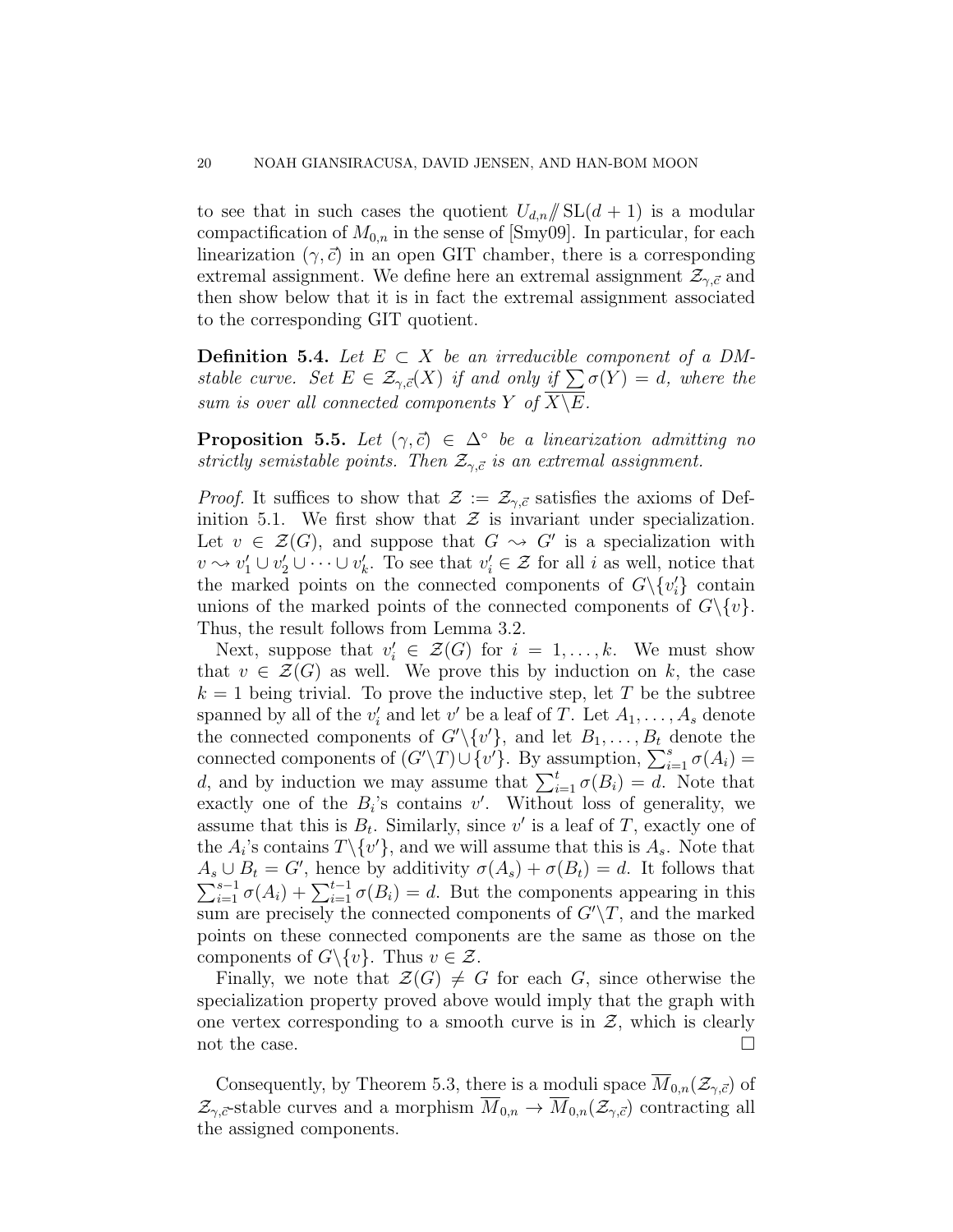**Theorem 5.6.** Let  $(\gamma, \vec{c}) \in \Delta^{\circ}$  be a linearization admitting no strictly semistable points. Then

$$
U_{d,n}/\hspace{-0.14cm}/_{\gamma,\vec{c}}\mathrm{SL}(d+1) \cong \overline{M}_{0,n}(\mathcal{Z}_{\gamma,\vec{c}}).
$$

Moreover, a curve is GIT-stable if and only if it is  $\mathcal{Z}_{\gamma,\vec{c}}$ -stable.

Proof. Because of the assumption that there are no strictly semistable points,  $U_{d,n}/\!\!/_{\gamma,\vec{c}}\mathrm{SL}(d+1)$  is a stable modular compactification of  $M_{0,n}$ . It therefore suffices to show that the map  $\overline{M}_{0,n} \to U_{d,n}/\!\!/_{\gamma,\vec{c}}\mathrm{SL}(d+1)$ from Theorem 1.2 contracts precisely the components in  $\mathcal{Z}_{\gamma,\vec{c}}$ . This morphism factors through the GIT quotient  $\overline{M}_{0,n}(\mathbb{P}^d, d)/\!\!/ \operatorname{SL}(d+1)$ , so we may think of it as assigning to each curve  $(X, p_1, \ldots p_n) \in \overline{M}_{0,n}$  and equivalence class of a map  $\varphi: X \to \mathbb{P}^d$ . For any subcurve  $E \subset X$ , deg  $\varphi|_E$  is independent of the choice of representative  $\varphi$ . Now, let  $\pi: X \to X$  be the  $\mathcal{Z}_{\gamma,\bar{c}}$ -stable contraction. If  $Y \subset X$  is a tail, then  $\pi(Y)$  is either a tail or  $\sigma(Y) = 0$ . Hence, for any component  $E \subset X$ , if  $\sum_{Y \subset \overline{X \setminus E}} \sigma(Y) = d$ , then  $\sum_{Y \subset \overline{\hat{X} \setminus \pi(E)}} \sigma(Y) = d$  as well. It follows from Corollary 3.6 that  $\varphi|_E$  must have degree 0 and hence E is contracted. Conversely, if  $\sum_{Y \subset \overline{X \setminus E}} \sigma(Y) \neq d$ , then since  $\deg \varphi(X) = d$ ,  $\varphi|_E \neq 0$ and hence  $E$  is not contracted. We therefore see that the extremal assignment corresponding to  $U_{d,n}/\gamma_{\sigma} \in SL(d+1)$  is precisely  $\mathcal{Z}_{\gamma,\vec{c}}$ . By [Smy09], the corresponding coarse moduli spaces must be isomorphic.

Moreover, by the above any representative map  $\varphi$  factors through  $\pi$ :



It follows that every  $\mathcal{Z}_{\gamma,\vec{c}}$ -stable curve can be embedded in  $\mathbb{P}^d$  as an element of  $U_{d,n}^{ss}$ . Since there are no strictly semistable points, all of the orbits are closed in the semistable locus. Hence, for a curve  $Y \in$  $U_{d,n}/\!\!/_{\gamma,\vec{c}}\,SL(d+1)$ , every lift of Y to  $U_{d,n}^{ss}$  is isomorphic to every other lift. By the properness of  $\overline{M}_{0,n}(\mathcal{Z}_{\gamma,\vec{c}})$ , one of these lifts is  $\mathcal{Z}_{\gamma,\vec{c}}$ -stable, hence they all must be.  $\Box$ 

# 6. Maps Between Moduli Spaces

In this section we describe maps between the various different quotients of  $U_{d,n}$ . The gluing maps are related to known maps defined on  $M_{0,n}$ . The projection and VGIT maps, on the other hand, form a large set of explicit maps that do not appear previously in the literature.

6.1. Gluing Maps. The first maps we consider are helpful for understanding the boundary of these moduli spaces. Recall that each of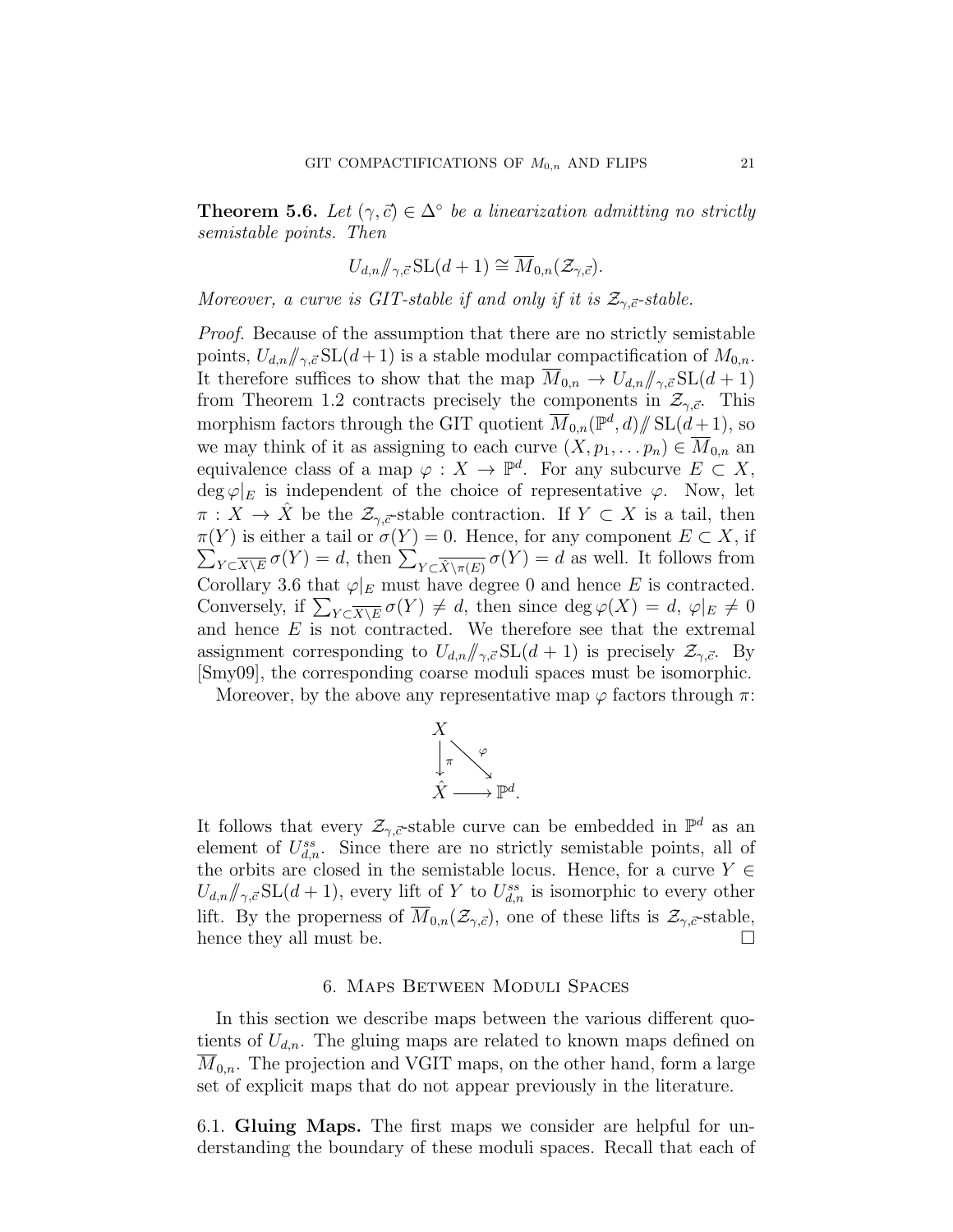the boundary divisors in  $\overline{M}_{0,n}$  corresponds to a subset  $I \subset [n]$  with  $|I|=i, 2\leq i\leq \frac{n}{2}$  $\frac{n}{2}$ . Each such divisor  $D_I$  is the image of a gluing map:

$$
\overline{M}_{0,i+1} \times \overline{M}_{0,n-i+1} \to \overline{M}_{0,n}.
$$

In this section we describe a natural analogue of these gluing maps for the GIT quotients  $U_{d,n}/\!\!/_{\gamma,\vec{c}}\mathrm{SL}(d+1) \cong M_{0,n}(\mathcal{Z}_{\gamma,\vec{c}}).$ 

**Proposition 6.1.** Let  $(\gamma, \vec{c}) \in \Delta^{\circ}$  be such that there are no strictly semistable points, and let  $I \subset [n]$  be a subset such that  $\sigma(I) \neq 0, d$  and write  $i = |I|$ . We write  $\vec{c}_I$  for the vector consisting of the weights  $c_i$  for all  $i \in I$ . Then there is a commutative "gluing" diagram:

$$
\overline{M}_{0,i+1} \times \overline{M}_{0,n-i+1} \xrightarrow{\qquad \qquad } \overline{M}_{0,n}
$$
\n
$$
\downarrow \qquad \qquad \downarrow
$$
\n
$$
\overline{M}_{0,i+1}(\mathcal{Z}_{\gamma,\vec{c}_I,b_I}) \times \overline{M}_{0,n-i+1}(\mathcal{Z}_{\gamma,\vec{c}_Ic,b_{I}c}) \xrightarrow{\Gamma_i} \overline{M}_{0,n}(\mathcal{Z}_{\gamma,\vec{c}})
$$

where  $b_I = (1 - \gamma)\sigma(I) - (c_I - 1) + \gamma$ . Similarly, if  $\sigma(I) = d$ , then there is a commutative diagram:

$$
\overline{M}_{0,i+1} \times \overline{M}_{0,n-i+1} \longrightarrow \overline{M}_{0,n}
$$
\n
$$
\downarrow \qquad \qquad \downarrow
$$
\n
$$
\overline{M}_{0,i+1}(\mathcal{Z}_{\gamma,\vec{c}_I,b_I}) \xrightarrow{\Gamma_i} \overline{M}_{0,n}(\mathcal{Z}_{\gamma,\vec{c}}).
$$

Moreover, the horizontal maps are all injective.

Proof. Let

$$
(X_I, p_1, \dots, p_i, q) \in \overline{M}_{0,i+1}
$$

$$
(X_{I^c}, p_{i+1}, \dots, p_n, q') \in \overline{M}_{0,n-i+1}
$$

be two Deligne-Mumford stable curves. By Theorem 5.6, there is a map  $f: X_I \cup_{q=q'} X_{I^c} \to \mathbb{P}^d$  whose image is a  $\mathcal{Z}_{\gamma, \vec{c}}$ -stable curve. By Proposition 3.5,  $f(X_I)$  spans a projective space of dimension  $\sigma(I)$ . It therefore suffices to show that  $f(X_I)$  is a  $\mathcal{Z}_{\gamma,\vec{c}_I,b_I}$ -stable curve. If  $X_I$ has only one component, this is clear, so suppose that  $X_I$  has at least two components and let  $Y \subset X_I$  be a tail. We will write  $\sigma_I$  for the  $\sigma$ function with respect to the linearization  $(\gamma, \vec{c}_I, b_I)$ . Note that if  $q \notin Y$ , then Y is also a tail of X and  $\sigma(Y) = \sigma_I(Y)$ . If  $q \in Y$ , then  $\overline{X_I \backslash Y}$  is also a tail, so by Lemma 3.3 we have

$$
\deg(f(Y)) = d - \sigma(I^c) - \sigma(\overline{X_I \setminus Y})
$$

$$
= \sigma(I) - \sigma(\overline{X_I \setminus Y}) = \sigma(I) - \sigma_I(\overline{X_I \setminus Y}) = \sigma_I(Y).
$$

We therefore see that all of the tails of  $f(X_I)$  have the correct degree, so  $f(X_I)$  is a  $\mathcal{Z}_{\gamma,\vec{c}_I,b_I}$ -stable curve.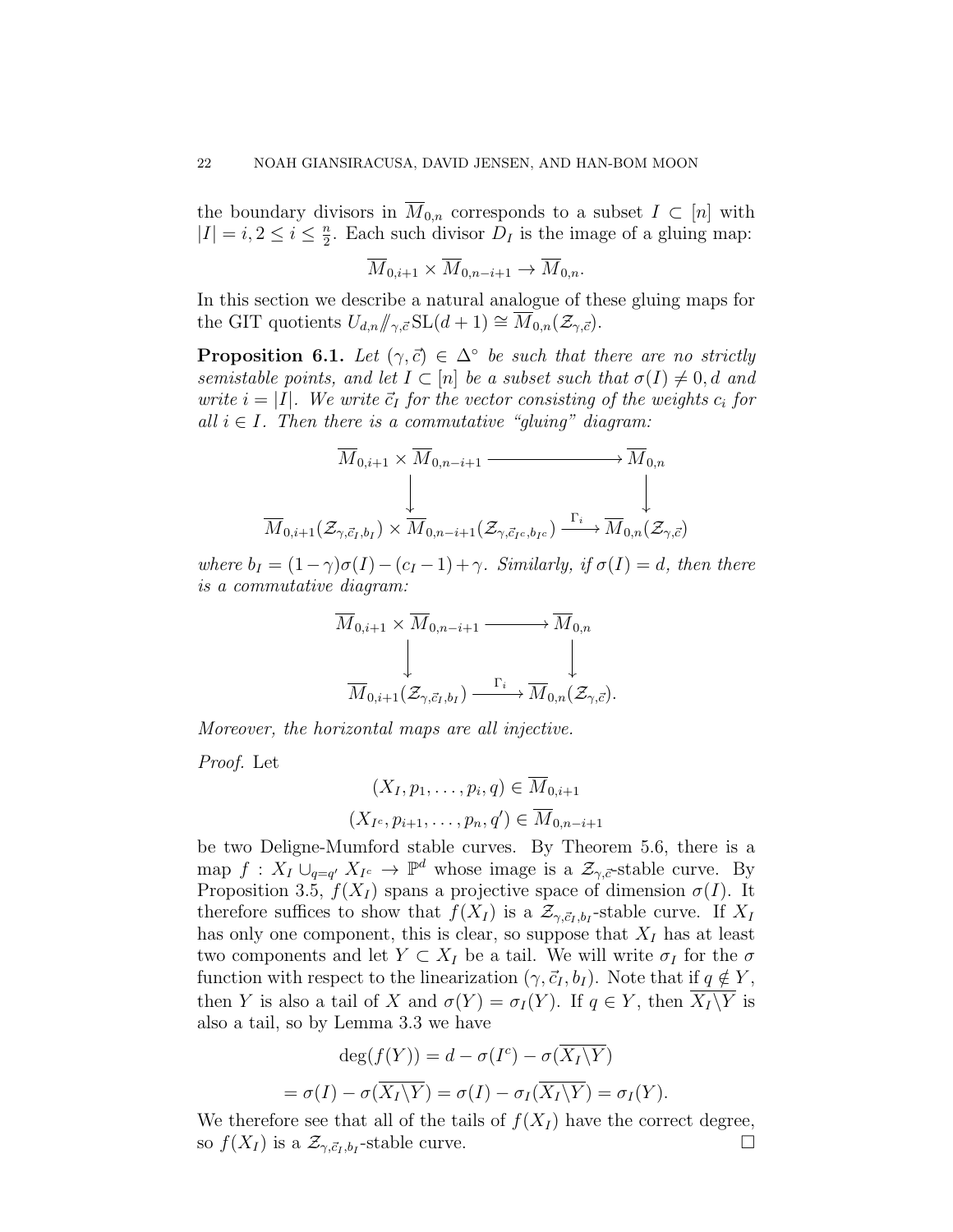Remark 6.2. We would like to conclude more strongly that the gluing maps are all embeddings, which would follow if the varieties in question were all normal. Several of the results below about maps between these GIT quotients could be similarly strengthened using normality. We note here that, since the map  $\overline{M}_{0,n} \to \overline{M}_{0,n}(Z_{\gamma,\vec{c}})$  has connected fibers, the normalization map  $\overline{M}_{0,n}(Z_{\gamma,\vec{c}})^{\nu} \to \overline{M}_{0,n}(Z_{\gamma,\vec{c}})$  is bijective. Although we strongly suspect that it is indeed an isomorphism, at present we have no proof.

6.2. Projection Maps. Another natural set of maps between these moduli spaces is given by projection from the marked points.

**Proposition 6.3.** Let  $(\gamma, \vec{c}) \in \Delta^{\circ}$  be such that there are no strictly semistable points, and suppose that  $d \geq 2$  and  $c_1 > 1 - \gamma$ . Then projection from  $p_1$  defines a birational morphism

$$
\pi_i: U_{d,n} / \! \! \! /_{(\gamma,\vec{c})} \operatorname{SL}(d+1) \to U_{d-1,n} / \! \! \! /_{(\gamma,c_1-(1-\gamma),c_2...c_n)} \operatorname{SL}(d).
$$

*Proof.* First, note that since  $c_1 > 1 - \gamma$ , every GIT-stable curve is smooth at  $p_1$  by Corollary 2.6. It follows that, if  $(X, p_1, \ldots, p_n)$  is a GIT-stable curve, then its projection  $\pi_{p_1}(X, p_1, \ldots, p_n)$  is a connected rational curve of degree  $d-1$  in  $\mathbb{P}^{d-1}$ . We show that this projected curve is stable for the linearization  $(\gamma, c_1-(1-\gamma), c_2 \ldots, c_n)$  if and only if the original curve is stable for the linearization  $(\gamma, c_1, \ldots, c_n)$ . Indeed, every component of  $\pi_{p_1}(X)$  has the same degree as its preimage, unless its preimage contains  $p_1$ , in which case the degree drops by one. It follows that, for any tail  $Y \subset \pi_{p_1}(X)$ , we have

$$
\deg(Y) = \begin{cases} \lceil \frac{(\sum_{p_i \in Y} c_i) - 1}{1 - \gamma} \rceil & \text{if } p_1 \notin Y \\ \lceil \frac{(\sum_{p_i \in Y} c_i) - (1 - \gamma) - 1}{1 - \gamma} \rceil & \text{if } p_1 \in Y \end{cases}
$$

But this is exactly the condition for stability of points in  $U_{d-1,n}$  for the linearization  $(\gamma, c_1 - (1 - \gamma), c_2 \dots, c_n)$ .

**Proposition 6.4.** The projection map  $\pi_1$  is a bijective morphism if and only if, for every partition  $\{2, \ldots, n\} = I_1 \sqcup \cdots \sqcup I_k$  into at least 3 disjoint sets, we have  $\sum_{i=1}^{k} \sigma(I_i) \neq d-1$ .

*Proof.* Let  $E \subset X$  be a component of a GIT-stable curve with respect to the linearization  $(\gamma, \vec{c})$ . E is contracted by the projection map if and only if  $p_1 \in E$  and deg  $E = 1$ . It follows that the map is bijective if and only if every such component has no moduli, which is equivalent to every such component having exactly three special points, where here a "special point" is either a singular point (regardless of the singularity type) or a marked point (regardless of how many of the  $p_i$ 's collide at that point). By Corollary 3.6, we therefore see that  $\pi_1$  is a bijective morphism if and only if the hypothesis holds.  $\Box$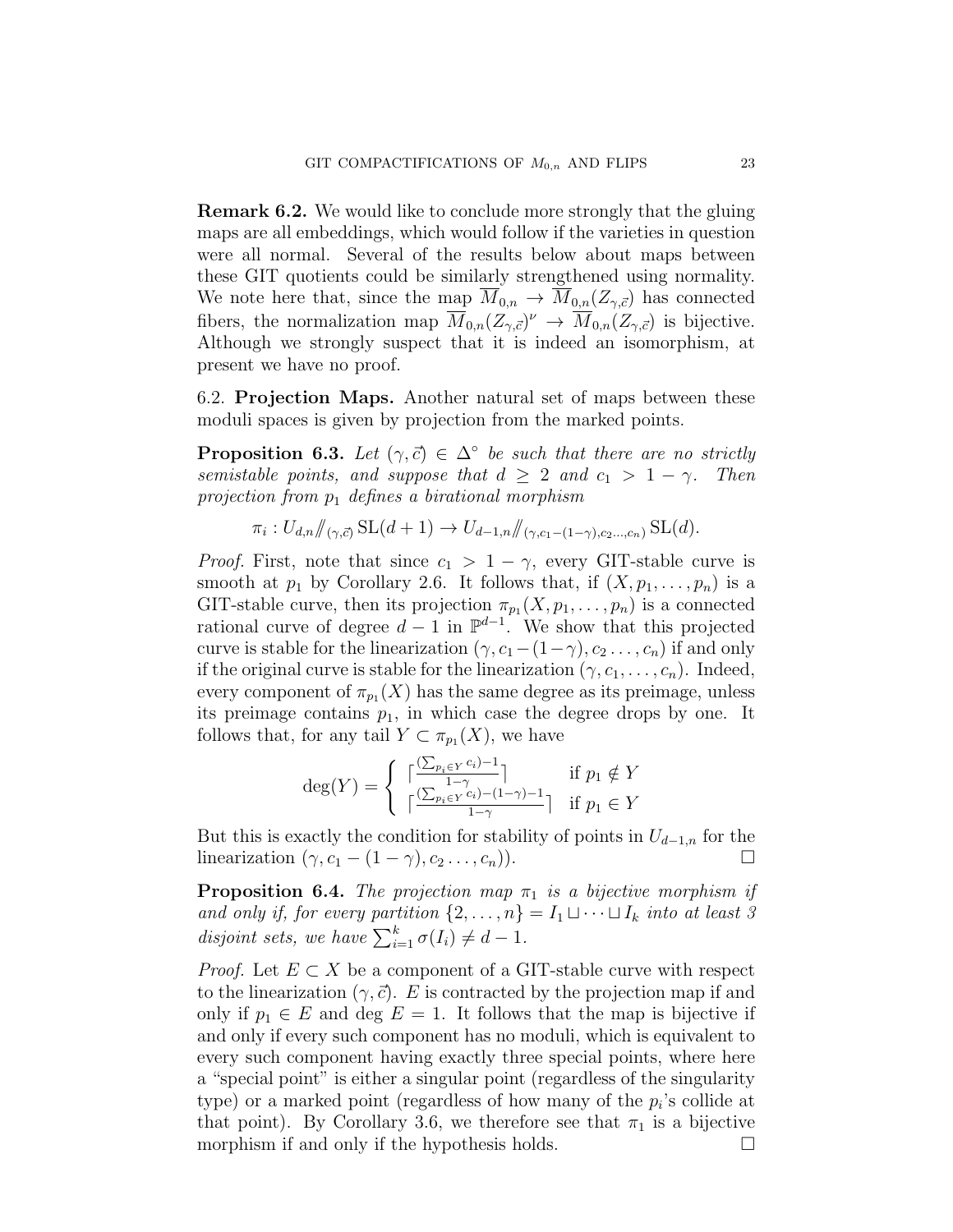6.3. Wall-Crossing Maps. One of the benefits of our GIT approach is that, by varying the choice of linearization, we obtain explicit maps between our moduli spaces. The nature of these maps can be understood using the general theory of variation of GIT.

Recall that, by Proposition 3.9, the GIT walls in  $\Delta^{\circ}$  are of the form  $\varphi(I, \cdot)^{-1}(k)$  for any given subset  $I \subset [n]$  and integer k. For a fixed such I and k, we let  $(\gamma, \vec{c}) \in \varphi(I, \cdot)^{-1}(k) = \varphi(I^c, \cdot)^{-1}(d-1-k)$  be such that  $(\gamma,\vec{c})$  does not lie on any other walls, and we write

$$
U_{d,n} / \mathcal{J}_{I,k,0} \, SL(d+1) := U_{d,n} / \mathcal{J}_{\gamma,\vec{c}} \, SL(d+1).
$$

Similarly, we will write  $U_{d,n}/I_{k+1}$ , SL $(d+1)$  and  $U_{d,n}/I_{k-1}$ , SL $(d+1)$  for the GIT quotients corresponding to the neighboring chambers, which are contained in  $\varphi(I, \cdot)^{-1}(\{x > k\})$  and  $\varphi(I, \cdot)^{-1}(\{x < k\})$ , respectively. We will write  $\sigma_+$ ,  $\sigma_-$  for the  $\sigma$  functions on either side of the wall. Note that, for any subset  $A \subset [n], \sigma_+(A) = \sigma_-(A)$  if and only if  $A \neq I, I^c$ . By general VGIT, there is a commutative diagram:



We now consider stability conditions at a wall. For these linearizations, a new type of semistable curve appears:

**Definition 6.5.** A pointed curve  $(X, p_1, \ldots, p_n) \in U_{d,n}$  is an  $(I, k)$ bridge if:

- (1) X has a degree 1 component D such that  $|D \cap \overline{X \setminus D}| = 2$ ;
- (2) If we write  $X_I, X_{I^c}$  for the connected components of  $X \backslash D$ , then  $X_I$  is marked by the points in I and  $X_{I^c}$  is marked by the points in  $I^c$ ;
- (3) If  $E \subset X_I$  (resp.  $X_{I^c}$ ) is a connected subcurve, then the degree of E is equal to  $d - \sum_{Y} \sigma_{-}(Y)$  (resp.  $d - \sum_{Y} \sigma_{+}(Y)$ ), where the sum is over all connected components of  $X\backslash E$ .

Note that, by definition,  $deg(X_I) = k$  and  $deg(X_{I^c}) = d - (k+1)$ , as in the following picture: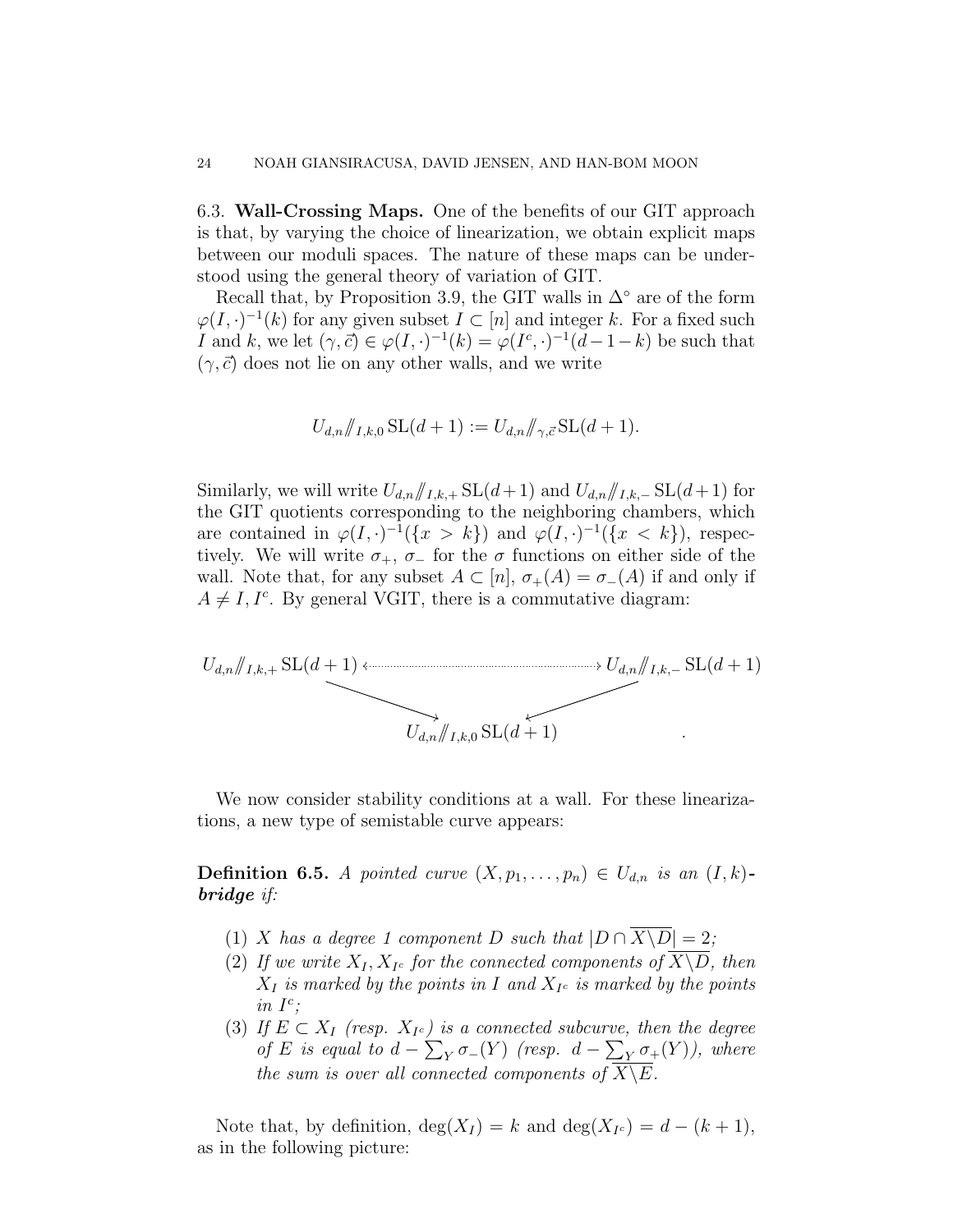

**Proposition 6.6.** Every  $(I, k)$ -bridge is GIT-semistable at the wall  $\varphi(I,\cdot)^{-1}(k)$ .

*Proof.* Let  $(X, p_1, \ldots, p_n)$  be an  $(I, k)$ -bridge. It suffices to construct an  $(I, k, +)$ -stable curve  $(Y, q_1, \ldots, q_n)$  and a 1-PS  $\lambda$  such that

$$
\mu_{\lambda}(Y, q_1, \dots, q_n) = 0 \text{ and}
$$
  

$$
\lim_{t \to 0} \lambda(t) \cdot (Y, q_1, \dots, q_n) = (X, p_1, \dots, p_n).
$$

Let  $(X_I, p_1, \ldots, p_m, p)$  denote the tail of X labeled by points in I, where  $p$  is the "attaching point". Note that, by Proposition 6.1 and the fact that  $(\gamma, \vec{c})$  does not lie on any walls other than  $\varphi(I, \cdot)^{-1}(k)$ ,  $X_I$  is stable for the linearization  $(\gamma, c_1, \ldots, c_m, \gamma - \epsilon)$ . Because the projection map is proper and birational, there is a curve  $(Y_I, q_1, \ldots, q_m, q)$ , stable for the linearization  $(\gamma, c_1, \ldots, c_m, 1 - \epsilon)$ , such that  $\pi_q(Y_I) = X_I$ .

Choose coordinates so that the span of  $Y_I$  is  $V(x_{k+2},...,x_d)$  and  $q = V(x_0, \ldots, x_k, \widehat{x_{k+1}}, x_{k+2}, \ldots, x_d)$ . Now, let  $\lambda$  be the 1-PS that acts with weights  $(0, \ldots, 0, 1, \ldots, 1)$ , where the first  $k + 1$  weights are all zero. Let  $i: Y_I \hookrightarrow \mathbb{P}^d$  be the inclusion and consider the rational map

$$
U:=\mathbb{C}\times Y_I\dashrightarrow \mathbb{P}^d
$$

given by  $(t, r) \mapsto \lambda(t) \cdot i(r)$ . Note that this map is regular everywhere except the point  $(0, q)$ . If we blow-up U at this point, we obtain a regular map  $\tilde{U} \to \mathbb{P}^d$  whose special fiber is the union of  $\pi_q(Y_I) = X_I$ and a line. Since the image of the point  $q$  is constant in this family, we may glue on  $X_{I^c}$  to obtain a family of connected degree d curves. By Proposition 6.1,  $Y = Y_I \cup X_{I^c}$  is an  $(I, k, +)$ -stable curve. It follows that  $(X, p_1, \ldots, p_n)$  is semistable.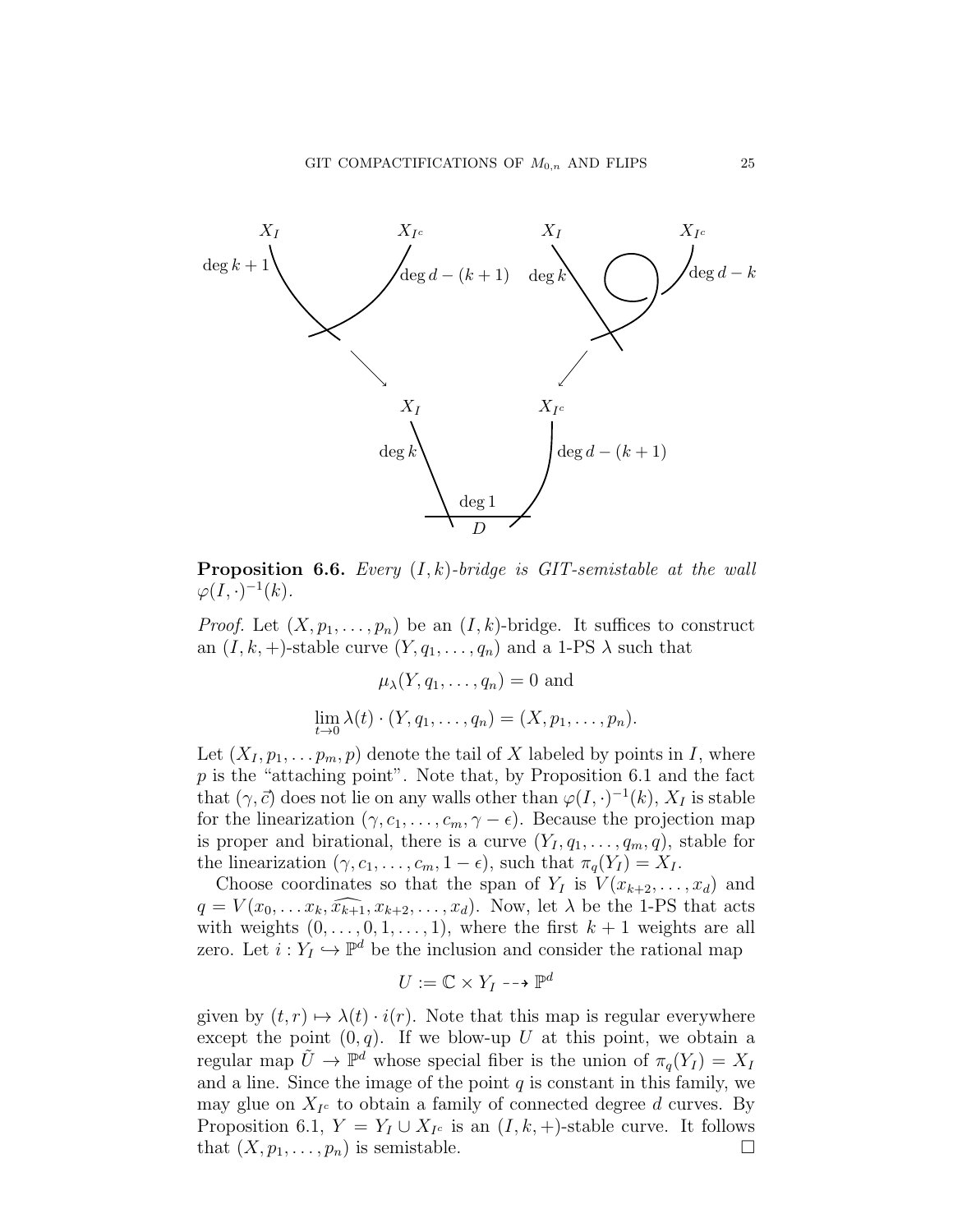We will see that the  $(I, k)$ -bridges are the only "new" curves that appear at the wall.

**Proposition 6.7.** A pointed curve  $(X, p_1, \ldots, p_n) \in U_{d,n}$  is stable for the linearization  $(I, k, 0)$  if and only if it is stable for the linearization  $(I, k, +)$  (equivalently,  $(I, k, -)$ ) and does not contain a tail labeled by the points in I or  $I^c$ . It is strictly semistable if and only if it contains a tail labeled by the points in I or  $I^c$ , and is either  $(I, k, +)$ -stable,  $(I, k, -)$ -stable, or an  $(I, k)$ -bridge. Moreover, the  $(I, k)$ -bridges are exactly the strictly semistable curves with closed orbits.

Proof. We first show that each of the curves above is (semi)stable. It is a standard fact from variation of GIT that, if a curve is stable for both linearizations  $(I, k, +)$  and  $(I, k, -)$ , then it is stable for the linearization  $(I, k, 0)$  as well. By assumption, the only wall that  $(\gamma, \vec{c})$ lies on is  $\varphi(I, \cdot)^{-1}(k) = \varphi(I^c, \cdot)^{-1}(d-1-k)$ , so any curve that does not contain a tail labeled by the points in  $I$  will be stable for one of these linearizations if and only if it is stable for the other. Similarly, if a curve is stable for either linearization  $(I, k, +)$  or  $(I, k, -)$ , then it is semistable for the linearization  $(I, k, 0)$ . It therefore suffices to show that  $(I, k)$ -bridges are GIT-semistable, but this was shown in Proposition 6.6.

To see the converse, let  $(X, p_1, \ldots, p_n) \in U_{d,n}$  be semistable for the linearization  $(I, k, 0)$  Notice that the degree of each tail  $Y \subset X$  is completely determined by  $\sigma$  unless Y is labeled by points in I or  $I^c$ . We therefore see that, if  $X$  contains no tails labeled by points in  $I$  or  $I^c$ , then for any connected subcurve  $E \subset X$  we have

$$
\deg(E)=d-\sum \sigma(Y)
$$

and  $(X, p_1, \ldots, p_n)$  is an  $(I, k, +)$ -stable curve. Similarly, suppose that X contains a subcurve E such that  $X\backslash E$  contains a connected component  $X_I$  labeled by I but no connected component labeled by  $I^c$ . Then the degree of  $X_I$  is either k or  $k+1$ , and thus either

$$
\deg(E) = d - k - \sum \sigma(Y)
$$

or

$$
deg(E) = d - (k+1) - \sum \sigma(Y)
$$

where the sum is over all connected components  $Y \subset \overline{X \setminus E}$  other than  $X_I$ . Notice that, if X also contains a tail labeled by the points in  $I^c$ , but there is no subcurve separating these two tails, then the degree of the latter tail is precisely  $d - \deg(X_I)$ . It follows that  $(X, p_1, \ldots, p_n)$  is either  $(I, k, +)$ -stable or  $(I, k, -)$ -stable.

The remaining case is where  $X$  contains a component  $E$  such that  $\overline{X \backslash E}$  contains a connected component  $X_I$  labeled by the points in I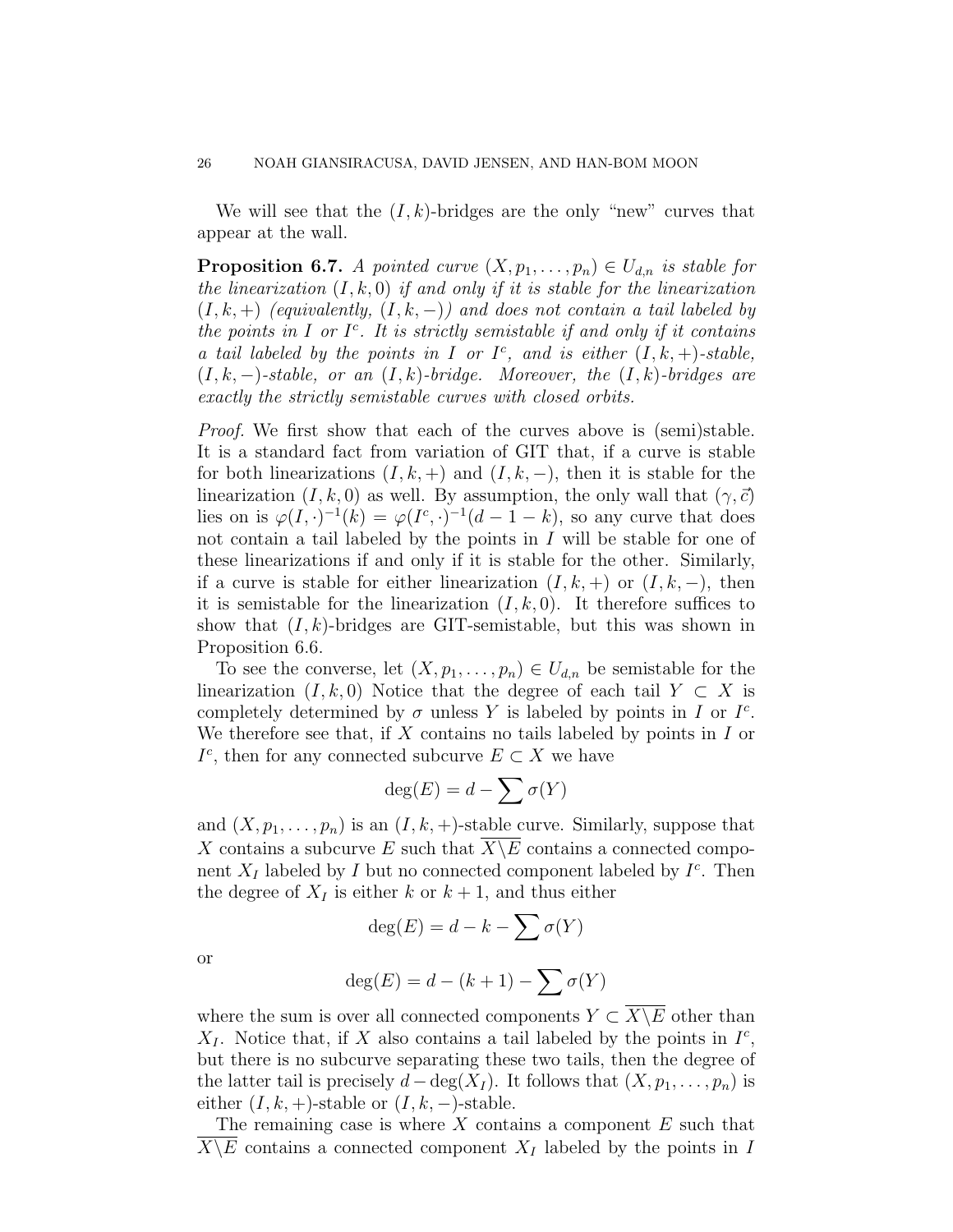and a connected component  $X_{I^c}$  labeled by the points in  $I^c$ . Since  $\deg X_I \geq k+1, \deg X_{I^c} \geq d-(k+1)$ , and  $\deg E \geq 1$ , we see that the only possibility is if all three inequalities hold. Thus,  $E$  is a degree 1 subcurve of X such that  $|E \cap \overline{X \backslash E}| = 2$ , and  $(X, p_1, \ldots, p_n)$  is an  $(I, k)$ -bridge.

Finally, note that if a semistable curve does not have a closed orbit, then it degenerates to a semistable curve with higher-dimensional stabilizer. Furthermore, a strictly semistable curve with closed orbit cannot have a 0-dimensional stabilizer. Since  $(I, k)$ -bridges have 1-dimensional stabilizers and all other semistable curves have 0-dimensional stabilizers, we see that the  $(I, k)$ -bridges must be precisely the strictly semistable curves with closed orbits.  $\Box$ 

We can restate the results of Proposition 6.7 in the following way. Each of the maps in the diagram

$$
U_{d,n}/I_{k+1} \text{SL}(d+1) \longleftrightarrow U_{d,n}/I_{k-1} \text{SL}(d+1)
$$
  

$$
U_{d,n}/I_{k,0} \text{SL}(d+1)
$$

restricts to an isomorphism away from the image of  $D_I \subset \overline{M}_{0,n}$ . If  $k \neq 0, d-1$ , then along the image of this divisor, the maps restrict to the following:

$$
\overline{M}_{0,i+1}(\mathcal{Z}_{\gamma,\vec{c}_I,1-\epsilon}) \times \overline{M}_{0,n-i+1}(\mathcal{Z}_{\gamma,\vec{c}_I,\gamma+\epsilon}) \xrightarrow{\Gamma_i} U_{d,n} / I_{k,+} \text{SL}(d+1)
$$
\n
$$
\overline{M}_{0,i+1}(\mathcal{Z}_{\gamma,\vec{c}_I,\gamma+\epsilon}) \times \overline{M}_{0,n-i+1}(\mathcal{Z}_{\gamma,\vec{c}_I,\gamma+\epsilon}) \longrightarrow U_{d,n} / I_{k,0} \text{SL}(d+1)
$$
\n
$$
\overbrace{\overbrace{\left(\text{id},\pi_{n-i+1}\right)}^{(id,\pi_{n-i+1})}}^{\left(\text{id},\pi_{n-i+1},\pi_{0,n-i+1},\mathcal{Z}_{\gamma,\vec{c}_I,\gamma+\epsilon}) \longrightarrow U_{d,n} / I_{k,0} \text{SL}(d+1)
$$

where the central map is obtained by gluing a line between the attaching points.

Similarly, if  $k = d - 1$ , the maps restrict to:

$$
\overline{M}_{0,i+1}(\mathcal{Z}_{\gamma,\vec{c}_I,1-\epsilon}) \xrightarrow{\Gamma_i} U_{d,n}/I_{k,+} \text{SL}(d+1)
$$
\n
$$
\downarrow \overline{M}_{0,i+1}(\mathcal{Z}_{\gamma,\vec{c}_I,\gamma+\epsilon}) \xrightarrow{\Gamma_i} U_{d,n}/I_{k,0} \text{SL}(d+1)
$$
\n
$$
\uparrow \qquad \qquad \downarrow
$$
\n
$$
\overline{M}_{0,i+1}(\mathcal{Z}_{\gamma,\vec{c}_I,\gamma+\epsilon}) \times \overline{M}_{0,n-i+1}(\mathcal{Z}_{\gamma,\vec{c}_I,c,1-\epsilon}) \xrightarrow{\Gamma_i} U_{d,n}/I_{k,-} \text{SL}(d+1).
$$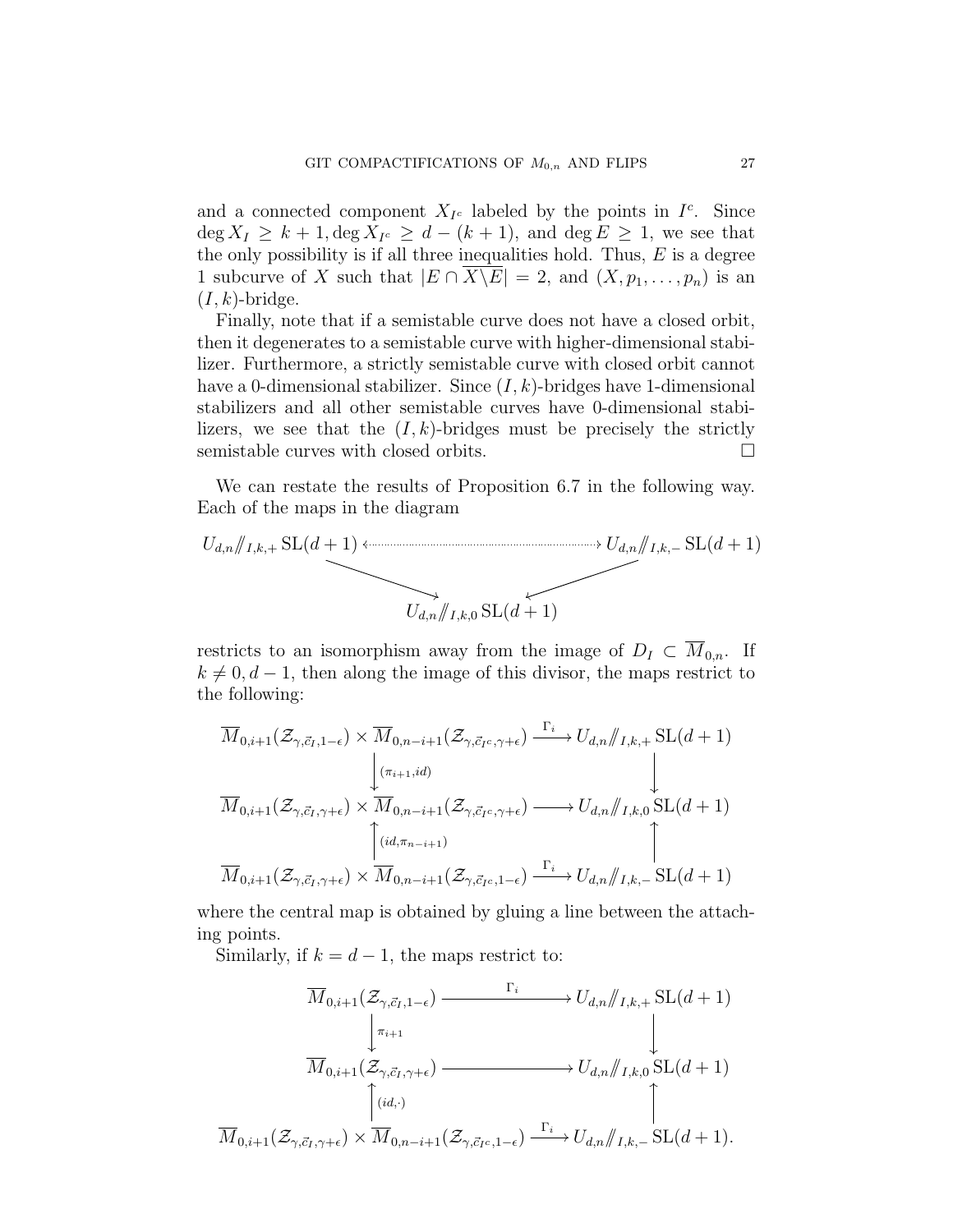# 6.4. Quotients at the Boundary of  $\Delta^{\circ}$ .

Corollary 6.8. Suppose that  $c_1 = 1 - \epsilon$  for  $\epsilon \ll 1$ . Then the GIT wall-crossing map is equal to the projection map:

.

$$
U_{d,n} \not\bigg\vert_{\gamma,c_1,\dots,c_n} \frac{\text{SL}(d+1)}{\text{SL}(d+1)} \xrightarrow{\pi_1} U_{d,n} \not\bigg\vert_{\gamma-\epsilon,1,c_2,\dots,c_n} \frac{\text{SL}(d+1)}{\text{SL}(d+1)} \xrightarrow{\cong} U_{d-1,n} \not\bigg\vert_{\gamma,1-\gamma,c_2,\dots,c_n} \frac{\text{SL}(d)}{\text{SL}(d)}
$$

*Proof.* Note that the boundary wall  $c_1 = 1$  is equal to the hyperplane  $\varphi({1},.)^{-1}(0)$ . Let X be a  $({1},0,-)$ -stable curve. By Proposition 6.6, we see that there is a  $({1}, 0)$ -semistable curve with closed orbit consisting of the projected curve  $\pi_1(X)$  together with a degree 1 tail L containing  $p_1$  and attached at  $\pi(p_1)$ . Since the points of the GIT quotient are in bijection with the closed orbits of semistable points, we see that this map is exactly the projection map.  $\Box$ 

**Proposition 6.9.** When  $\gamma = 1$ , we have the following isomorphism:

$$
U_{d,n} / \! \! /_{1,\vec{c}} SL(d+1) \cong (\mathbb{P}^1)^n / \! \! /_{\vec{c}} SL(2).
$$

Proof. By Corollary 2.8, every GIT-stable curve is smooth, and by Corollary 2.6, at most half of the total weight may collide at a marked point. We therefore have a map

$$
U_{d,n}/\!/_{1,\vec{c}} SL(d+1) \to (\mathbb{P}^1)^n/\!/_{\vec{c}} SL(2).
$$

On the other hand, by Proposition 4.7 there is a map  $f : \overline{M}_{0,n} \to$  $U_{d,n}/\sqrt{1.5}SL(d+1)$  that factors through each of the maps

$$
\overline{M}_{0,n} \to \overline{M}_{0,\vec{c'}} \to U_{d,n}/\!/_{1,\vec{c}} SL(d+1)
$$

for every weight vector  $\vec{c'} > \vec{c}$ . It follows that f factors through the direct limit, which is  $(\mathbb{P}^1)^n / \in SL(2)$ .

With Corollary 6.8 and Proposition 6.9, we now have a complete description of all of the boundary walls of the GIT cone  $\Delta^{\circ}$ . If  $c_i = 1$ for some  $i$ , then the wall-crossing map corresponds to a projection map. If  $\gamma = 1$ , then the quotient is isomorphic to  $(\mathbb{P}^1)^n / \mathbb{P}^1 \times SL(2)$ . On the other hand, if  $c_i = 0$  for some i, then the wall-crossing map corresponds to a forgetful map, whereas if  $\gamma = 0$ , the quotient is isomorphic to the spaces  $V_{d,n}/\epsilon S\text{L}(d+1)$  studied in [Gia10].<sup>2</sup>

<sup>&</sup>lt;sup>2</sup>In the latter two statements, the line bundles in question are only semi-ample rather than ample, and hence by Mumford's definition the corresponding GIT quotients are quasi-projective rather than projective. If, however, one defines the GIT quotient to be Proj of the invariant section ring, then these statements are fine.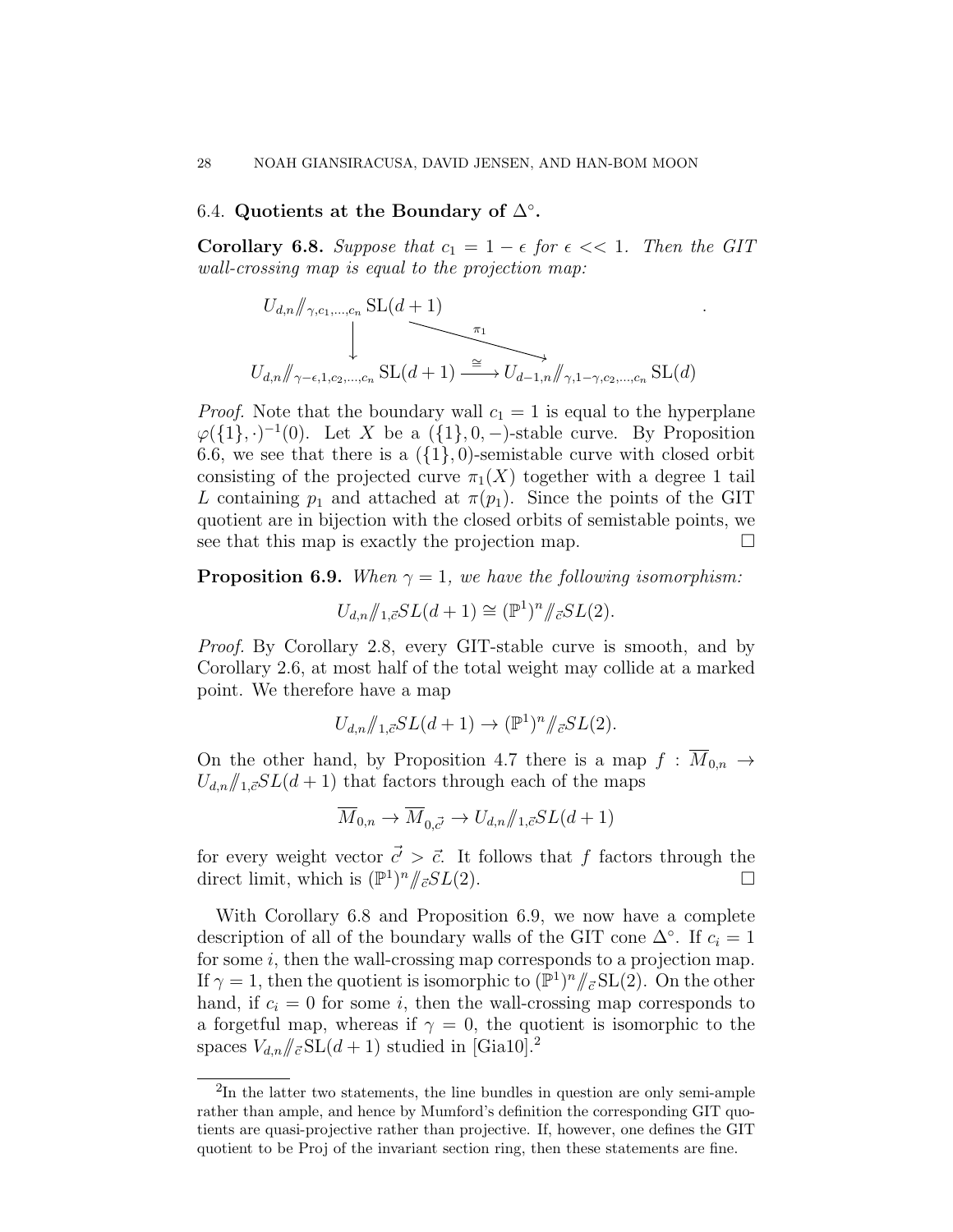6.5. Behavior of Wall-Crossing Maps. By the above diagram, we also have a nice description of wall-crossing behavior along the interior walls.

# Corollary 6.10. The rational map

$$
U_{d,n}/I_{k+}
$$
, SL $(d+1)$  --  $\rightarrow U_{d,n}/I_{k-}$ , SL $(d+1)$ 

contracts a divisor if and only if  $3 \leq |I| \leq n-2$  and  $k = 0$ . Its inverse contracts a divisor if and only if  $2 \leq |I| \leq n-3$  and  $k=d-1$ .

Proof. This follows directly from the diagram above. Because the map restricts to an isomorphism away from the image of  $D_{I,I^c} \subset M_{0,n}$ , the only divisor that could be contracted by the map is the image of this divisor. In the diagram above, however, which details the restriction of this map to this divisor, all of the maps are birational unless  $k = 0$ and  $3 \leq |I| \leq n-2$  or  $k = d-1$  and  $2 \leq |I| \leq n-3$ .

Corollary 6.11. If  $k \neq 0, d-1$ , then the rational map

$$
U_{d,n}/\!\!/_{I,k,+}
$$
  $\text{SL}(d+1) \dashrightarrow U_{d,n}/\!\!/_{I,k,-}$   $\text{SL}(d+1)$ 

is either regular, its inverse is regular, or it is a flip.

Proof. Consider the diagram:

$$
U_{d,n}/\!\!/_{I,k,+} \text{SL}(d+1) \longleftrightarrow U_{d,n}/\!\!/_{I,k,-} \text{SL}(d+1)
$$
\n
$$
U_{d,n}/\!\!/_{I,k,0} \text{SL}(d+1)
$$

If  $f^+$  (resp.  $f^-$ ) is an isomorphism, then the composition  $(f^+)^{-1} \circ f^-$ (resp.  $(f^-)^{-1} \circ f^+$ ) is regular. Otherwise by Theorem 3.3 in [Tha96], it suffices to show that  $f^+$  and  $f^-$  are both small contractions. But again, this is clear from the gluing diagram above.  $\Box$ 

Because of Corollary 6.11, it is interesting to ask when the wallcrossing map is regular. Although we are unable to answer this question at present, we can provide a condition for the map to contract no curves. If the GIT quotients were normal, this would be sufficient to conclude that the inverse map is regular in precisely this case (see Remark 6.2).

Proposition 6.12. The rational map

 $U_{d,n}/I_{Lk+1}$  SL $(d+1) \longrightarrow U_{d,n}/I_{Lk-1}$  SL $(d+1)$ 

contracts no curves if and only if, for every partition  $I = I_1 \sqcup \cdots \sqcup I_m$ into at least 3 disjoint sets, we have  $\sum_{i=1}^{m} \sigma(I_i) \neq k$ .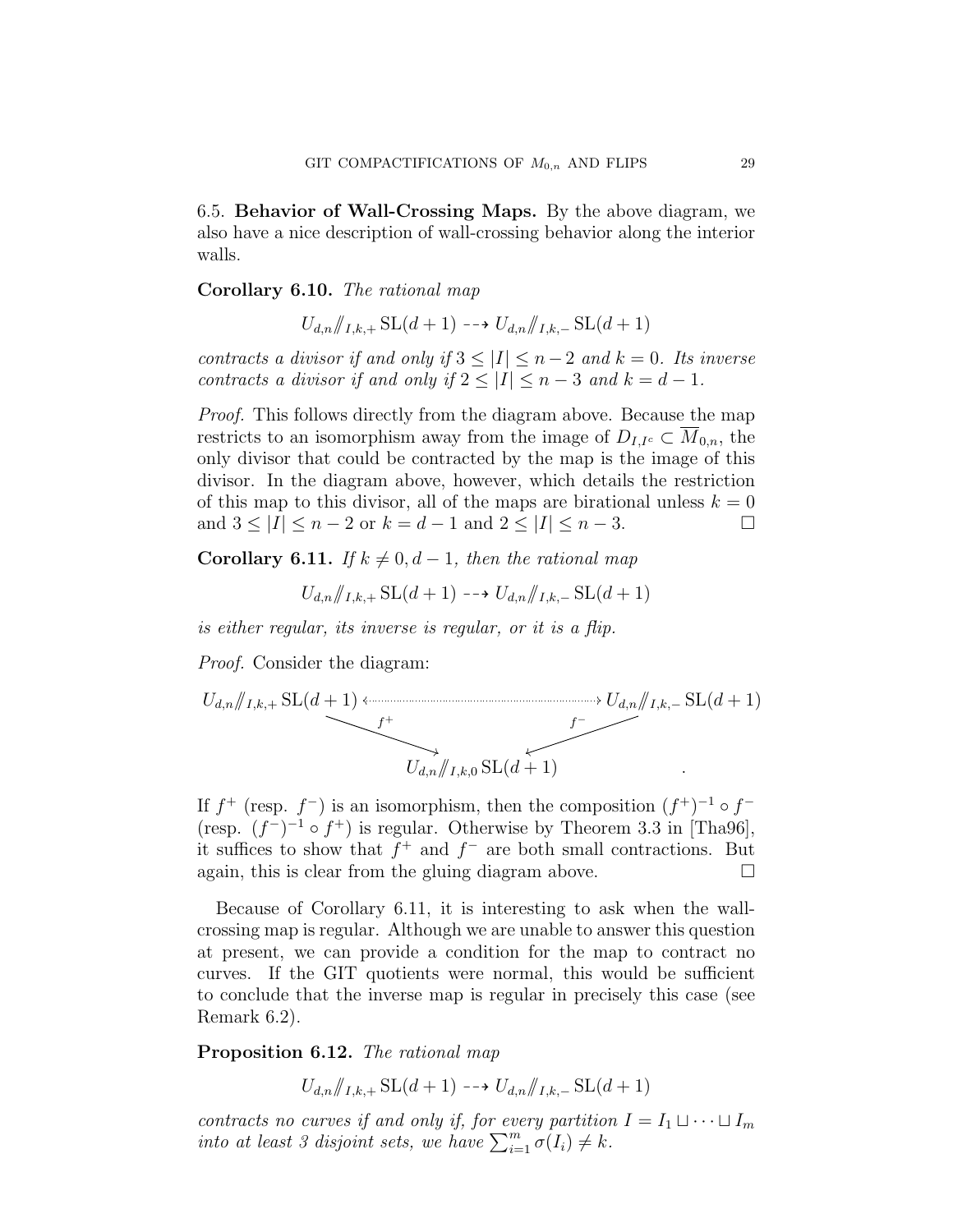*Proof.* By the diagrams above, the map  $f^+$  is bijective if and only if the projection map

$$
\overline{M}_{0,n-i+1}(\mathcal{Z}_{\gamma,\vec{c}_I,1-\epsilon}) \to \overline{M}_{0,n-i+1}(\mathcal{Z}_{\gamma,\vec{c}_I,\gamma+\epsilon})
$$

is bijective. By Proposition 6.4, this is the case if and only if, for every partition  $I = I_1 \sqcup \cdots \sqcup I_m$  into at least 3 disjoint sets, we have  $\sum_{i=1}^{m} \sigma(I_i) \neq k$ . It follows that the composite rational map  $(f^-)^{-1} \circ f^+$ contracts no curves in precisely this case.

## 7. Examples

In this section we consider examples of the quotients  $U_{d,n}/\gamma_{\alpha} \in SL(d+1)$ 1) for specific choices of  $(\gamma, \vec{c}) \in \Delta$ . We will see that many previously constructed compactifications of  $M_{0,n}$  arise as such quotients.

7.1. Hassett's Spaces. In [Has03], Hassett constructs the moduli spaces of weighted pointed stable curves  $M_{0,\vec{c}}$ . A genus 0 marked curve  $(X, p_1, \ldots, p_n)$  is Hassett stable if:

- (1) The singularities are at worst nodal;
- (2) The are no marked points at nodes;
- (3) The weight at any smooth point is at most 1, and
- (4)  $\omega_X(\sum_{i=1}^n c_i p_i)$  is ample.

Here we show that each of Hassett's spaces arises as a quotient of  $U_{d,n}$ .

**Theorem 7.1.** Let  $(\gamma, \vec{c})$  be a linearization such that there are no strictly semistable points and  $1 > \gamma > \max\{\frac{1}{2}\}$  $\frac{1}{2}, 1-c_1, \ldots, 1-c_n\}$ . Then there is an isomorphism  $\overline{M}_{0,\vec{c}} \cong U_{d,n}/\hspace{-1mm}/_{(\gamma,\vec{c})} SL(d+1).$ 

*Proof.* It is enough to prove the existence of a morphism  $U_{d,n}/(q,\vec{c})$  SL $(d+$  $1) \rightarrow M_{0,\vec{c}}$  preserving the interior. Indeed, both sides are separated, so such a morphism is automatically inverse to the morphism in Proposition 4.7.

We claim that the hypotheses imply that the universal family over the semistable locus  $(U_{d,n})^{ss}$  is a family of Hassett-stable curves for the weight vector  $\vec{c}$ . Indeed,

- The singularities are at worst nodal, by Corollary 2.7 and the assumption  $\gamma > \frac{1}{2}$ ;
- The are no marked points at nodes, by Proposition 2.5 and the fact that  $\gamma > 1 - c_i$  for  $i = 1, \ldots, n;$
- The weight at any smooth point is at most 1, by Corollary 2.6; and
- The ampleness condition of Hassett-stability is satisfied.

The only item here that needs explanation is the last one. Hassettstability, in genus zero, requires that the weight of marked points on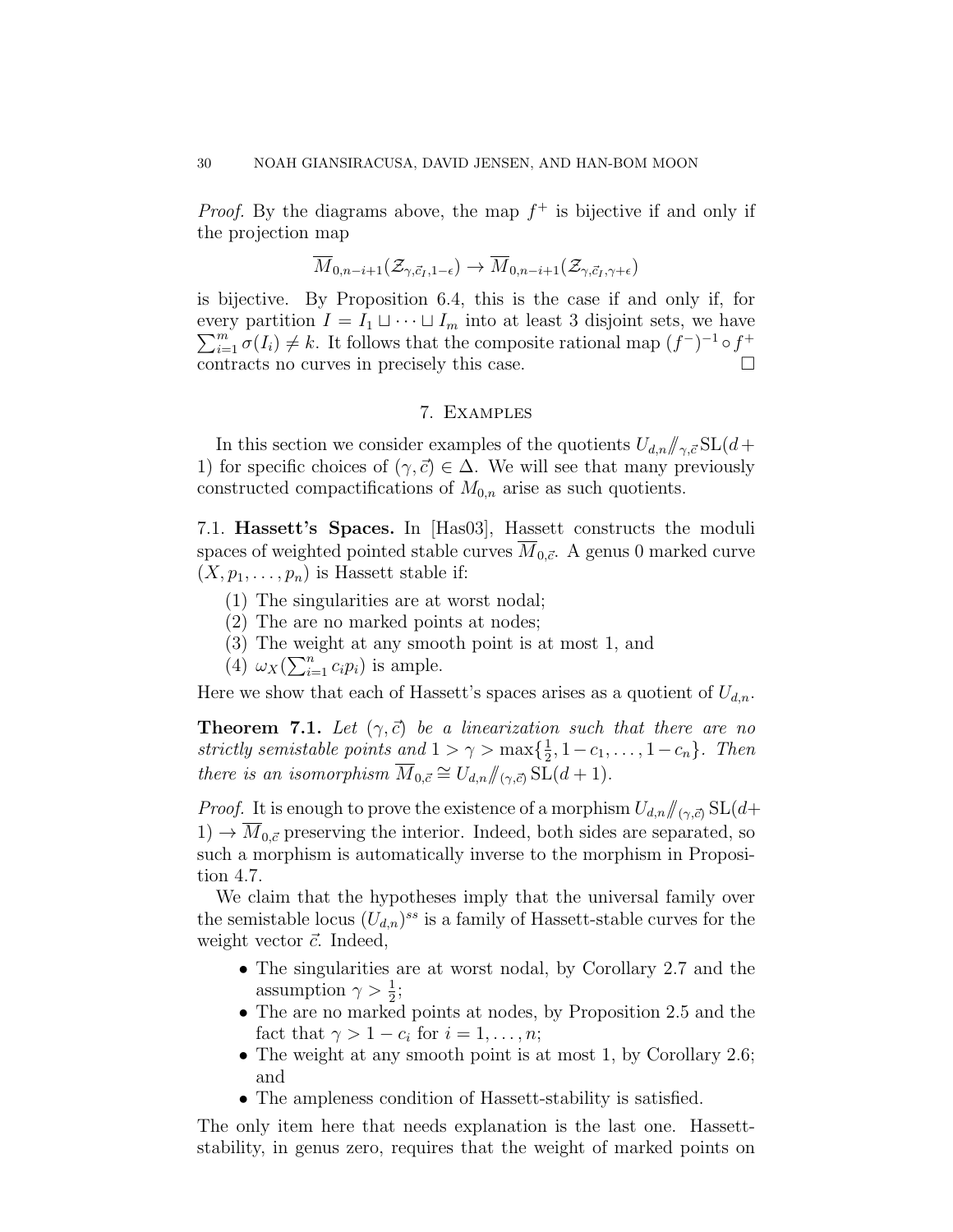any component, plus the number of nodes on that component, is strictly great than 2. This follows by the same argument as Proposition 3.7.

Having shown that we have a family of Hassett-stable curves over the semistable locus, the representability of this moduli space implies that we have a morphism  $(U_{d,n})^{ss} \to \overline{M}_{0,\vec{c}}$ . This is clearly  $SL(d+1)$ invariant, so it descends to a morphism from the categorical quotient, which is precisely the GIT quotient:  $U_{d,n}/\!\!/_{(\gamma,\vec{c})} SL(d+1) \to M_{0,\vec{c}}$ . The interior  $M_{0,n}$  is clearly preserved, so this concludes the proof.  $\Box$ 

Corollary 7.2. Every Hassett space, including  $\overline{M}_{0,n}$ , is a quotient of  $U_{d,n}$  for a fixed value of d.

Proof. Note that there is a chamber structure on the space of weight data ([Has03, Section 5]). Chambers are separated by hyperplanes

$$
\{(c_1,\cdots,c_n)|\sum_{i\in I}c_i=1\}
$$

for some  $I \subset \{1, 2, \dots, n\}$ . Therefore we can find  $\epsilon > 0$  satisfying the following property: For any weight data  $\vec{c}$ , there is a weight data  $\vec{c'}$  in the same chamber and  $c_i' > \epsilon$  for all i. Now we can take d satisfying  $\frac{d+1-n}{d-1} > 1 - \epsilon$ . Then this d satisfies

$$
1 > \frac{d+1-c}{d-1} \ge \frac{d+1-n}{d-1} > 1 - \epsilon \ge \max\{\frac{1}{2}, 1 - c'_1, \cdots, 1 - c'_n\},\
$$

for every weight datum  $\vec{c}$ . .

We note the following fact, which was remarked in the introduction:

Corollary 7.3. There exists  $L \in \Delta^{\circ}$  with  $U_{n-2,n}/\!\!/_{L} \text{SL}(n-1) \cong \overline{M}_{0,n}$ . *Proof.* The Hassett space  $\overline{M}_{0,\vec{c}}$  with  $\vec{c} = (\frac{1}{2} + \epsilon, \ldots, \frac{1}{2} + \epsilon)$  is isomorphic to  $M_{0,n}$  (in fact they have the same universal curves) since no points are allowed to collide. Thus, it suffices to take a linearization  $(\gamma, \vec{c}) \in \Delta^{\circ}$ with  $\gamma > \frac{1}{2}$ . Now,  $\gamma = \frac{d+1-(\frac{n}{2}+n\epsilon)}{d-1}$  $\frac{-(\frac{\alpha}{2}+n\epsilon)}{d-1}$ , so  $\gamma > \frac{1}{2}$  is equivalent to  $d >$  $n-2n\epsilon-3$ , so indeed for  $\epsilon$  small enough we can take  $d=n-2$ .  $\Box$ 

7.2. Kontsevich-Boggi compactification. In [Kon92], Kontsevich described certain topological modications of the moduli spaces  $M_{a,n}$ which for  $g = 0$  were given an algebraic description by Boggi as an alternate compactification of  $\overline{M}_{0,n}$  [Bog99]. This compactification was later independently constructed by Smyth in [Smy09]. A genus 0 marked curve  $(X, p_1, \ldots, p_n)$  is *Boggi-stable* if:

- (1) The singularities are multinodal;
- (2) The are no marked points at the singular points;
- (3) There are at least two points on any tail, and
- (4) There are no unmarked components.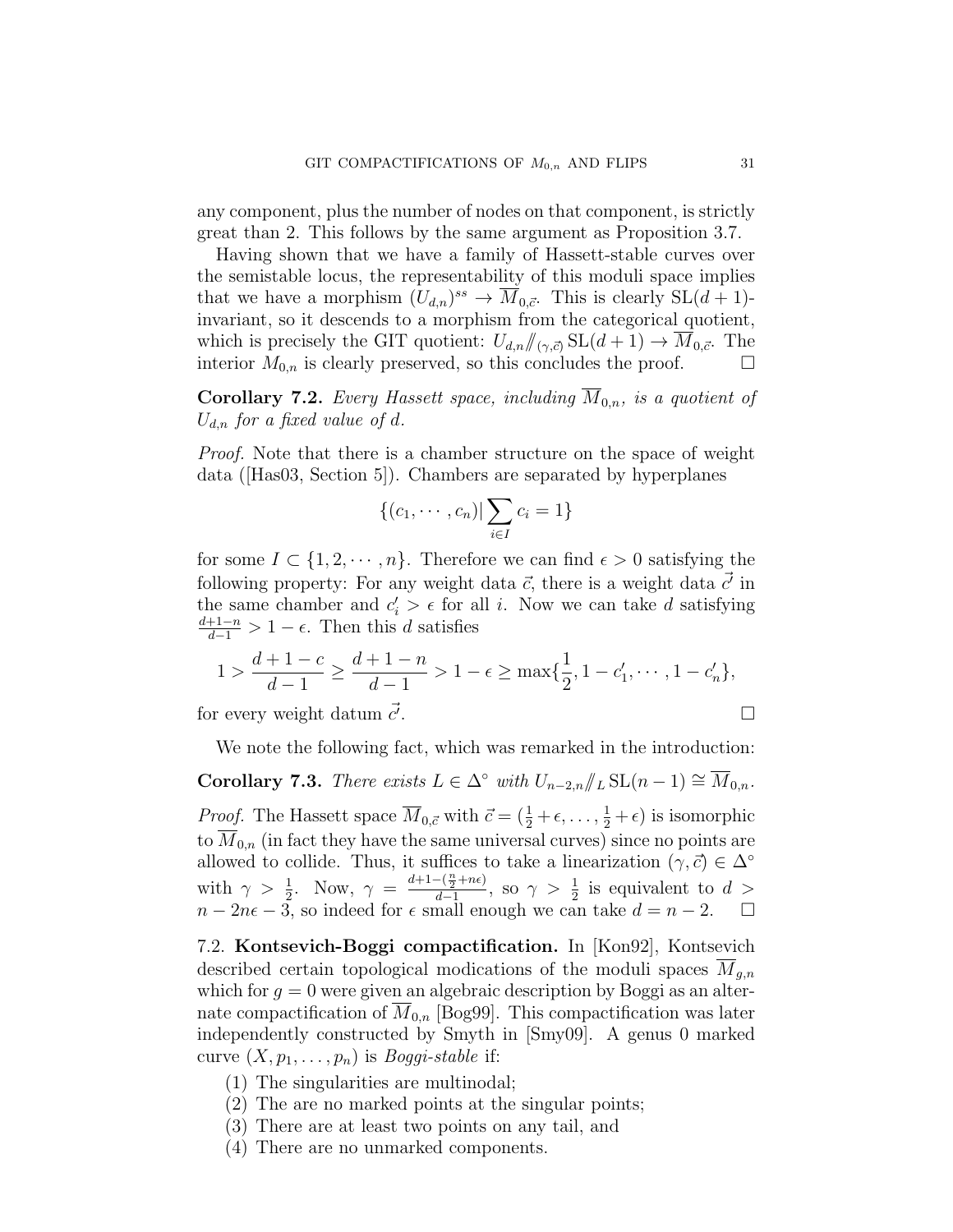The Boggi space corresponds to the extremal assignment in which all components without marked points are assigned. We will see that the Boggi space also arises as a quotient of  $U_{d,n}$ , in the case  $d = n$ ,  $c_i = 1-\epsilon$  $\forall i$ . Note that in this case  $\gamma = \frac{1+d\epsilon}{d-1}$  $\frac{1+d\epsilon}{d-1}$ .

**Proposition 7.4.** The GIT quotient  $U_{d,n} / \frac{1+d\epsilon}{d-1}, I_{-\epsilon}^{\perp} \text{SL}(d+1)$  is isomorphic to the Boggi space  $\overline{M}^{Bog}_{0,n}$ .

*Proof.* Let  $(X, p_1, \ldots, p_n) \in \overline{M}_{0,n}$  be a Deligne-Mumford stable curve. It suffices to show that a component of X is  $\mathcal{Z}_{\frac{1+d\epsilon}{d-1},1-\epsilon}$ -assigned if and only if it is unmarked. Let  $Y \subset X$  be a tail containing k marked points. Then

$$
\sigma(Y) = \lceil \frac{k(1-\epsilon) - 1}{1 - \gamma} \rceil = k.
$$

Hence, for any component  $E \subset X$ , E is assigned if and only if the total number of points on the connected components of  $\overline{X \setminus E}$  is equal to  $d = n$ . In other words, E is assigned if and only if it is unmarked.  $\Box$ 

7.3. Variation of GIT. In addition to previously constructed moduli spaces, our GIT approach also recovers known maps between these moduli spaces. As an example we consider the case where  $n = d = 9$ and the weights are symmetric – that is,  $c_i = c_j \forall i, j$ . By the results above, we see that  $U_{9,9}/\gamma c \text{SL}(10)$  is isomorphic to a Hassett space for all  $\gamma > \frac{1}{2}$ , and isomorphic to the Boggi space for  $\frac{1}{9} < \gamma < \frac{2}{7}$ . In the range  $\frac{2}{7} < \gamma < \frac{1}{2}$ , the space  $\overline{M}_{0,9}^{trip} = U_{9,9}/\gamma$ ,  $\overline{S}$  SL(10) is isomorphic to  $\overline{M}_{0.9}$ , but the corresponding moduli functor is different. Specifically, a curve consisting of three components meeting in a triple point, each containing three marked points, is GIT-stable, while the corresponding Deligne-Mumford stable curve obtained by replacing the triple point with a rational triborough is not GIT-stable. We note furthermore that since all of the moduli spaces just described are normal, the corresponding wall-crossing maps are all regular by Proposition 6.12. As we increase  $\gamma$  from  $\frac{1}{9}$  to 1, we therefore obtain the following picture:

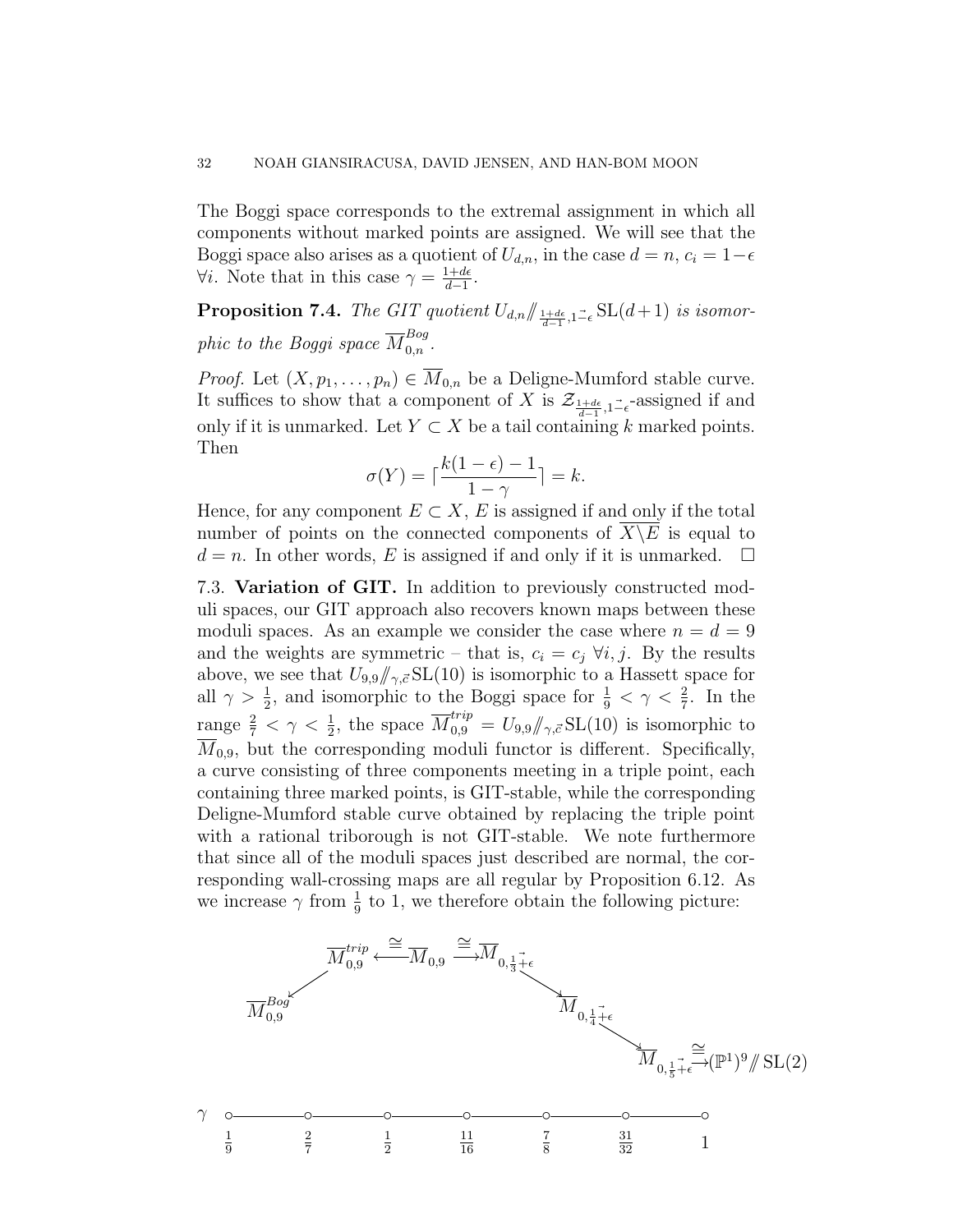7.4. An Example of a Flip. While the previous example includes several previously constructed spaces, it does not include any flips. To see an example of a flip, we consider the case where  $d = 5, n = 19$ , and the weights are symmetric. Let  $I_k$  denote any set of  $k$  marked points. When  $\gamma = \frac{4}{9} + \epsilon$ , we see that

$$
\sigma(I_k) = \begin{cases}\n0 & \text{if } k \le 4 \\
1 & \text{if } 5 \le k \le 7 \\
2 & \text{if } 8 \le k \le 9 \\
3 & \text{if } 10 \le k \le 11 \\
4 & \text{if } 12 \le k \le 14 \\
5 & \text{if } 15 \le k\n\end{cases}
$$

On the other hand, when  $\gamma = \frac{4}{9} - \epsilon$ , then each of these remains the same, except for  $\sigma(I_7)$  which becomes 2, and  $\sigma(I_{12})$ , which becomes 3. Now, consider the diagram



By Corollary 6.10, neither  $f^+$  nor  $f^-$  contracts a divisor. On the other hand, the map  $f^+$  contracts the F-curve  $(10, 7, 1, 1)$ , whereas the map  $f^-$  contracts the F-curve  $(12, 5, 1, 1)$ , so neither  $f^+$  nor  $f^-$  is trivial. It follows from Corollary 6.11 that the diagram is a flip.

Finally we note that the moduli space  $U_{5,19}/\frac{4}{9}, \frac{3}{9}SL(6)$  is not isomorphic to a modular compactification as in [Smy09]. In this sense it is truly a "new" compactification of  $M_{0,19}$ . To see this, consider the Deligne-Mumford stable curve  $X$  which is a chain of 4 rational curves, each component containing 10, 2, 2, and 5 marked points, respectively. The image of  $X$  in the GIT quotient has three components. These components have 10, 0, and 5 marked points on their interiors, and there are 2 marked points at each of the nodes – the two interior components of  $X$  are contracted. On the other hand, the original curve is a specialization of a Deligne-Mumford stable curve Y consisting of 3 components, containing 10, 4, and 5 marked points, respectively. Hence, if this space were modular, then by [Smy09] the interior component of Y would have to be contracted as well. But we see that this is not the case.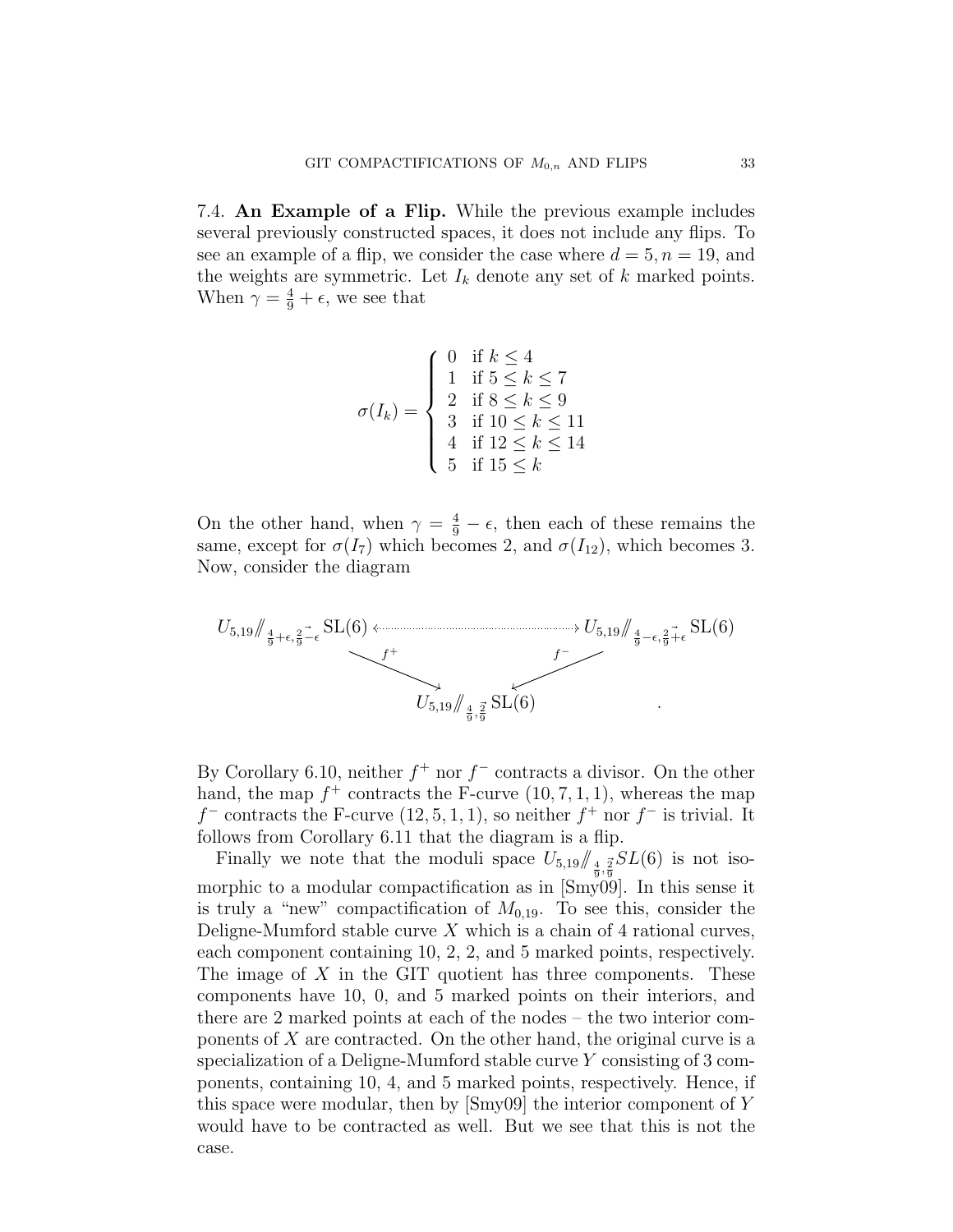

7.5. Modular compactifications not from GIT. In the above subsection we saw an example of a GIT compactification of  $M_{0,n}$  which is not modular in the sense of [Smy09]. On the other hand, there are also examples of modular compactifications which do not arise from our GIT construction. For instance, consider a partition  $[n] = I \sqcup J \sqcup K$ into three nonempty subsets. It is easy to see that assigning a tail if and only if the marked points on it are indexed entirely by  $I$  or entirely by J yields an extremal assignment. Suppose this assignment is given by a geometric quotient of  $U_{d,n}$ . If a tail has only two marked points,  $p_{i_1}, p_{i_2},$ both indexed by I, then by Proposition 3.5 we have  $\sigma({i_1, i_2}) = 0$  and so  $c_{i_1} + c_{i_2} < 1$ . Similarly, considering a tail with two points  $p_{j_1}, p_{j_2}$ both indexed by J forces  $c_{i_1} + c_{i_2} < 1$ . Without loss of generality write  $c_{i_1} \leq c_{i_2}$  and  $c_{j_1} \leq c_{j_2}$ . Then  $c_{i_1} + c_{j_1} < 1$ , so  $\sigma(\{i_1, j_1\}) = 0$ , and hence a tail with only  $p_{i_1}$  and  $p_{j_1}$  would be contracted, contradicting the definition of the extremal assignment.

#### **REFERENCES**

- [AGS10] Valery Alexeev, Angela Gibney, and David Swinarski. Conformal blocks divisors on  $\overline{M}_{0,n}$  from  $sl_2$ . 2010.
- [Art76] Michael Artin. Lectures on deformations of singularities. Tata Institute of Fundamental Research, 1976.
- [ASW10] J. Alper, D. Smyth, and F. Wyck. Weakly proper moduli stacks of curves. arXiv:1012.0538, 2010.
- [Bog99] Marco Boggi. Compactifications of configurations of points on  $\mathbb{P}^1$  and quadratic transformations of projective space. Indag. Math. (N.S.), 10(2):191–202, 1999.
- [CHS08] Izzet Coskun, Joe Harris, and Jason Starr. The effective cone of the Kontsevich moduli space. Canad. Math. Bull., 51(4):519–534, 2008.
- [DH98] I. V. Dolgachev and Y. Hu. Variation of geometric invariant theory quotients. Inst. Hautes Études Sci. Publ. Math.,  $(87):5-56, 1998$ .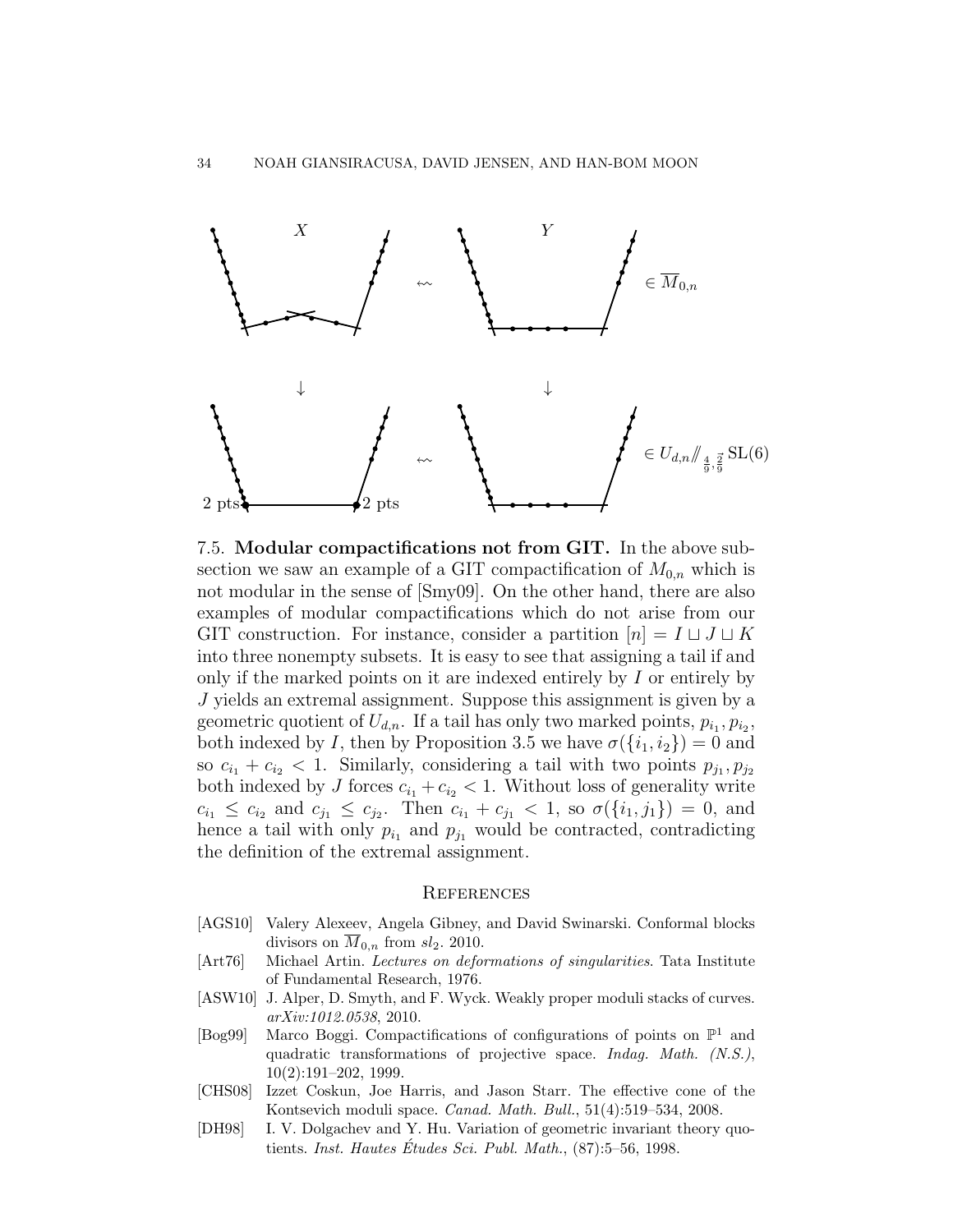- [DN89] J.-M. Drezet and M. S. Narasimhan. Groupe de Picard des variétés de modules de fibrés semi-stables sur les courbes algébriques. Invent. Math., 97(1):53–94, 1989.
- [Fak09] Najmuddin Fakhruddin. Chern classes of conformal blocks. arXiv:0904.2918, to appear in the proceedings of the UGA conference 'Compact Moduli and Vector Bundles', 2009.
- [FP95] W. Fulton and R. Pandharipande. Notes on stable maps and quantum cohomology. Proceedings of Algebraic Geometry – Santa Cruz (1995), Proc. Sympos. Pure Math., 62:45–96, 1995.
- [Gia10] Noah Giansiracusa. Conformal blocks and rational normal curves. arXiv:1012.4835, to appear in J. Algebraic Geom., 2010.
- [Gro61] A. Grothendieck. Eléments de géométrie algébrique. II. Étude globale  $e^{\frac{i}{2}}$ élémentaire de quelques classes de morphismes. Inst. Hautes Études Sci. Publ. Math., (8):222, 1961.
- [GS10] Noah Giansiracusa and Matt Simpson. GIT compactification of  $M_{0,n}$ from conics. Int. Math. Res. Notices, doi:10.1093/imrn/rnq228, 2010.
- [Har87] J. Harris. Curves and their moduli. Proc. Symp. Pure Math., 46:99–143, 1987.
- [Has03] Brendan Hassett. Moduli spaces of weighted pointed stable curves. Adv. Math., 173(2):316–352, 2003.
- [HK00] Yi Hu and Sean Keel. Mori dream spaces and GIT. Michigan Math. J., 48:331–348, 2000. Dedicated to William Fulton on the occasion of his 60th birthday.
- [Hu96] Yi Hu. Relative geometric invariant theory and universal moduli spaces. Internat. J. Math., 7(2):151–181, 1996.
- [Kap93a] Mikhail Kapranov. Chow quotients of grassmannians, I. Adv. Sov. Math., 16(2):29–110, 1993.
- [Kap93b] Mikhail Kapranov. Veronese curves and grothendieck-knudsen moduli space  $\overline{M}_{0,n}$ . J. Algebraic Geom., 2:239–262, 1993.
- [Kee92] Sean Keel. Intersection theory of moduli space of stable n-pointed curves of genus zero. Trans. Amer. Math. Soc., 330(2):545–574, 1992.
- [KM98] János Kollár and Shigefumi Mori. *Birational geometry of algebraic vari*eties, volume 134 of Cambridge Tracts in Mathematics. Cambridge University Press, Cambridge, 1998.
- [Kon92] Kontsevich. Intersection theory on the moduli space of curves and the matrix airy function. Comm. Math. Phys., 147:1-23, 1992.
- [MFK94] D. Mumford, J. Fogarty, and F. Kirwan. Geometric invariant theory, volume 34 of Ergebnisse der Mathematik und ihrer Grenzgebiete (2). Springer-Verlag, Berlin, third edition, 1994.
- [Moo11] Han-Bom Moon. Log canonical models for the moduli space of pointed stable rational curves. arXiv:1101.1166, 2011.
- [Mum77] David Mumford. Stability of projective varieties. Enseignement Math.  $(2), 23(1-2):39-110, 1977.$
- [Pan99] Rahul Pandharipande. Intersections of Q-divisors on Kontsevich's moduli space  $\overline{M}_{0,n}(\mathbf{P}^r,d)$  and enumerative geometry. Trans. Amer. Math. Soc., 351(4):1481–1505, 1999.
- [Sch91] David Schubert. A new compactification of the moduli space of curves. Compositio Math., 78(3):297–313, 1991.
- [Sim08] Matthew Simpson. On log canonical models of the moduli space of stable pointed genus zero curves. PhD thesis, 2008. Thesis (Ph.D.)–Rice University.